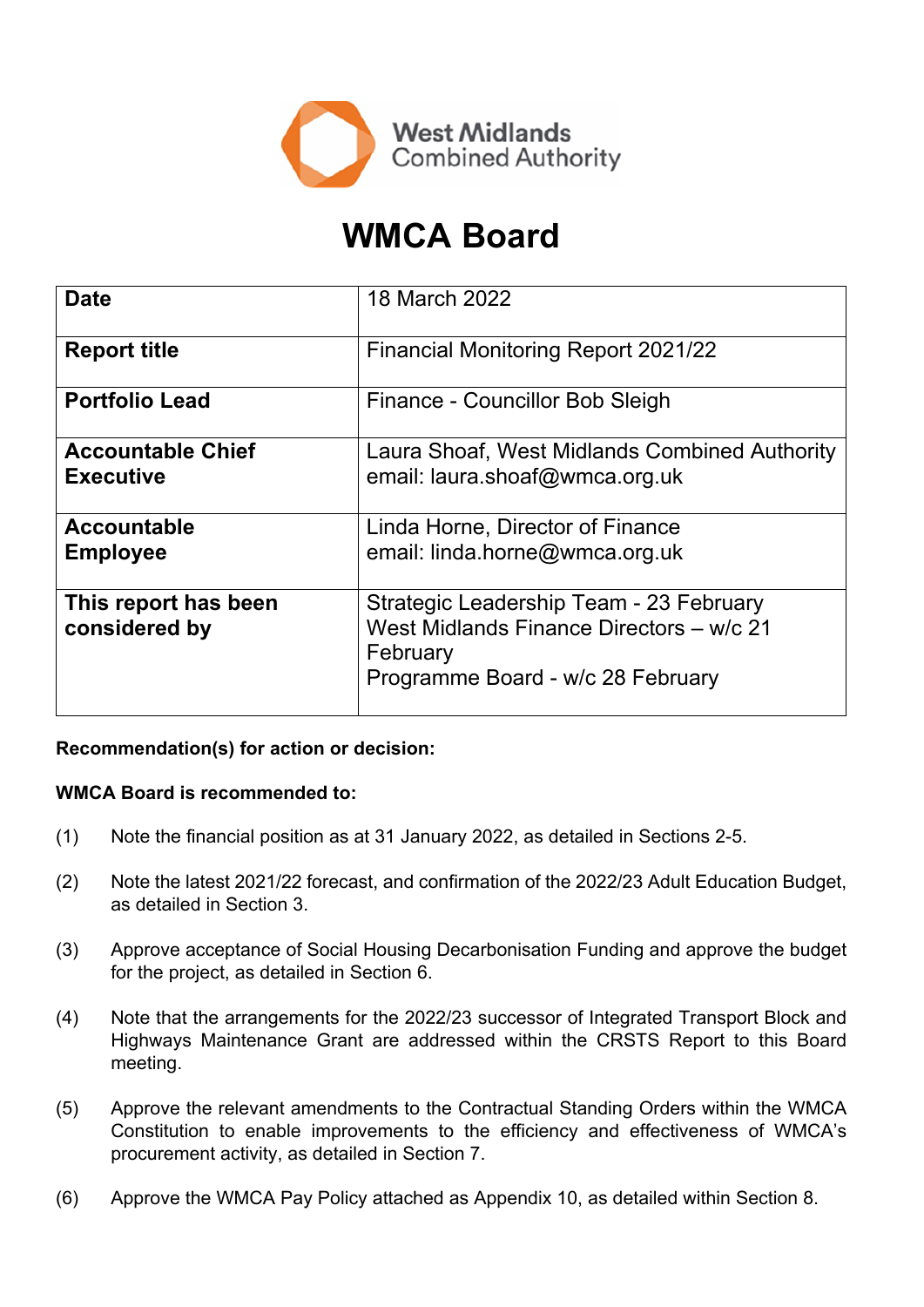(7) Note the WMCA 2022/23 Annual Business Plan, as detailed in Section 9.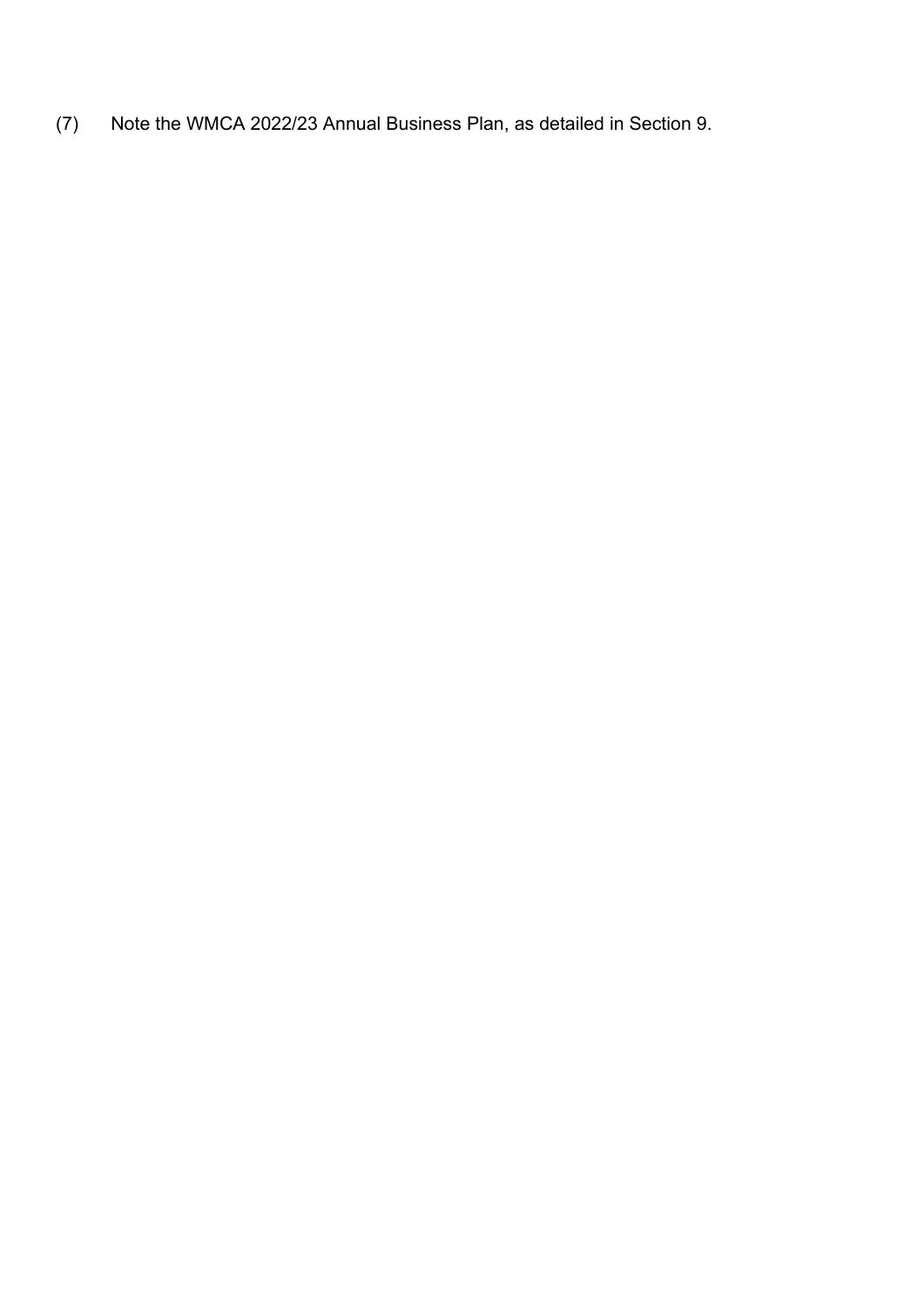### **1.0 Purpose**

1.1 To provide an update on the Combined Authority's finances as at the end of January 2022.

### **2.0 Financial Monitoring In year**

- 2.1 Appendix 1 shows the overall consolidated revenue position for the West Midlands Combined Authority.
- 2.2 The overall year to date position at the end of January shows a £3.917m favourable variance from budget. This consists of a favourable variance within the Transport budget of £4.401m and an adverse variance within the Delivery budget of £0.484m.
- 2.3 The favourable variance within the Transport budget is largely due to Concession savings during the pandemic as a result of reduced service provision by operators, lower patronage and no fare increases. Further savings have been achieved due to the revision of the Accessible Transport contract, including bringing the Customer Service team in-house. In addition, there is increased Digital Advertising revenue along with current savings within the Subsidised Bus budget and ongoing staffing variations across various areas which have also contributed to the favourable variance. These savings have been partly offset by re-profiling use of planned reserves.
- 2.4 Within the Delivery budget the adverse variance year to date of £0.484m is due to timing of planned use of reserves, partly offset by additional grant income within the Wellbeing and Productivity & Skills Portfolios along with savings relating to staffing variations and reprofiling of activity across several Portfolios.

### **3.0 2021/22 Expected Outturn and 2022/23 Budget Update**

- 3.1 A refresh of the full year forecast was under-taken during January and the position now reflects the expected outturn at year end.
- 3.2 Savings within the Concessions budgets, primarily due to lower than budgeted patronage and fare assumptions along with reduced services as a result of Covid-19, are now reflected within the latest forecast.
- 3.3 The expected full year impact of the revision of the Accessible Transport contract, including bringing the Customer Service team in-house, is also reflected.
- 3.4 These favourable variances are partly offset by an increase in Metro Operational Costs relating to unprecedented additional pressure from increasing energy costs.
- 3.5 The expected surplus within Transport totals £5.7m. Of this, £3.6m will be carried forward to support the revenue budget next financial year as agreed by WMCA Board in February 2022. The remaining £2.1m will be earmarked to protect against specific risks in relation to the operation of the Transport Network into 2022.
- 3.6 The Delivery and Mayoral budgets are forecast to outturn in line with budget with a slight favourable variance within the Mayoral Election budget being offset by a lower draw down of funding.
- 3.7 As verbally communicated at WMCA Board on 11 February 2022, the Adult Education Budget for 2022/23 has been confirmed at £140.6m by the Department for Education.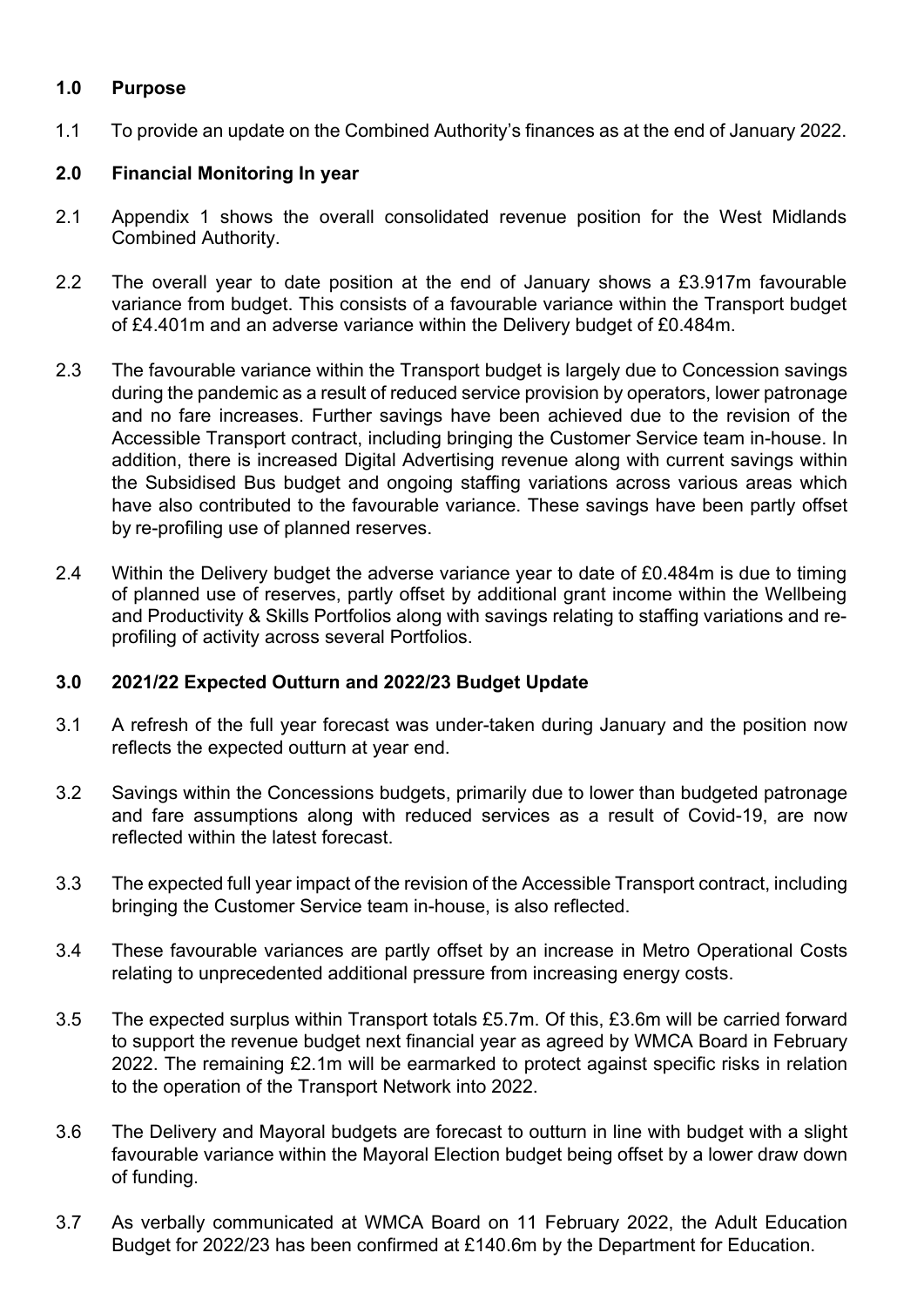3.8 Appendices 2 and 3 present the detailed summaries for Transport and Non-Transport functions respectively.

### **4.0 Mayoral Budget**

4.1 Appendix 4 presents the Mayoral Office position as at the end of January 2022, which remains in line with budget at this stage of the year.

### **5.0 Capital Programme**

- 5.1 Appendix 5 sets out the position on the Capital Programme as at the end of January 2022. Actual costs totalled £313m, resulting in a favourable variance of £150.9m against a budget of £464.1m.
- 5.2 The year to date expenditure to budget variance is primarily contained within Transport (£57.6m), Grants to Local Authorities within the Investment Programme (£20.5m) and Housing (£25.1m).
- 5.3 The Transport Programme has been categorised into five sub programmes. The largest of these is the Investment Programme with a budget of £347m, including all the Rail/Sprint & Metro extension schemes.
- 5.4 At the end of January, actual costs totalled £241.7m, which was £105.3m below the budget of £347m. The main variances at the end of January were contained within the Metro Programme totalling £46.7m, further detail is available in Appendix 5.
- 5.5 Whilst the programme does outline elements of slippage due to external factors being encountered within a difficult delivery environment, it is important to note that all capital schemes are continuing to be delivered in line or broadly in line with the original schedule.
- 5.6 WMCA have agreed to incorporate additional scope into the Perry Barr Station scheme at the request of Network Rail. The additional scope comprises of additional Platform Crossfall works (£1.9m) and Subway infill works (£0.268m) and all costs will be met by Network Rail through the provision of additional grant to WMCA. The total scheme budget including this externally funded additional scope of £2.168m is now £33.148m.
- 5.7 WMCA annually administer Highway Maintenance and Integrated Transport Block Grants for use by Local Authorities and the grant values are generally confirmed within the February Budget Report. As these grants (or the successors of) have been integrated into the CRSTS programme from 2022/23, these allocations will be confirmed in a separate report to this Board meeting on the CRSTS programme and are subject to approval by DfT and agreement by WMCA to the grant terms and conditions.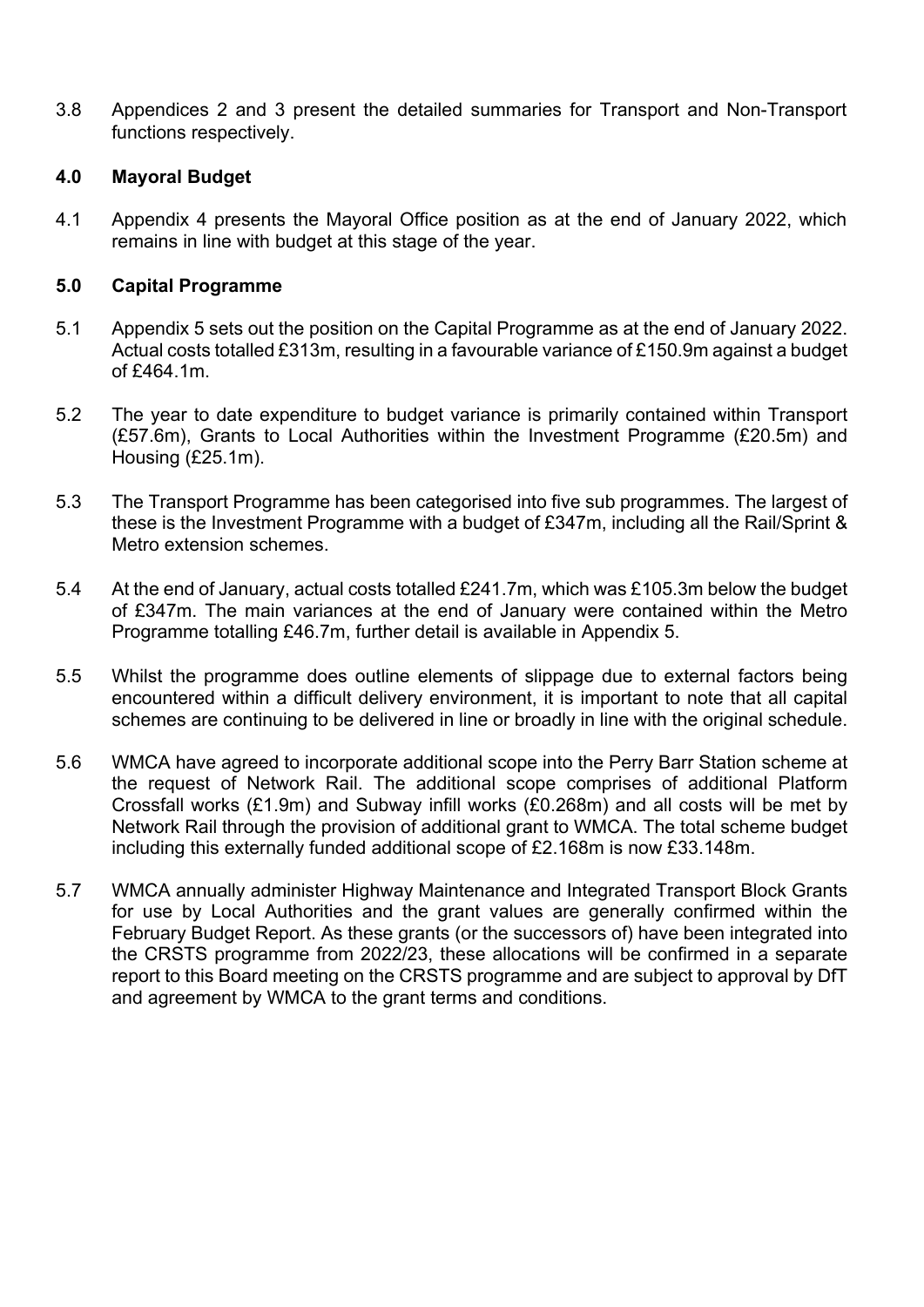### **6.0 Social Housing Decarbonisation Funding Update**

- 6.1 WMCA were recently successful in being awarded £7.5m of grant by the Department for Business Energy and Industrial Strategy from the Social Housing Decarbonisation Fund. The grant supports the development and implementation of a fuel poverty and regional retrofit programme. Under the WM2041 Five-Year-Plan's decarbonisation priorities, domestic energy efficiency measures and heating retrofit have been identified as having the greatest impact in carbon terms. The gross project value will be £14.7m with the match funding being provided by partners. The grant will be made available by WMCA for consortium partners including local authorities and housing associations to deliver the necessary interventions. WMCA will act as consortium manager and will put in place an appropriate consortium agreement to ensure the financial risk to WMCA is mitigated.
- 6.2 Should there be any award of additional funding to the Authority from any source for any activity during the period between this Board and the June Board, the WMCA Finance Director in consultation with the Finance and Investment Portfolio holder will sign off ensuring no unmanaged risk to the Authority.

### **7.0 WMCA Procurement Procedure**

- 7.1 Following a review of procurement activity and procedures in WMCA, this report recommends amendments to Section 8 of WMCA Contractual Standing Orders.
- 7.2 The main changes recommended are as follows:
	- Currently, for contracts of £5,000 and below, at least one oral quote is required. The recommendation within this report will increase the upper limit where one oral quote is required to £10,000.
	- Currently the threshold for low value procurements is £5,000 to £50,000 requiring at least three written quotes with values in excess of £50,000 up to the GPA threshold requiring a Request for Quotation exercise. It is recommended that the thresholds where written quotes are required are amended to £10,000 to £75,000.
	- As detailed above, currently all procurement over £50,000 currently requires a Request for Quotation exercise. It is recommended this threshold is increased to £75,000 and over.
	- Exemptions are to be redefined as Single Tender Action and removed as an option for low value procurements (£10,000 to £75,000). Single Tender Actions in excess of £50,000 will be approved by WMCA's Legal team.
- 7.3 The above changes are intended to be supported by other improvements (including more effective internal reporting), which were identified throughout the review ensuring WMCA are able to continually demonstrate value for money procurement practices in a transparent manner.
- 7.4 The volume of oral and written quotes detailed above are minimum expectations and as such, WMCA will look to obtain additional evidence to demonstrate value for money where there is a clear case to do so.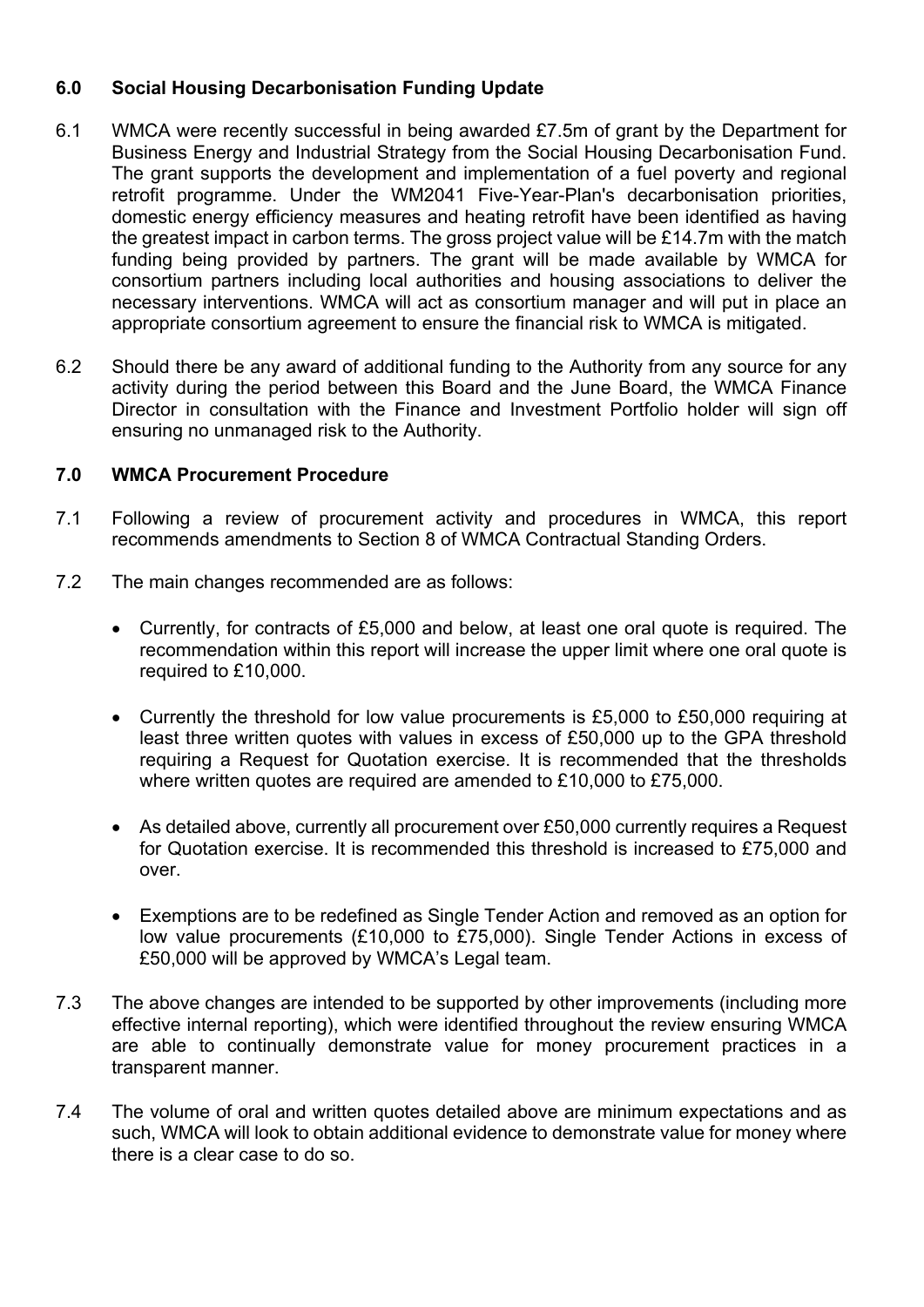### **8.0 WMCA Pay Policy**

- 8.1 WMCA Board are requested within this report to approve the WMCA Pay Policy (Appendix 10). The policy was previously agreed in February 2022 by WMCA Board, however, the approval will only ever reflect a point in time and WMCA Board will be aware that work has been ongoing by the Chief Executive of WMCA to deliver a streamlined organisational structure to ensure the Authority is fit for the future and can cope with increasing demands into 2022 at no additional cost.
- 8.2 A revised organisation structure is now underway with staff and as a result of the proposed absorption and merger of some functional activity into existing Executive Director roles the 2022/23 pay policy now requires amendment to replace the titles of the Executive Director roles.
- 8.3 The Executive Director salary band and role title amendments detailed within the policy reflect the outcomes of the work to streamline the Executive structure and also ensure potential cost of living related increases up to 2022/23 against Executive and Operational Director posts can be accommodated within the parameters of the policy. The policy document attached as Appendix 10 also now includes the revised Salary Point scales incorporating the cost of living increase for 2021/22 which was recently agreed. To clarify, there are no further changes to the policy approved previously in February 2022.

### **9.0 WMCA 2022/23 Annual Business Plan**

- 9.1 Appendix 11 includes the WMCA 2022/23 Annual Business Plan. The Annual Business Plan (ABP) is a vital link between the WMCA Aims and Objectives, agreed by WMCA Board in November 2021, through Directorate and team plans and into the Individual Performance Management (IPM) goals of staff across the organisation. The Annual Business Plan sets out all activity to be delivered in 2022/23 aligned to those Aims and Objectives. Identification of all planned activity was undertaken collaboratively and engagement with Directorates cascaded directly from SLT
- 9.2 This Annual Business Plan adds value in a number of ways. It will provide a single source of the truth for delivery activity to achieve the Aims & Objectives, there is also greater visibility of the funding sources and through monitoring and reporting it provides accountability.
- 9.3 It is an internal document for staff across the organisation to clearly see how the work they are doing ultimately achieve the vision of a more prosperous and better connected West Midlands that is fairer, greener and healthier. In addition to the Aims, Objectives and High Level Deliverables there is an overview from each Director on how they will deliver the ABP, content on the Enabling Services functions and the Corporate Management Team. In the finance section there is improved visibility and transparency of the sources of funding and detail on how the plan will be measured and reported.
- 9.4 There are 136 High Level Deliverables (HLD) agreed by WMCA Board in February 2022 and these set out the activity at quite a high level. SMART milestones have been identified and agreed beneath each HLD; these provide the detail at a much more granular level of delivery activity and are profiled by month with measures and targets. Each milestone has an appointed owner and they are responsible for providing monthly updates on progress.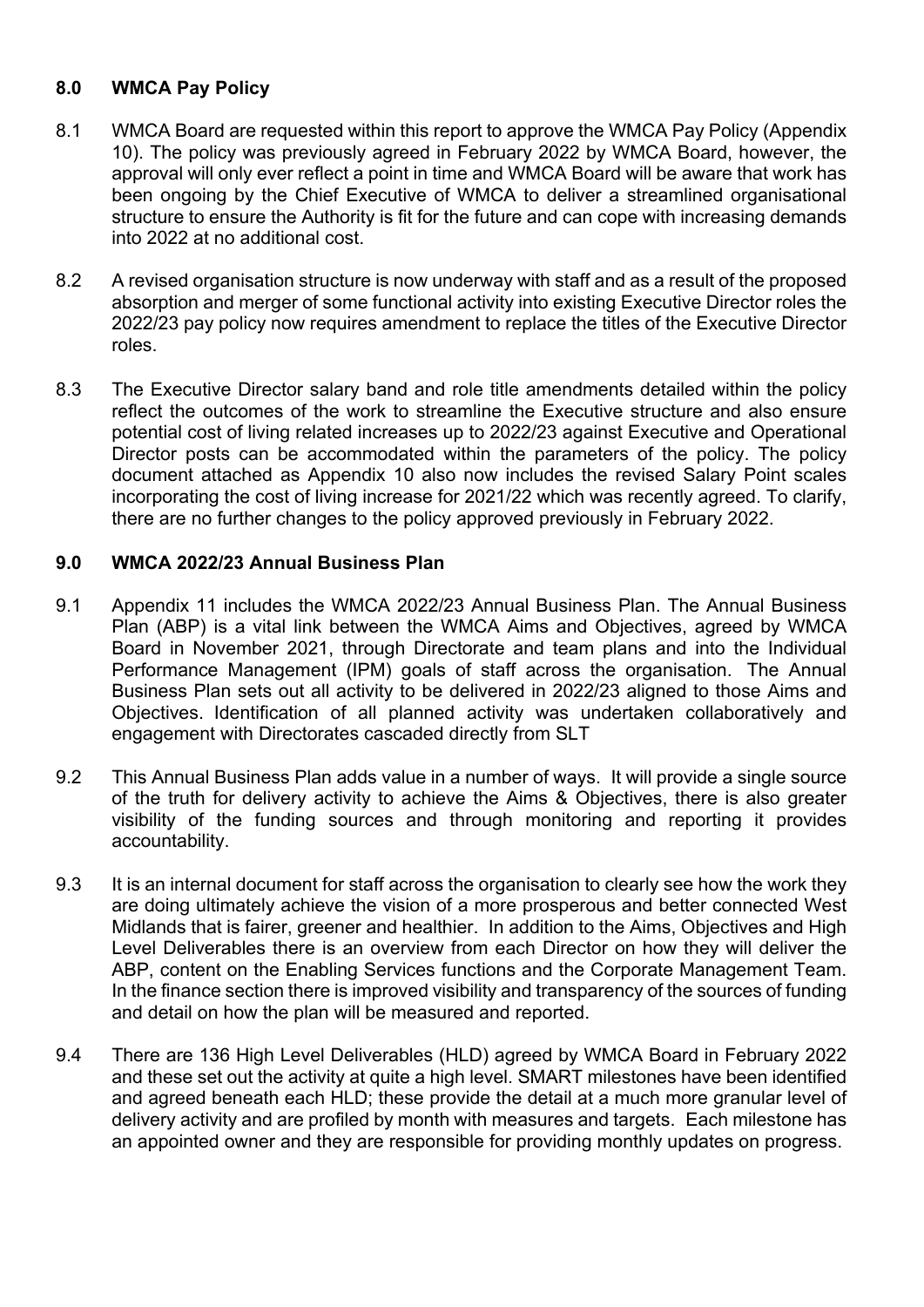9.5 Outputs will be collated and analysed monthly and reported to WMCA Executive Team. They will also be reported to WMCA Board mid-year in October and then performance against ABP as an outturn report each June. There will be a visually rich 'real-time' dashboard providing a RAG-rated view of performance against profile and delivering a 'single version of the truth' through data that will be triangulated with the Strategic Risk Register and finance cost codes. This provides a dashboard with a hierarchy of data from a strategic aim and objective view down to individual milestone and this will support evidence-based decision making.

### **10.0 Investment Programme**

- 10.1 The financial results for the West Midlands Regional Investment Programme run one month behind the regular management accounts, due to the requirement to consolidate outputs across the metropolitan area.
- 10.2 The December expenditure is shown at Appendix 7, which reports the gross delivery totals for programmes delivered by both WMCA and other entities (being primarily constituent member local authorities).
- 10.3 Appendix 8 summarises grant funding commitments approved by WMCA for projects within the Investment Programme, which total £858.5m as at 31st January 2022 (£858.5m as at 31st December 2021).
- 10.4 WMCA Investment Programme funding drawn / incurred by projects against these funding commitments as at 31st December 2021 totals £397.9m.
- 10.5 Since the last report, the Full Business Case for the West Midlands Co-Investment Fund was approved at WMCA Board on 14th January 2022. There is no change to the quantum of WMCA Investment Programme funding awarded for the project previously at WMCA Board on 23rd July 2021.
- 10.6 In addition, the following business cases have been approved by Directors of WMCA under delegated authority:
	- UK Central Infrastructure Package Playing Pitch Implementation Strategy (SOC) A grant funding award of £340,169 from the WMCA Investment Programme was made for initial design and development of the project.
	- UK Central Infrastructure Package Accelerating Housing Delivery (including Simon Digby) (OBC). There is no change to the quantum of WMCA Investment Programme grant funding awarded for the project.
- 10.7 The funding approved for these projects is consistent with expectations in respect of the current overarching WMCA Investment Programme affordable limit endorsed at WMCA Board on 19th March 2021.

### **11.0 Balance Sheet**

- 11.1 Appendix 9 presents the West Midlands Combined Authority Balance Sheet which shows a healthy financial position as at 31<sup>st</sup> January 2022.
- 11.2 The increase in property, plant and equipment reflects TfWM capital spend and work-inprogress funded mainly by grants in advance, resulting in an increase of £11.9m.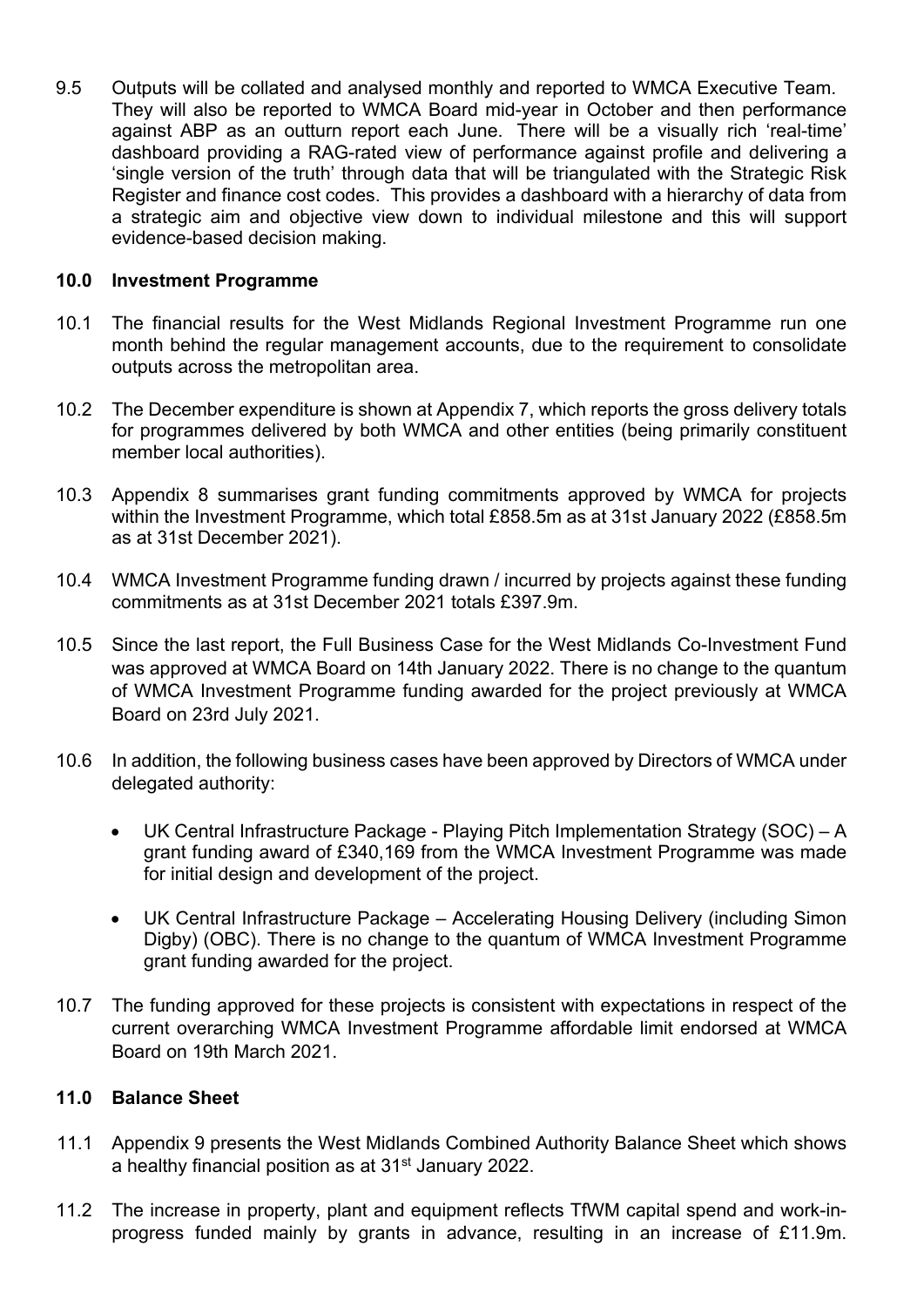Consequently, grants receipts in advance has decreased largely due to the Metro Birmingham Eastside and Wednesbury to Brierley Hill extension schemes funded from the DfT grants.

11.3 The decrease in short-term deposits is largely due to the payments in respect of the CIF loan drawdown, Adult Education Budget, Investment Programme and Metro extension schemes. The CIF loan drawdown contributed to the increase in investments and the AEB payments led to the decrease in earmarked reserves.

### **12.0 Administered Funds**

12.1 Administered Funds as at 31st January 2022 totalled £71.3m. A breakdown of this amount is included within Appendix 6. These funds do not form part of the Authority's own revenue and capital budgets but are effectively funds where WMCA is the Accountable body and passports out to partner Authorities to deliver.

### **13.0 Financial Implications**

13.1 The Financial Implications are set out in the report.

### **14.0 Other Implications**

14.1 There are no Legal, Equalities, Inclusive Growth, Geographical or Other implications arising from this report.

### **15.0 Appendices**

- Appendix 1 WMCA Consolidated Summary January 2022
- Appendix 2 WMCA Transport Revenue Summary January 2022
- Appendix 3 WMCA Delivery Budget Summary January 2022
- Appendix 4 WMCA Mayor Revenue Summary January 2022
- Appendix 5 WMCA Capital Transport Delivery Programme January 2022
- Appendix 6 WMCA Administered Funds January 2022
- Appendix 7 Total Regional Investment Programme Expenditure December 2021
- Appendix 8 WMCA Investment Programme Commitments January 2022
- Appendix 9 WMCA Balance Sheet January 2022
- Appendix 10 WMCA Pay Policy
- Appendix 11 WMCA 2022/23 Annual Business Plan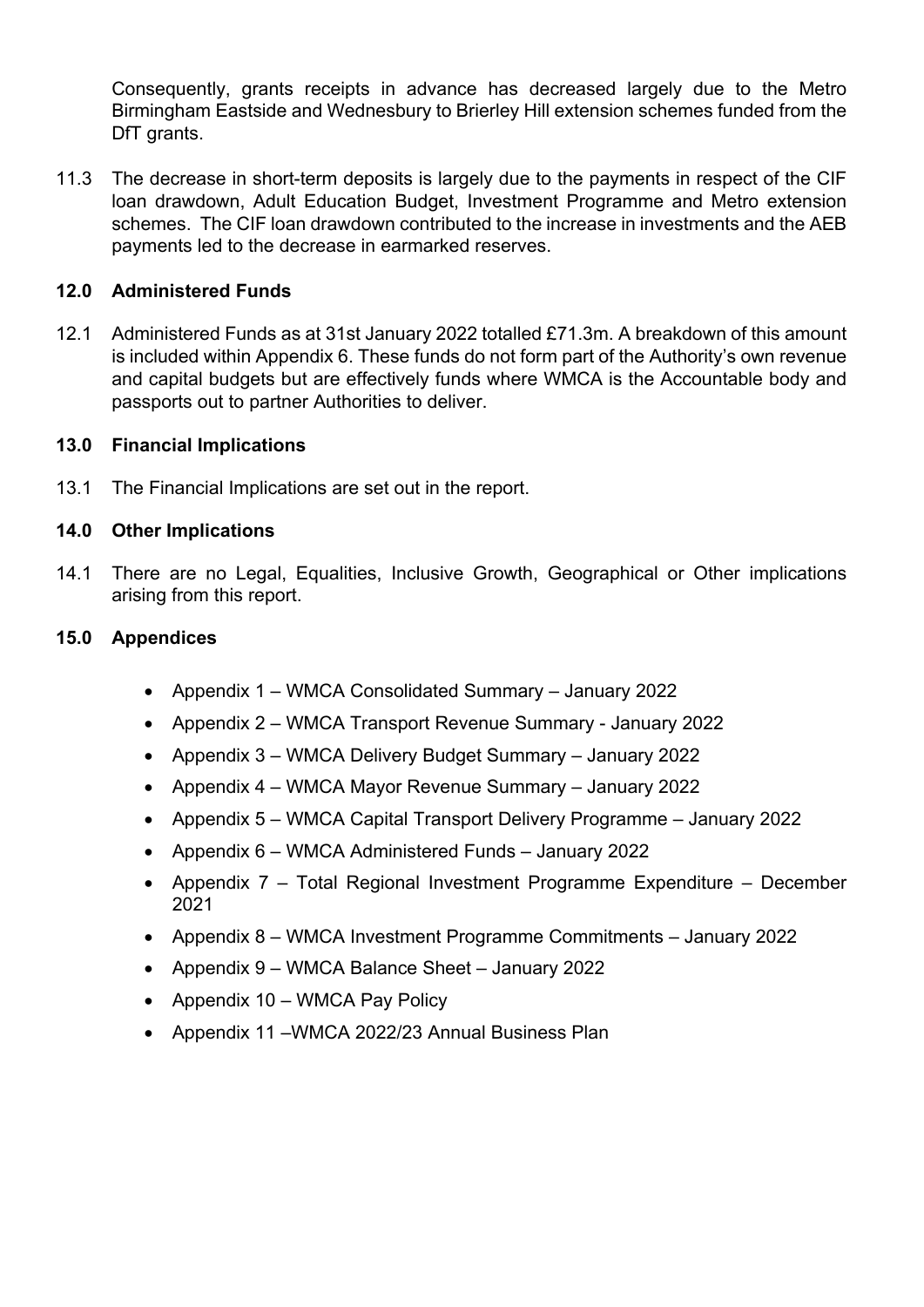### WMCA Consolidated Revenue Budget Summary – January 2022

| £000's                                               |               | <b>Year to Date</b> |                 | <b>Full Year</b> |               |             |  |
|------------------------------------------------------|---------------|---------------------|-----------------|------------------|---------------|-------------|--|
|                                                      | <b>Actual</b> | <b>Budget</b>       | <b>Variance</b> | <b>Forecast</b>  | <b>Budget</b> | Variance    |  |
| <b>Transport Levy</b>                                | 95.600        | 95,600              | $\Omega$        | 114,720          | 114,720       |             |  |
| <b>Commonwealth Games</b>                            | 3,928         | 3,991               | (63)            | 6,770            | 5,423         | 1,347       |  |
| Revenue Grants & Other Income                        | 11,024        | 8,335               | 2,689           | 13,610           | 9,348         | 4,262       |  |
| <b>Adult Education Funding</b>                       | 108,162       | 123,833             | (15,671)        | 128,257          | 142,698       | (14, 441)   |  |
| <b>Share of Business Rates</b>                       | 8,320         | 7,500               | 820             | 2,832            | 9,000         | (6, 168)    |  |
| <b>Constituent Membership</b>                        | 3,870         | 3,870               | 0               | 4,644            | 4,644         | 0           |  |
| Non Constituent Members                              | 355           | 354                 |                 | 425              | 425           | $\Omega$    |  |
| <b>Investment Programme</b>                          | 0             | 3,153               | (3, 153)        | 33,135           | 36,500        | (3,365)     |  |
| Investment Income                                    | 749           | 749                 |                 | 881              | 898           | (17)        |  |
| Use of Reserves                                      | 4,935         | 8,489               | (3, 554)        | 10.382           | 9,495         | 887         |  |
| <b>Total Funding</b>                                 | 236,943       | 255,874             | (18, 931)       | 315,656          | 333,151       | (17, 495)   |  |
| <b>Transport for West Midlands</b>                   | 93,045        | 99,709              | 6,664           | 114,883          | 119,415       | 4,532       |  |
| <b>Commonwealth Games</b>                            | 3,928         | 3,991               | 63              | 6,770            | 5,423         | (1, 347)    |  |
| Economy & Innovation                                 | 4,451         | 2,823               | (1,628)         | 5,114            | 3,381         | (1,733)     |  |
| Environment, Energy & HS2                            | 793           | 530                 | (263)           | 1,143            | 598           | (545)       |  |
| Housing and Land                                     | 1,016         | 1,167               | 151             | 1,363            | 1,400         | 37          |  |
| Wellbeing                                            | 954           | 1,276               | 322             | 1,371            | 1,502         | 131         |  |
| PSR & Social Economy                                 | 1,114         | 1,440               | 326             | 1,673            | 1,563         | (110)       |  |
| Culture and Digital                                  | 234           | 152                 | (82)            | 264              | 174           | (90)        |  |
| Productivity & Skills                                | 113,116       | 128,364             | 15,248          | 134,862          | 147,598       | 12,736      |  |
| <b>Inclusive Communities</b>                         | 26            | 34                  | 8               | 78               | 68            | (10)        |  |
| <b>Business Support</b>                              | 1,608         | 1.051               | (557)           | 2,282            | 2,064         | (218)       |  |
| Investment Programme                                 | 8,408         | 10,741              | 2,333           | 36,054           | 45,605        | 9,551       |  |
| Mayoral Office                                       | 663           | 635                 | (28)            | 779              | 760           | (19)        |  |
| Mayoral Election                                     | 3,309         | 3,600               | 291             | 3,308            | 3,600         | 292         |  |
| <b>Total Expenditure</b>                             | 232,665       | 255,513             | 22,848          | 309,944          | 333,151       | 23,207      |  |
| Net Expenditure (before earmarked reserves)          | 4,278         | 361                 | 3,917           | 5,712            | 0             | 5,712       |  |
| Earmarked reserve (Support for Bus Network)          | 0             | 0                   | 0               | 2,100            | $\mathbf 0$   | (2, 100)    |  |
| Earmarked reserve (2022/23 Transport Budget Support) | 0             | 0                   | 0               | 3,600            | $\pmb{0}$     | (3,600)     |  |
| Net Expenditure (after earmarked reserves)           | 4,278         | 361                 | (3,917)         | $\overline{12}$  | $\pmb{0}$     | (12)        |  |
| Transport                                            | 4,182         | (219)               | 4,401           | 12               | 0             | 12          |  |
| Delivery                                             | 96            | 580                 | (484)           | 0                | 0             | $\mathbf 0$ |  |
| Mayoral Office                                       | 0             | 0                   | ŋ               | 0                | 0             | 0           |  |
| <b>Total Surplus / (Deficit)</b>                     | 4,278         | 361                 | 3,917           | 12               | $\mathbf{0}$  | 12          |  |

The year to date position at the end of January shows a £3.917m favourable variance from budget and a full year forecast of £5.7m. As previously reported to Board the January reforecast exercise has enabled us to now accurately assess the final detailed transport outturn and to retain this to fund the 22/23 budget and transport risks as approved in the February 22 Budget report.

This is largely as a result of Concessions savings during Covid-19 driven by lower patronage and no fare increases, the revision of the Accessible Transport contract and staffing variations. In the full year savings in these areas will be partly offset by an increase in cost of Metro operations due to an unprecedented additional pressure from increasing energy costs.

Final outturn within the Delivery budget is expected to be in line with overall budget.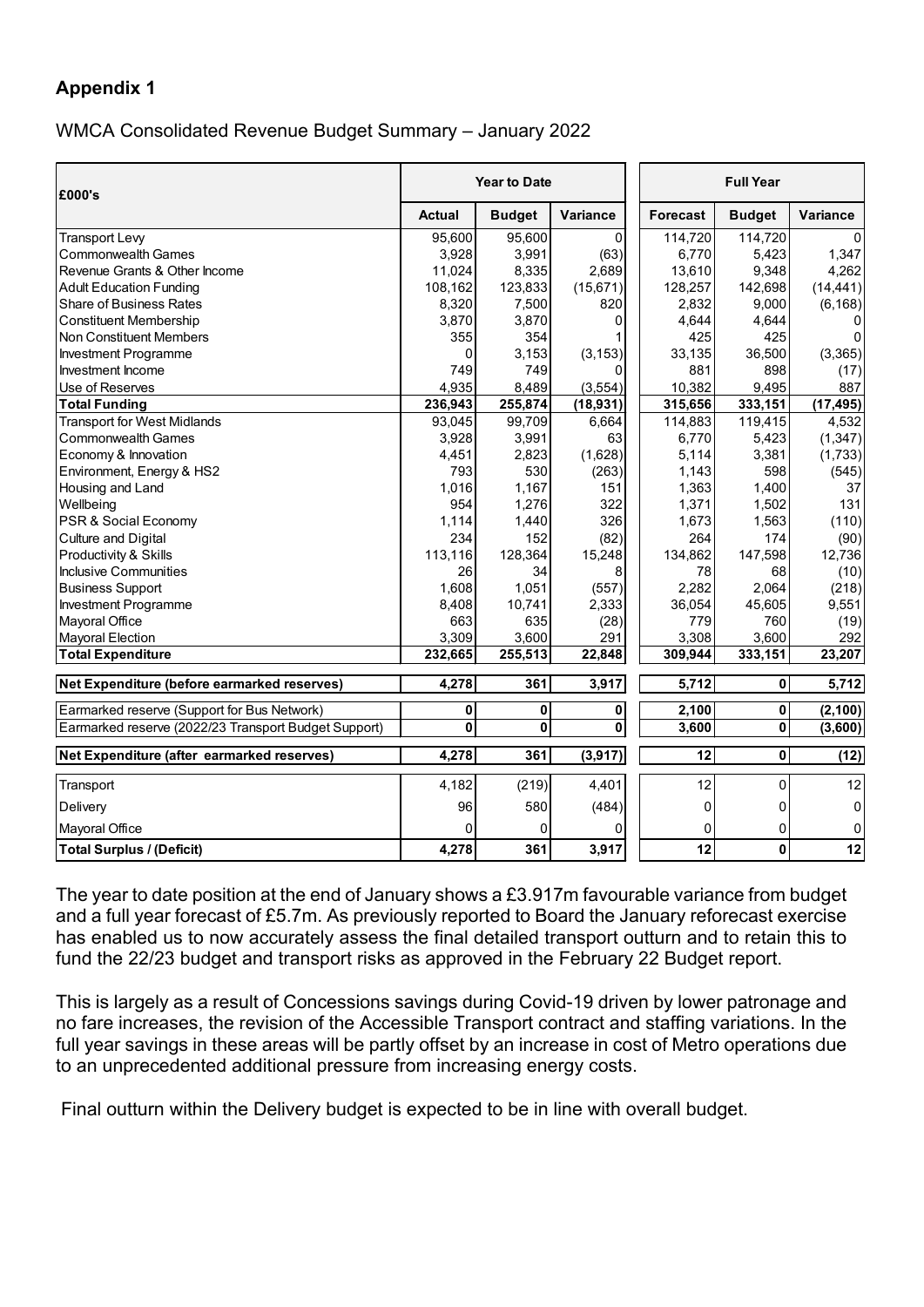### Transport for West Midlands full year revenue position – January 2022

|                                              |               |                       |            | JANUARY 2022 YEAR TO DATE |                       |            |                                       |                         | <b>FULL YEAR 2021/22</b> |                                             |  |
|----------------------------------------------|---------------|-----------------------|------------|---------------------------|-----------------------|------------|---------------------------------------|-------------------------|--------------------------|---------------------------------------------|--|
|                                              |               | <b>ACTUAL</b><br>£000 |            |                           | <b>BUDGET</b><br>£000 |            | <b>YTD</b><br><b>VARIANCE</b><br>FAV/ | <b>FORECAST</b><br>£000 | <b>BUDGET</b><br>£000    | <b>FULL YEAR</b><br><b>VARIANCE</b><br>FAV/ |  |
|                                              | <b>INCOME</b> | <b>EXPENDITURE</b>    | <b>NET</b> | <b>INCOME</b>             | <b>EXPENDITURE</b>    | <b>NET</b> | (ADVERSE)<br>£000                     | <b>NET</b>              | <b>NET</b>               | (ADVERSE)<br>£000                           |  |
| <b>Transport Levy</b>                        | 95,600        | 0                     | 95,600     | 95,600                    | $\mathbf 0$           | 95,600     | $\mathbf 0$                           | 114,720                 | 114,720                  | $\mathbf{0}$                                |  |
| Use of Reserves                              | 1,626         | $\overline{0}$        | 1,626      | 3,889                     | $\mathbf 0$           | 3,889      | (2, 263)                              | 5,874                   | 4,695                    | 1,180                                       |  |
| <b>TOTAL FUNDING</b>                         | 97,226        | $\overline{0}$        | 97,226     | 99,490                    | $\overline{0}$        | 99,490     | (2, 263)                              | 120,594                 | 119,415                  | 1,180                                       |  |
| <b>Concessions</b>                           |               |                       |            |                           |                       |            |                                       |                         |                          |                                             |  |
| National Bus Concession                      | 134           | 40,331                | (40, 198)  | 88                        | 42,555                | (42, 467)  | 2,270                                 | (45, 797)               | (50, 472)                | 4,675                                       |  |
| Metro / Rail                                 | $\Omega$      | 3,806                 | (3,806)    | 0                         | 3,797                 | (3,797)    | (9)                                   | (4, 565)                | (4, 572)                 |                                             |  |
| <b>Child Concession</b>                      | 0             | 5,275                 | (5, 275)   | 0                         | 5,788                 | (5,788)    | 513                                   | (6, 358)                | (7, 029)                 | 671                                         |  |
|                                              | 134           | 49,413                | (49, 279)  | 88                        | 52,141                | (52, 053)  | 2,774                                 | (56, 720)               | (62, 073)                | 5,353                                       |  |
| <b>Bus Services</b>                          |               |                       |            |                           |                       |            |                                       |                         |                          |                                             |  |
| Bus Stations / Infrastructure                | 6,764         | 10,828                | (4,064)    | 6,115                     | 10,428                | (4, 313)   | 249                                   | (5, 477)                | (5, 152)                 | (324)                                       |  |
| Subsidised Network                           | 3,357         | 12,644                | (9, 287)   | 1,704                     | 11,439                | (9,736)    | 449                                   | (11, 557)               | (11, 478)                | (79)                                        |  |
| Accessible Transport                         | (282)         | 4,072                 | (4, 354)   | 0                         | 5,531                 | (5, 531)   | 1,177                                 | (4, 772)                | (6, 637)                 | 1,865                                       |  |
|                                              | 9,839         | 27,544                | (17, 705)  | 7,819                     | 27,399                | (19, 580)  | 1,875                                 | (21, 806)               | (23, 267)                | 1,462                                       |  |
| <b>Rail and Metro Services</b>               |               |                       |            |                           |                       |            |                                       |                         |                          |                                             |  |
| <b>Metro Services</b>                        | 199           | 1,746                 | (1, 547)   | 160                       | 2,238                 | (2,078)    | 531                                   | (4, 444)                | (2, 579)                 | (1, 865)                                    |  |
| <b>Rail Services</b>                         | 1,131         | 3,174                 | (2,043)    | 1,155                     | 3,650                 | (2, 494)   | 451                                   | (2,986)                 | (2,904)                  | (82)                                        |  |
|                                              | 1,331         | 4,920                 | (3,590)    | 1,315                     | 5,888                 | (4, 573)   | 983                                   | (7, 429)                | (5, 483)                 | (1,946)                                     |  |
| Integration                                  |               |                       |            |                           |                       |            |                                       |                         |                          |                                             |  |
| Safety and Security                          | 615           | 1,344                 | (729)      | 557                       | 1,618                 | (1,061)    | 332                                   | (1,069)                 | (1, 274)                 | 204                                         |  |
| Passenger Information                        | 12,292        | 16,723                | (4, 431)   | 808                       | 5,907                 | (5,099)    | 668                                   | (5, 526)                | (6,007)                  | 480                                         |  |
| Sustainable Travel                           | 743           | 2,745                 | (2,002)    | 1,072                     | 2,228                 | (1, 155)   | (847)                                 | (2, 506)                | (1, 401)                 | (1, 105)                                    |  |
|                                              | 13,651        | 20,813                | (7, 163)   | 2,438                     | 9,753                 | (7, 315)   | 153                                   | (9, 102)                | (8,682)                  | (420)                                       |  |
| <b>Network Resilience</b>                    | 555           | 2,433                 | (1,878)    | 3                         | 2,632                 | (2,629)    | 751                                   | (3,072)                 | (3, 181)                 | 108                                         |  |
| <b>Commonwealth Games</b>                    | 3,928         | 3,928                 | (0)        | 3,991                     | 3,991                 | 0          | (0)                                   | n                       | (0)                      | $\mathbf{0}$                                |  |
| <b>Business and Democratic Support</b>       | 0             | 2,922                 | (2,922)    | $\mathbf 0$               | 3,074                 | (3,074)    | 152                                   | (3,736)                 | (3,809)                  | 73                                          |  |
| <b>Strategic Development</b>                 | 1,063         | 4,321                 | (3, 257)   | 1,318                     | 4,549                 | (3, 231)   | (27)                                  | (4, 015)                | (3, 915)                 | (100)                                       |  |
| <b>Transport Governance</b>                  | $\Omega$      | 106                   | (106)      | 0                         | 109                   | (109)      | 3                                     | (129)                   | (131)                    | 3 <sup>1</sup>                              |  |
| <b>Capital Finance Charges</b>               | 0             | 7,145                 | (7, 145)   | $\mathbf 0$               | 7,145                 | (7, 145)   | $\mathbf 0$                           | (8, 874)                | (8, 874)                 | 0                                           |  |
| <b>TOTAL EXPENDITURE</b>                     | 30,500        | 123,545               | (93, 045)  | 16,972                    | 116,681               | (99, 709)  | 6,664                                 | (114, 883)              | (119, 415)               | 4,532                                       |  |
| <b>NET after Ear Marked Reserves</b>         | 127,726       | 123,545               | 4,182      | 116,462                   | 116,681               | (219)      | 4,401                                 | 5,712                   | $\mathbf{0}$             | 5,712                                       |  |
| Ear Marked Reserve (2022/23 Budget Support)  | 0             | $\overline{0}$        |            | $\mathbf{0}$              | 0                     |            |                                       | (3,600)                 | 0                        | (3,600)                                     |  |
| Ear Marked Reserve (2022/23 Transport Risks) | 0             | $\pmb{0}$             |            | $\mathsf 0$               | 0                     |            |                                       | (2, 100)                | $\mathbf{0}$             | (2, 100)                                    |  |
| <b>NET after Ear Marked Reserves</b>         | 127,726       | 123,545               | 4,182      | 116,462                   | 116,681               | (219)      | 4,401                                 | 12                      |                          | 12                                          |  |

At the end of January 2022 there is a £4.401m favourable year to date variance against budget.

A refresh of the full year forecast was undertaken during January and the position now reflects the expected outturn by year end. Notably, the full extent of the expected savings within Concessions budgets and the additional Metro power costs are reflected in this latest forecast. This produces a predicted surplus of £5.7m by year end, of which, £3.6m will be required to support the 2022/23 Transport base budget (as agreed by WMCA Board in February) with a further £2.1m being earmarked to protect against specific Transport risks, particularly relating to the operational Network.

#### **Concessions**

At this stage of the year, there is considered to be sufficient certainty to release the full extent of the expected savings, meaning the full year position has moved favourably. The driver behind the saving relates to the ENTCS budget and the reduced services despite the Authority paying at pre-Covid patronage levels during the pandemic along with there being no fare increases.

### **Bus Services**

The revision of the Accessible Transport contract, including bringing the Customer Service team in-house, has delivered significant savings to date.

The Subsidised Bus full year position reflects additional support that is expected to be required by operators in the last quarter of the year. This area is a key area of risk for the 2022/23 budget and the position continues to be monitored closely.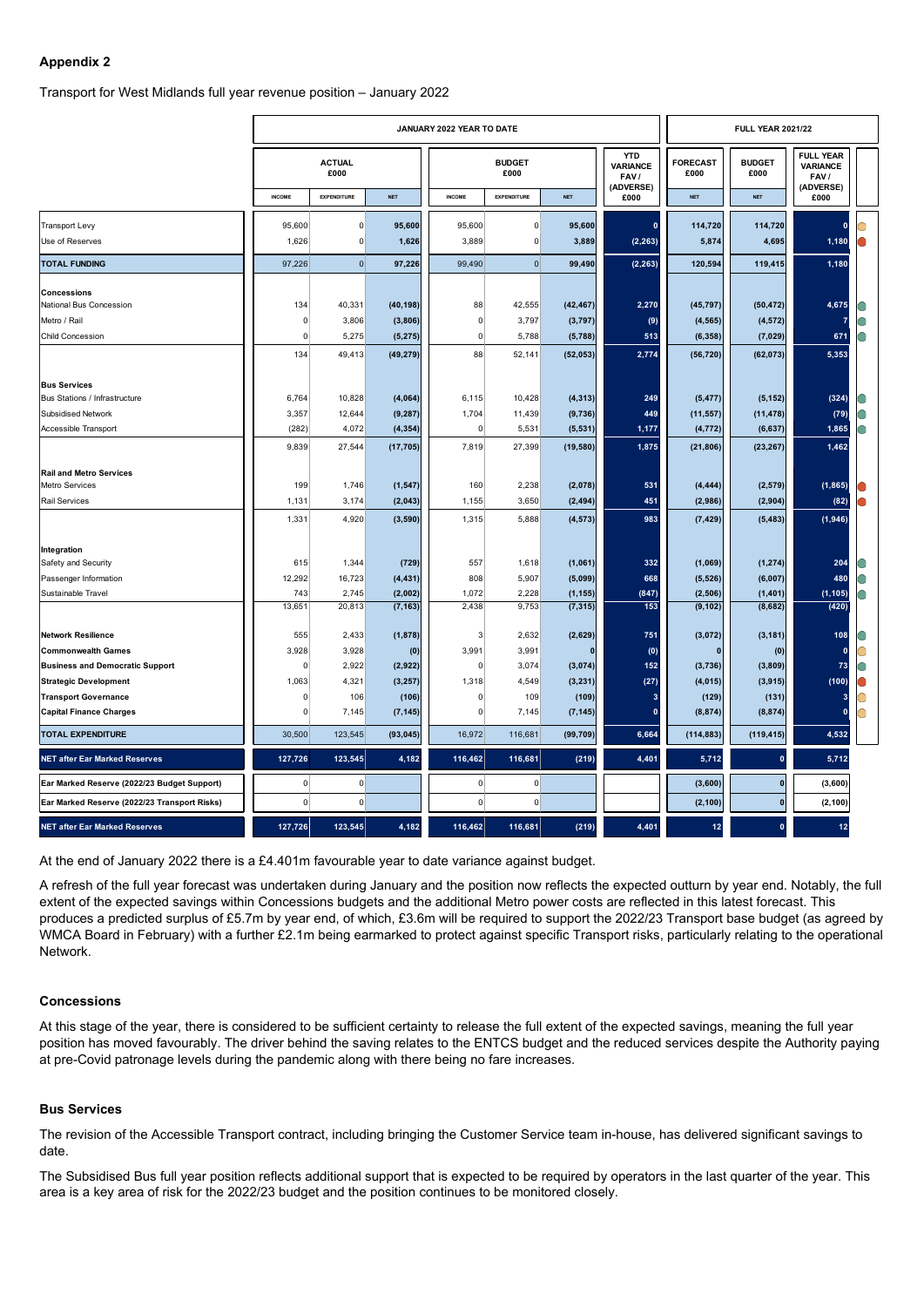Within Bus Stations and Infrastructure budgets there is increased Advertising Revenue alongside savings against cleaning and staffing budgets which have contributed to the current favourable variance. These savings are partly offset by reduced departure charges and increased maintenance costs. A prudent view has been taken regarding the full year position, with maintenance costs in particular expected to be higher than budget.

### **Rail & Metro**

Within Metro lower insurance premiums, reduced engineering support for utility works and the timing of life cycle works are reflected in the savings to date.

The adverse forecast position reflects guidance received from our operator Midland Metro Limited that we are experiencing unprecedented additional pressure from increasing energy costs.

The Rail position to date reflects reduced rates at park and ride locations, alongside staffing variations. In the full year these savings are expected to be negated by lower car park receipts.

### **Integration**

Within the Safety and Security budget additional CCTV income from West Midlands Police and the re-profiling of CCTV equipment expenditure is reflected in the savings to date along with savings against British Transport Police costs.

Within the Passenger Information budget there are savings against monitoring, marketing and market research.

The adverse variance within Sustainable Travel is largely due to lower cycle hire income between July and January and a contribution to capital to fund pedal and e-bikes, docking stations and project support costs, all within the existing scheme.

These year to date variations are reflected in the full year forecast.

### **Network Resilience**

The year to date position is primarily driven by staffing variations alongside the profiling of external advice spend. The full year position reflects staffing resource required to the end of the year and the reprofiled external advice expenditure.

### **Reserves**

Reserves earmarked to support the delivery of the West Midlands Cycle Hire scheme have been drawn down to offset the lower than budgeted income and contribution to capital to date. Reserves ear marked to support the 2021/22 Transport Budget have not been drawdown to date but are still expected to be drawn in year.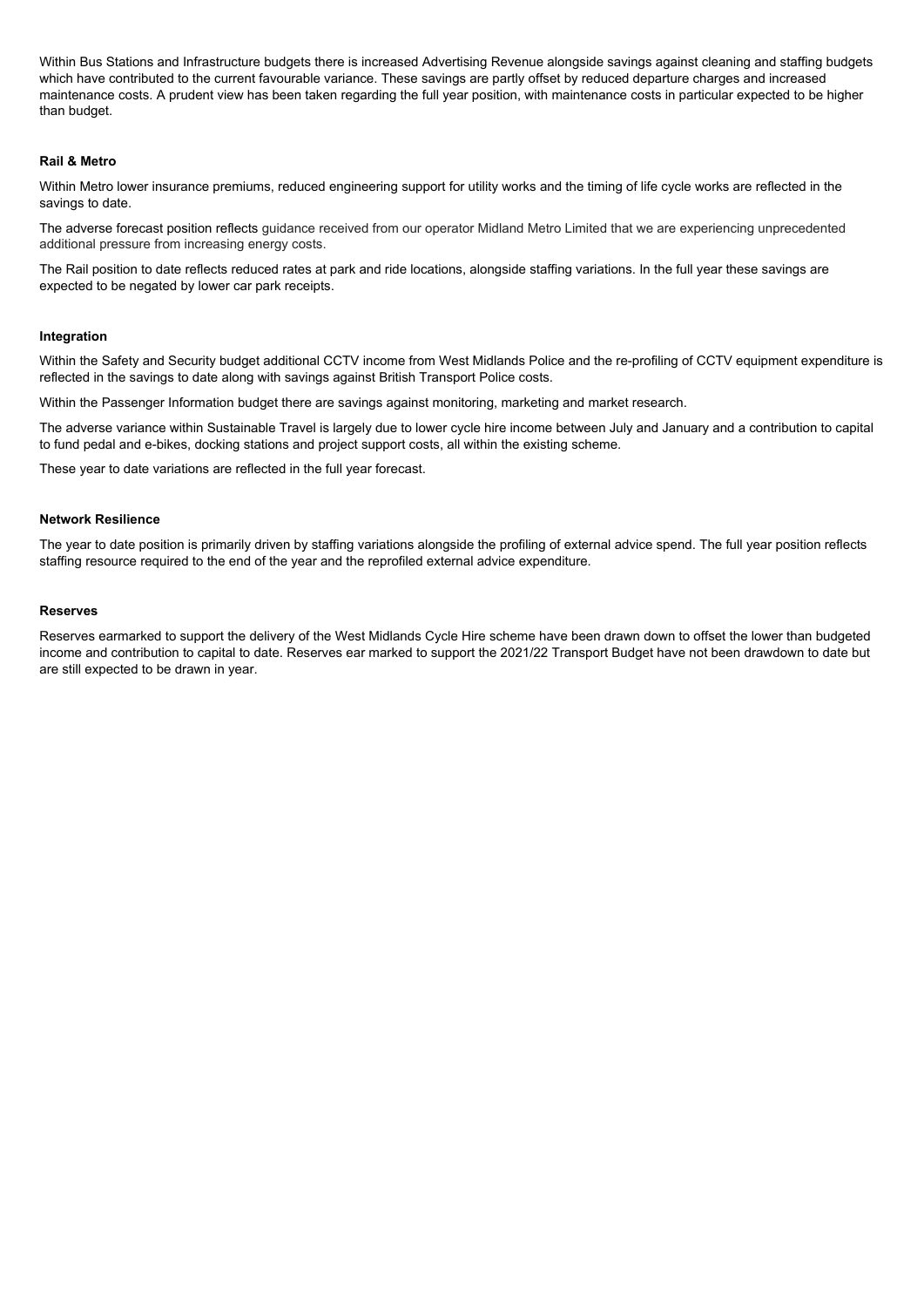West Midlands Combined Authority Delivery Budget – January 2022

| FINANCIAL SUMMARY AS AT JANUARY 2022                               |                       | JANUARY 2022 YEAR TO DATE |                         | <b>FULL YEAR 2021/22</b> |                       |                  |                                                                                                                                               |  |  |
|--------------------------------------------------------------------|-----------------------|---------------------------|-------------------------|--------------------------|-----------------------|------------------|-----------------------------------------------------------------------------------------------------------------------------------------------|--|--|
|                                                                    | <b>ACTUAL</b><br>£000 | <b>BUDGET</b><br>£000     | <b>VARIANCE</b><br>£000 | FORECAST<br>£000         | <b>BUDGET</b><br>£000 | VARIANCE<br>£000 |                                                                                                                                               |  |  |
|                                                                    |                       |                           |                         |                          |                       |                  |                                                                                                                                               |  |  |
| <b>Operational Income</b>                                          |                       |                           |                         |                          |                       |                  |                                                                                                                                               |  |  |
| <b>Mayoral Capacity Funding</b>                                    | 195                   | 195                       | $\Omega$<br>$\Omega$    | 234                      | 234                   |                  |                                                                                                                                               |  |  |
| Investment Interest Income<br>Notional Interest Receivable         | 250<br>411            | 250<br>411                | $\Omega$                | 300<br>494               | 300<br>494            |                  | (1) Use of reserves to support the 21/22 budget not yet drawn down.                                                                           |  |  |
| Contribution - 7 Met Council's                                     | 3,870                 | 3,870                     | $\Omega$                | 4,644                    | 4,644                 | 0                |                                                                                                                                               |  |  |
| Contribution - Non constituent members                             | 354                   | 354                       | $\Omega$                | 425                      | 425                   | $\Omega$         | (2) Efficiency target held centrally as part of the budgeting process.                                                                        |  |  |
| Use of Reserves (1)                                                | 0                     | 1,000                     | (1,000)                 | 1,200                    | 1,200                 | 0                |                                                                                                                                               |  |  |
| Total Income                                                       | 5,080                 | 6,080                     | (1,000)                 | 7,297                    | 7,297                 |                  |                                                                                                                                               |  |  |
|                                                                    |                       |                           |                         |                          |                       |                  |                                                                                                                                               |  |  |
| Efficiency Savings Target (2)                                      | $\overline{0}$        | 554                       | (554)                   | 166                      | 665                   | (499)            |                                                                                                                                               |  |  |
| <b>Enabling Services</b><br><b>Total Expenditure</b>               | (1,605)<br>(1,605)    | (1,605)<br>(1,051)        | $\mathbf{0}$<br>(554)   | (2, 447)<br>(2, 281)     | (2,727)<br>(2,062)    | 280<br>(219)     |                                                                                                                                               |  |  |
| <b>Operational Income Net Total</b>                                | 3,475                 | 5,029                     | (1, 554)                | 5,016                    | 5,235                 | (219)            |                                                                                                                                               |  |  |
|                                                                    |                       |                           |                         |                          |                       |                  |                                                                                                                                               |  |  |
| Economy & Innovation                                               |                       |                           |                         |                          |                       |                  |                                                                                                                                               |  |  |
| Other Industrial Stategy Income (1)                                | 2,070                 | 596                       | 1,474                   | 2,313                    | 692                   | 1,621            |                                                                                                                                               |  |  |
| DDCMS - Creative Scale Up                                          | 245                   | 181                       | 64                      | 237                      | 217                   | 20               |                                                                                                                                               |  |  |
| MHCLG - Brexit Support Preparations (2)                            | 105                   | $\Omega$                  | 105                     | 105                      | $\mathbf{0}$          | 105              |                                                                                                                                               |  |  |
| <b>Create Central Projects</b><br>Policy and Programme Development | 417<br>32             | 348<br>0                  | 69<br>32                | 489<br>94                | 432<br>$\mathbf{0}$   | 57<br>94         | (1) Funding received from DBEIS to deliver the Made Smarter project<br>and from the Investment Programme to support the West Midlands         |  |  |
| <b>IAWM</b>                                                        | 96                    | $\Omega$                  | 96                      | 120                      | $\mathbf{0}$          | 120              | Innovation Programme. Offset by associated increases in expenditure.                                                                          |  |  |
| Office of Data Analytics                                           | 136                   | 209                       | (73)                    | 147                      | 252                   | (105)            |                                                                                                                                               |  |  |
| Total Income                                                       | 3,101                 | 1,334                     | 1,767                   | 3,505                    | 1,593                 | 1,912            |                                                                                                                                               |  |  |
| <b>Industrial Strategy</b>                                         | (2, 339)              | (933)                     | (1,406)                 | (2,632)                  | (1,099)               | (1, 533)         |                                                                                                                                               |  |  |
| DDCMS - Creative Scale Up                                          | (245)                 | (181)                     | (64)                    | (237)                    | (217)                 | (20)             |                                                                                                                                               |  |  |
| MHCLG - Brexit Support Preparations                                | (105)                 | $\Omega$                  | (105)                   | (105)                    | 0                     | (105)            | (2) Additional grant for Brexit support offset by associated an increase                                                                      |  |  |
| <b>Create Central Projects</b>                                     | (477)                 | (408)                     | (69)                    | (561)                    | (504)                 | (57)             | in expenditure.                                                                                                                               |  |  |
| Policy and Programme Development                                   | (258)                 | (309)                     | 51                      | (399)                    | (370)                 | (29)             |                                                                                                                                               |  |  |
| <b>IAWM</b>                                                        | (96)                  | $\Omega$                  | (96)                    | (120)                    | $\mathbf{0}$          | (120)            |                                                                                                                                               |  |  |
| Office of Data Analytics                                           | (136)                 | (209)                     | 73                      | (147)                    | (252)                 | 105              |                                                                                                                                               |  |  |
| Economic Intelligence<br>Funding For Growth                        | (212)<br>(583)        | (201)<br>(583)            | (11)<br>$\Omega$        | (212)<br>(700)           | (240)<br>(700)        | 28               |                                                                                                                                               |  |  |
| <b>Total Expenditure</b>                                           | (4, 451)              | (2,824)                   | (1,627)                 | (5, 113)                 | (3, 382)              | (1,731)          |                                                                                                                                               |  |  |
| Economy & Innovation Net Total                                     | (1, 350)              | (1,490)                   | 140                     | (1,608)                  | (1,789)               | 181              |                                                                                                                                               |  |  |
|                                                                    |                       |                           |                         |                          |                       |                  |                                                                                                                                               |  |  |
| <b>Environment &amp; Energy, HS2</b>                               |                       |                           |                         |                          |                       |                  |                                                                                                                                               |  |  |
| Environment (1)                                                    | 161                   |                           | 161                     | 165                      |                       | 165              | (1) WM2041 funding received but not budgeted in year.                                                                                         |  |  |
| Community Green (2)                                                | 17                    |                           | 17                      | 25                       | $\Omega$              | 25               |                                                                                                                                               |  |  |
| Total Income                                                       | 178                   | ŋ                         | 178                     | 190                      | $\mathbf{0}$          | 190              | (2) Additional income received to fund Retrofit consultancy services                                                                          |  |  |
| Environment                                                        | (307)                 | (325)                     | 18                      | (515)                    | (358)                 | (157)            | and delivery of Green Homes project. Offset by associated increase in                                                                         |  |  |
| <b>Community Green</b>                                             | (17)                  | 0                         | (17)                    | (25)                     | $\mathbf{0}$          | (25)             | expenditure.                                                                                                                                  |  |  |
| <b>Total Expenditure</b>                                           | (324)                 | (325)                     | 1                       | (540)                    | (358)                 | (182)            |                                                                                                                                               |  |  |
| Environment & Energy, HS2 Net Total                                | (146)                 | (325)                     | 179                     | (350)                    | (358)                 |                  |                                                                                                                                               |  |  |
|                                                                    |                       |                           |                         |                          |                       |                  |                                                                                                                                               |  |  |
| <b>Housing and Land</b>                                            |                       |                           |                         |                          |                       |                  | Substantial savings on external advice where expertise has been                                                                               |  |  |
| Director of Housing & Regeneration                                 | 1,016                 | 1,167                     | (151)                   | 1,374                    | 1,400                 | (26)             | brought in house partly offset by an increase in rates for sites acquired<br>for capital development and by the associated reduction in grant |  |  |
| Total Income<br>Director of Housing & Regeneration                 | 1,016<br>(1,016)      | 1,167<br>(1, 167)         | (151)<br>151            | 1,374<br>(1, 374)        | 1,400<br>(1,400)      | (26)<br>26       | drawdown.                                                                                                                                     |  |  |
| <b>Total Expenditure</b>                                           | (1,016)               | (1, 167)                  | 151                     | (1, 374)                 | (1,400)               | 26               |                                                                                                                                               |  |  |
| <b>Housing and Land Net Total</b>                                  | n                     | O                         | $\bf{0}$                |                          | $\bf{0}$              |                  |                                                                                                                                               |  |  |
|                                                                    |                       |                           |                         |                          |                       |                  |                                                                                                                                               |  |  |
| Wellbeing                                                          |                       |                           |                         |                          |                       |                  |                                                                                                                                               |  |  |
| Other Mental Health Income (1)                                     | 322                   | 131                       | 191                     | 350                      | 158                   | 192              |                                                                                                                                               |  |  |
| <b>IPS Programme</b>                                               | 135                   | 127                       | 8                       | 165                      | 153                   | 12               | (1) Midlands Engine grant funding which is funding key posts within<br>the programme.                                                         |  |  |
| Fiscal Incentive Programme (2)                                     | 238                   | 556                       | (318)                   | 407                      | 664                   | (257)            |                                                                                                                                               |  |  |
| <b>Total Income</b>                                                | 695                   | 814                       | (119)                   | 922                      | 975                   | (53)             |                                                                                                                                               |  |  |
| Wellbeing and Prevention                                           | (580)                 | (593)                     | 13                      | (799)                    | (685)                 | (114)            | (2) Changes in delivery priorities and reduced marketing spend along                                                                          |  |  |
| Well Being                                                         |                       | n                         | $\Omega$                |                          | n                     | $\Omega$         | with staffing variations have required lower grant drawdown.                                                                                  |  |  |
| <b>IPS Programme</b>                                               | (136)                 | (127)                     | (9)                     | (165)                    | (153)                 | (12)             |                                                                                                                                               |  |  |
| Fiscal Incentive Programme<br><b>Total Expenditure</b>             | (238)<br>(954)        | (556)<br>(1, 276)         | 318<br>322              | (407)<br>(1, 371)        | (664)<br>(1, 502)     | 257<br>$131$     |                                                                                                                                               |  |  |
|                                                                    |                       |                           |                         |                          |                       |                  |                                                                                                                                               |  |  |
| <b>Wellbeing Net Total</b>                                         | (259)                 | (462)                     | 203                     | (449)                    | (527)                 | 78               |                                                                                                                                               |  |  |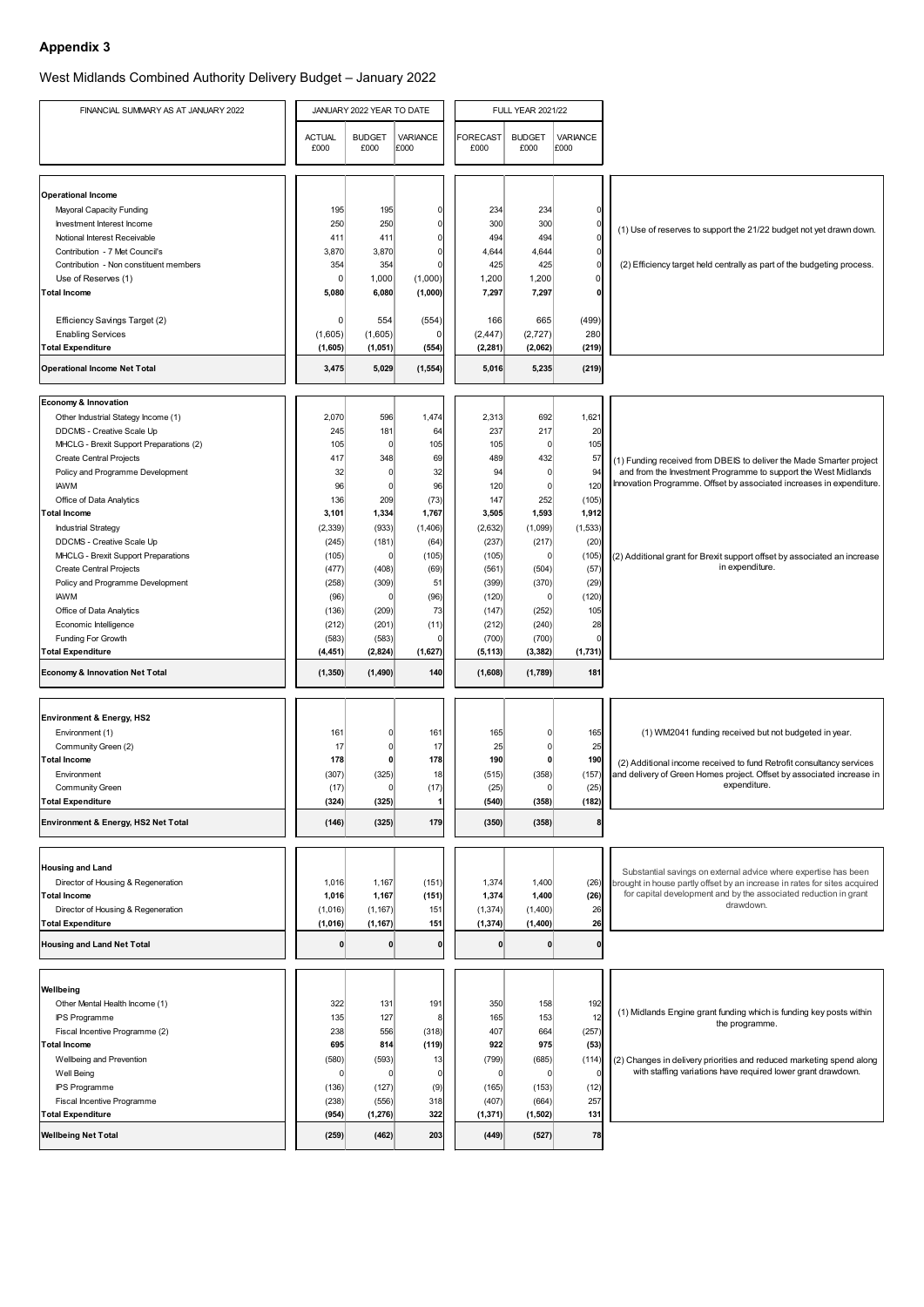| FINANCIAL SUMMARY AS AT JANUARY 2022                                          |                       | JANUARY 2022 YEAR TO DATE |                  |                         | <b>FULL YEAR 2021/22</b> |                  |                                                                                            |
|-------------------------------------------------------------------------------|-----------------------|---------------------------|------------------|-------------------------|--------------------------|------------------|--------------------------------------------------------------------------------------------|
|                                                                               | <b>ACTUAL</b><br>£000 | <b>BUDGET</b><br>£000     | VARIANCE<br>£000 | <b>FORECAST</b><br>£000 | <b>BUDGET</b><br>£000    | VARIANCE<br>£000 |                                                                                            |
| Public Service Reform & Social Economy                                        |                       |                           |                  |                         |                          |                  |                                                                                            |
| <b>Mayoral Capacity Funding</b>                                               | 0                     | <sup>0</sup>              |                  | $\mathbf 0$             | <sup>0</sup>             |                  | (1) Re-profiling of activity relating to the establihment of an Inclusive                  |
| Other PSR Income                                                              | $\Omega$              | $\Omega$                  | ŋ                | $\mathbf 0$             | $\Omega$                 |                  | Growth Task Force and the Social Economy Business Plan initiatives                         |
| <b>Inclusive Growth</b>                                                       | 15                    | $\mathbf{0}$              | 15               | 15                      | $\Omega$                 | 15               | alongside establishment savings.                                                           |
| Homelessness                                                                  | 600                   | 567                       | 33               | 699                     | 581                      | 118              |                                                                                            |
| <b>Total Income</b>                                                           | 615                   | 567                       | 48               | 714                     | 581                      | 133              |                                                                                            |
| Inclusive Growth and Public Sector Reform                                     | (263)                 | (209)                     | (54)             | (313)                   | (251)                    | (62)             | (2) Delivery of Community Recovery projects have been re-profiled to<br>later in the year. |
| Inclusive Growth (1)                                                          | (95)                  | (326)                     | 231              | (329)                   | (358)                    | 29               |                                                                                            |
| Public Service Reform (2)                                                     | (157)                 | (338)                     | 181              | (332)                   | (374)                    | 42               |                                                                                            |
| Homelessness                                                                  | (600)                 | (567)                     | (33)             | (699)                   | (581)                    | (118)            |                                                                                            |
| <b>Total Expenditure</b><br><b>Public Service Reform &amp; Social Economy</b> | (1, 115)              | (1,440)                   | 325              | (1,673)                 | (1, 564)                 | (109)            |                                                                                            |
| <b>Net Total</b>                                                              | (500)                 | (873)                     | 373              | (959)                   | (983)                    | 24               |                                                                                            |
| <b>Skills and Productivity</b>                                                |                       |                           |                  |                         |                          |                  |                                                                                            |
| Productivity and Skills                                                       | 145                   | 61                        | 84               | 197                     | 73                       | 124              |                                                                                            |
| Employment Support (1)                                                        | 834                   | 1,330                     | (496)            | 971                     | 1,379                    | (408)            | (1) Lower delivery than budgeted as a result of reduced footfall and                       |
| <b>Technical Education</b>                                                    | 36                    | 41                        | (5)              | 46                      | 41                       | 5                | referrals due to Covid-19, with spend re-profiled for later in the year.                   |
| <b>Construction Skills</b>                                                    | $\overline{7}$        | $\Omega$                  |                  | $\overline{7}$          | 0                        |                  | Offset by associated reduction in grant drawdown.                                          |
| Adult Education (2)                                                           | 108,162               | 123,833                   | (15, 671)        | 128,257                 | 142,698                  | (14, 441)        |                                                                                            |
| Careers                                                                       | 53                    | 51                        |                  | 71                      | 72                       | (1)              | (2) Payments to and delivery by providers has been impacted by                             |
| <b>Digital Skills</b>                                                         | 2,377                 | 1,665                     | 712              | 3,050                   | 1,691                    | 1,359            | Covid, thus requiring lower grant drawdown. Any savings will be used                       |
| Investment Programme (Skills)                                                 | 316                   | 268                       | 48               | 396                     | 308                      | 88               | to fund other initiatives.                                                                 |
| Commonwealth Games (3)                                                        | 274                   | 0                         | 274              | 358                     | <sup>0</sup>             | 358              |                                                                                            |
| European Structural & Investment Funding<br><b>Total Income</b>               | 0<br>112,204          | $\Omega$<br>127,249       | (15, 045)        | 160<br>133,513          | 0<br>146,262             | 160<br>(12, 749) |                                                                                            |
| <b>Productivity and Skills</b>                                                | (605)                 | (647)                     | 42               | (862)                   | (776)                    | (86)             | (3) Funding agreed after the budget was set. Offset by associated                          |
| Employment Support                                                            | (834)                 | (1, 330)                  | 496              | (971)                   | (1, 379)                 | 408              | reduction in grant drawdown.                                                               |
| <b>Technical Education</b>                                                    | (36)                  | (41)                      |                  | (46)                    | (41)                     | (5)              |                                                                                            |
| <b>Construction Skills</b>                                                    | (7)                   | $\Omega$                  | (7)              | (7)                     | $\Omega$                 | (7)              | (4) Accelerated Learning & Development spend expected in last                              |
| <b>Adult Education</b>                                                        | (108, 162)            | (123, 833)                | 15,671           | (128, 257)              | (142, 698)               | 14,441           | quarter of the year                                                                        |
| Careers                                                                       | (53)                  | (51)                      | (2)              | (71)                    | (72)                     |                  |                                                                                            |
| <b>Digital Skills</b>                                                         | (2,378)               | (1,665)                   | (713)            | (3,050)                 | (1,691)                  | (1, 359)         |                                                                                            |
| Investment Programme (Skills)                                                 | (316)                 | (268)                     | (48)             | (396)                   | (308)                    | (88)             |                                                                                            |
| <b>Commonwealth Games</b>                                                     | (274)                 |                           | (274)            | (358)                   | ŋ                        | (358)            |                                                                                            |
| European Structural & Investment Funding                                      |                       |                           |                  | (160)                   |                          | (160)            |                                                                                            |
| <b>Total Expenditure</b>                                                      | (112, 665)            | (127, 835)                | 15,170           | (134, 178)              | (146, 965)               | 12,787           |                                                                                            |
| <b>Continuous Improvement</b>                                                 |                       |                           |                  |                         |                          |                  |                                                                                            |
| Continuous Improvement & Change                                               | (318)                 | (309)                     | (9)              | (371)                   | (371)                    |                  |                                                                                            |
| Learning and Development                                                      | (133)                 | (205)                     | 72               | (297)                   | (246)                    | (51)             |                                                                                            |
| <b>Building Our Future Workforce</b>                                          | 23                    | (13)                      | 36               | $\Omega$                | (16)                     | 16               |                                                                                            |
| <b>Total Expenditure</b>                                                      | (428)                 | (527)                     | 99               | (668)                   | (633)                    | (35)             |                                                                                            |
| <b>Skills and Productivity Net Total</b>                                      | (889)                 | (1, 113)                  | 349              | (1, 333)                | (1, 336)                 | 41               |                                                                                            |
|                                                                               |                       |                           |                  |                         |                          |                  |                                                                                            |
| <b>Culture and Digital</b><br>Culture                                         | 25                    | 0                         | 25               | 25                      | 0                        | 25               | (1) Over-spend within Digital due to Secondee costs and activity to                        |
| <b>Total Income</b>                                                           | 25                    | 0                         | 25               | 25                      | 0                        | 25               | support people who are digitally excluded.                                                 |
| Culture                                                                       | (85)                  | (60)                      | (25)             | (115)                   | (74)                     | (41)             |                                                                                            |
| Digital (1)                                                                   | (149)                 | (92)                      | (57)             | (149)                   | (100)                    | (49)             |                                                                                            |
| <b>Total Expenditure</b>                                                      | (234)                 | (152)                     | (82)             | (264)                   | (174)                    | (90)             |                                                                                            |
| <b>Culture and Digital Net Total</b>                                          | (209)                 | (152)                     | (57)             | (239)                   | (174)                    | (65)             |                                                                                            |
|                                                                               |                       |                           |                  |                         |                          |                  |                                                                                            |
| <b>Inclusive Communities</b>                                                  |                       |                           |                  |                         |                          |                  |                                                                                            |
| Youth Combined Authority                                                      | (26)                  | (34)                      |                  | (78)                    | (68)                     | (10)             |                                                                                            |
| <b>Total Expenditure</b>                                                      | (26)                  | (34)                      |                  | (78)                    | (68)                     | (10)             |                                                                                            |
| <b>Inclusive Communities Net Total</b>                                        | (26)                  | (34)                      |                  | (78)                    | (68)                     | (10)             |                                                                                            |
| <b>Operational Income Net Total</b>                                           | 96                    | 580                       | (484)            | $\mathbf{0}$            | 0                        |                  |                                                                                            |
|                                                                               |                       |                           |                  |                         |                          |                  |                                                                                            |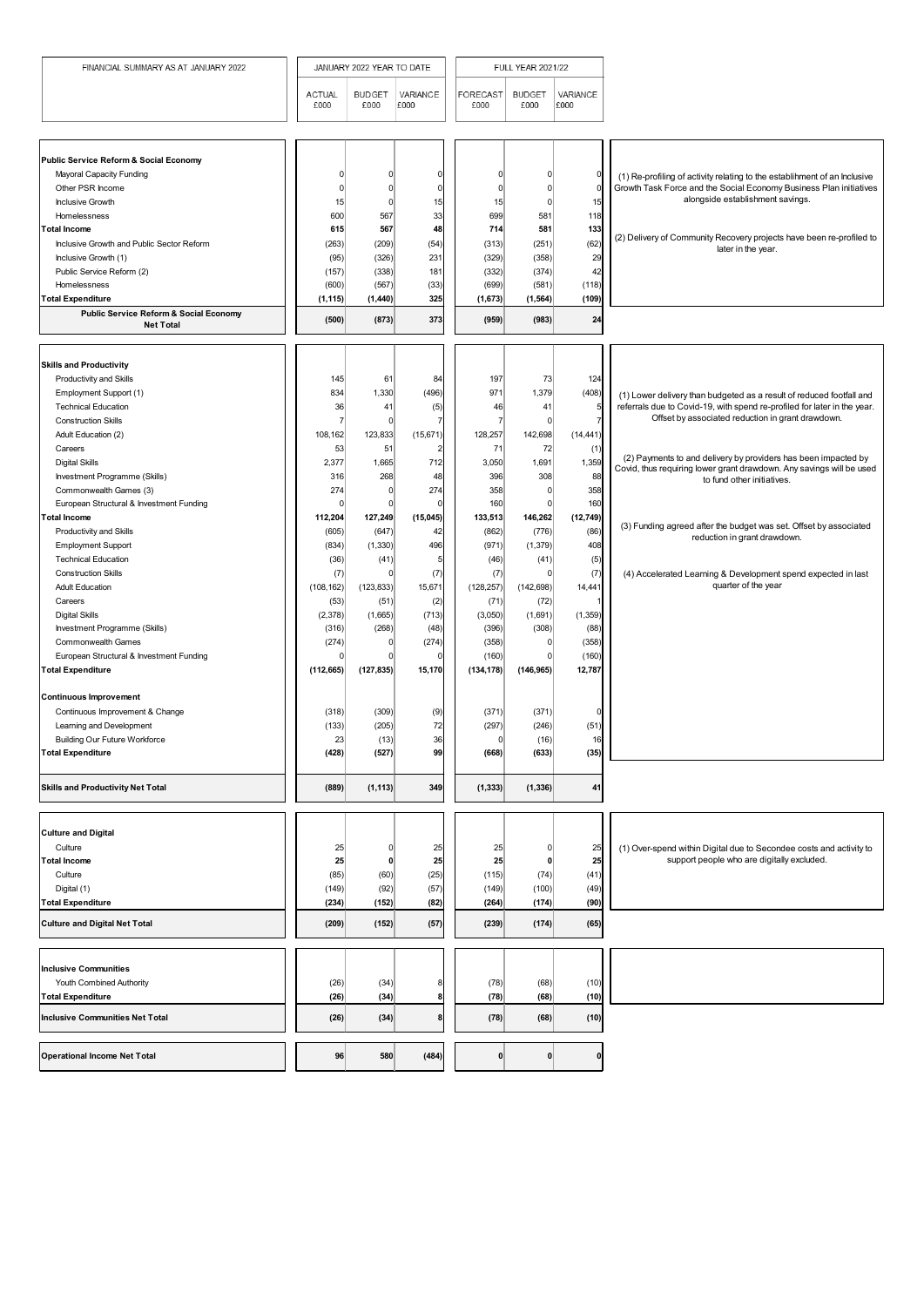West Midlands Combined Authority Mayoral Budget – January 2022

|                               |                       | JANUARY 2022 YEAR TO DATE |                  |                  | <b>FULL YEAR 2021/22</b> |                  |                                      |
|-------------------------------|-----------------------|---------------------------|------------------|------------------|--------------------------|------------------|--------------------------------------|
|                               | <b>ACTUAL</b><br>£000 | <b>BUDGET</b><br>£000     | VARIANCE<br>£000 | FORECAST<br>£000 | <b>BUDGET</b><br>£000    | VARIANCE<br>£000 |                                      |
| <b>MAYORAL OFFICE</b>         |                       |                           |                  |                  |                          |                  |                                      |
| <b>Other Grants</b>           | 663                   | 635                       | 28               | 779              | 760                      | 19               |                                      |
| <b>TOTAL INCOME</b>           | 663                   | 635                       | 28               | 779              | 760                      | 19               |                                      |
| <b>Staff Costs</b>            | 619                   | 589                       | (30)             | 767              | 704                      | (63)             |                                      |
| $\boldsymbol{\Pi}$            | 0                     | 9                         | 9                | $\overline{0}$   | 11                       | 11               | No material variations year to date. |
| <b>External Advice</b>        | 42                    | 0                         | (42)             | $\overline{0}$   | $\overline{0}$           | $\overline{0}$   |                                      |
| Travel & Subsistence          | $\sqrt{3}$            | 36                        | 33               | 11               | 43                       | 32               |                                      |
| Other                         | (0)                   | $\vert$ 2                 | $\overline{c}$   | $\vert$ 1        | $\mathbf{2}$             | $\mathbf{1}$     |                                      |
| <b>TOTAL EXPENDITURE</b>      | 663                   | 635                       | (28)             | 779              | 760                      | (19)             |                                      |
| <b>MAYORAL ELECTION</b>       |                       |                           |                  |                  |                          |                  |                                      |
| Use of Reserves               | 3,308                 | 3,600                     | (292)            | 3,308            | 3,600                    | (292)            |                                      |
| <b>TOTAL INCOME</b>           | 3,308                 | 3,600                     | (292)            | 3,308            | 3,600                    | (292)            |                                      |
| <b>Mayoral Election Costs</b> | 3,308                 | 3,600                     | 292              | 3,308            | 3,600                    | 292              |                                      |
| <b>TOTAL EXPENDITURE</b>      | 3,308                 | 3,600                     | 292              | 3,308            | 3,600                    | 292              |                                      |
| <b>NET MAYORAL BUDGET</b>     | 0                     | 0                         | $\mathbf{0}$     | 0                | $\mathbf{0}$             | $\mathbf{0}$     |                                      |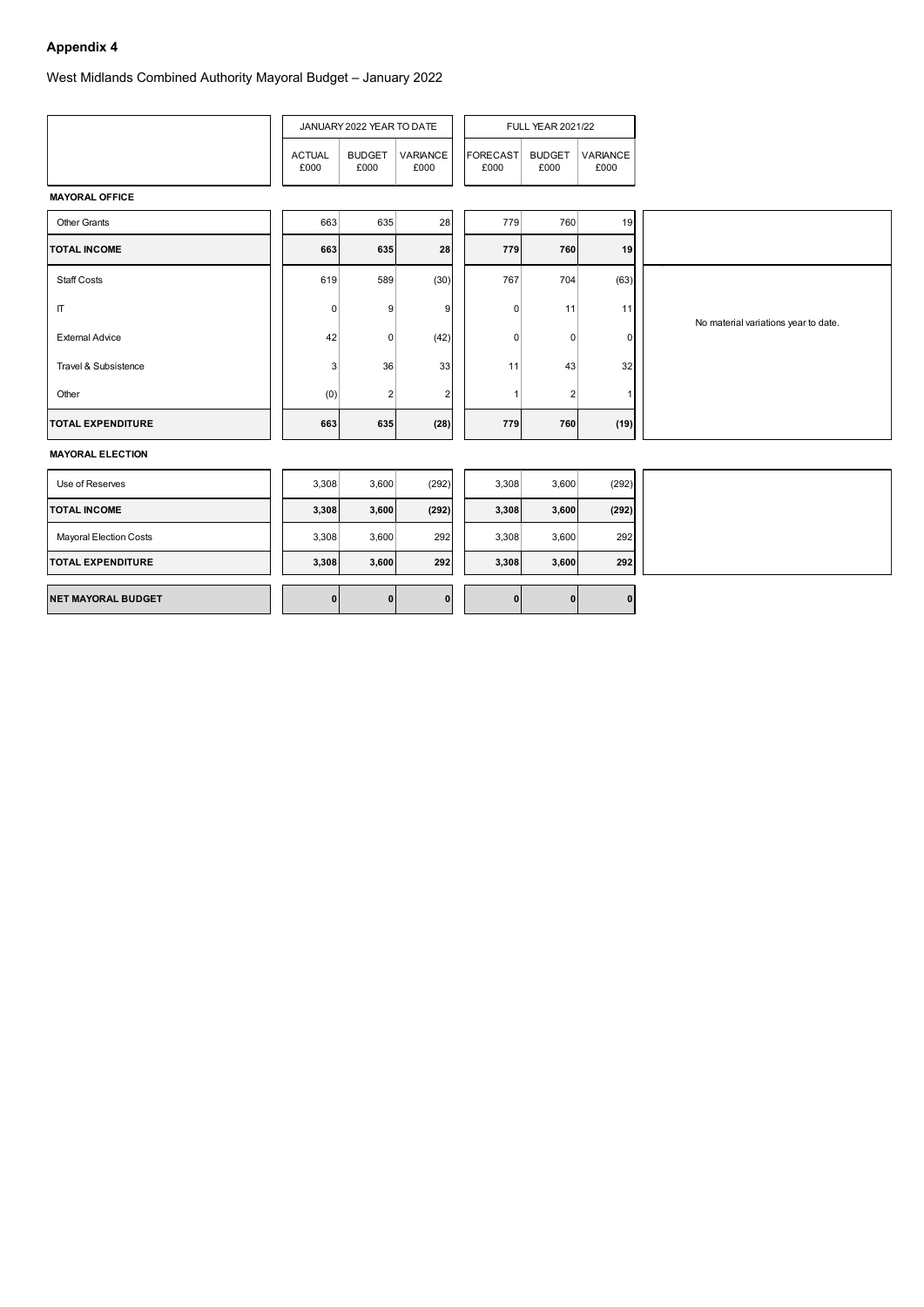### **West Midlands Combined Authority Transport Delivery Capital Programme – January 2022**

|                                         |                       | YEAR TO DATE - JANUARY |                         | <b>FULL YEAR</b>        |                       |                  |  |
|-----------------------------------------|-----------------------|------------------------|-------------------------|-------------------------|-----------------------|------------------|--|
|                                         | <b>ACTUAL</b><br>£000 | <b>BUDGET</b><br>£000  | <b>VARIANCE</b><br>£000 | <b>FORECAST</b><br>£000 | <b>BUDGET</b><br>£000 | VARIANCE<br>£000 |  |
| Metro                                   | 104,874               | 151,543                | 46,669                  | 145,950                 | 200,086               | 54,136           |  |
| Rail                                    | 7,141                 | 13,756                 | 6,615                   | 11,392                  | 24,326                | 12,934           |  |
| Sprint                                  | 300                   | 4,587                  | 4,287                   | 779                     | 4,662                 | 3,883            |  |
| <b>TRANSPORT - INVESTMENT PROGRAMME</b> | 112,315               | 169,886                | 57,571                  | 158,121                 | 229,074               | 70,953           |  |

### **ACTUAL V BUDGET VARIANCE COMMENTARY**

At the end of January 2022, actual expenditure was £57.6m lower than budget. The main variances are contained within the Metro Programme, these relate to the following:

### *Metro Birmingham Eastside Ext £22m*

The variance is due to rescheduled HS2 utility work and works around Digbeth High St have now been rescheduled to commence after the Commonwealth Games.

### *Metro Wednesbury to Brierley Hill Ext £16.2m*

This is due to a combination of re-phased utilities works as a result of the co-ordination of enabling works and traffic management, and rephased construction. Tram acceptance has also been phased later than originally budgeted.

### *Rail Walsall to Wolverhampton £5.1m*

The project team have commenced the process to obtain a Compulsory Purchase Order to make a land acquisition, discussions around which have impacted physical construction timetable.

#### *Sprint – Hagley Road Phase 1 £4m*

The timing of approval of a Traffic Regulation Order has led to re-phasing of work.

### *Rail – Camp Hill Line Local Enhancements £1.5m*

This is due to an incomplete land acquisition and related costs that have now been rephased.

### **FORECAST V BUDGET VARIANCE COMMENTARY**

### *Wednesbury to Brierley Hill Ext £29.4m*

Construction profiles have been rephased. Site acquisition costs have also been deferred to allow for the review of site owner claims for acquired land.

### *Birmingham Eastside Ext £17.9m*

The variance is due to the timing of HS2 utility work and works around Digbeth High St have now been rescheduled to commence after the Commonwealth Games.

#### *Rail - Walsall to Wolverhampton Package 1 £8.1m*

There has been a revision to the project programme within the year to accommodate the timing of land acquisition.

#### *Rail – Camp Hill Line Local Enhancements £4.9m*

Construction costs and related fees have been rescheduled into 2022/23 due to the timing of awarding the construction contract for this project.

#### *Sprint – Hagley Road Phase 1 £3.6m*

The timing of approval of a Traffic Regulation Order has led to re-phasing.

### *Metro Edgbaston Extension £2.7m*

The timing of approval of a Traffic Regulation Order has led to re-phasing.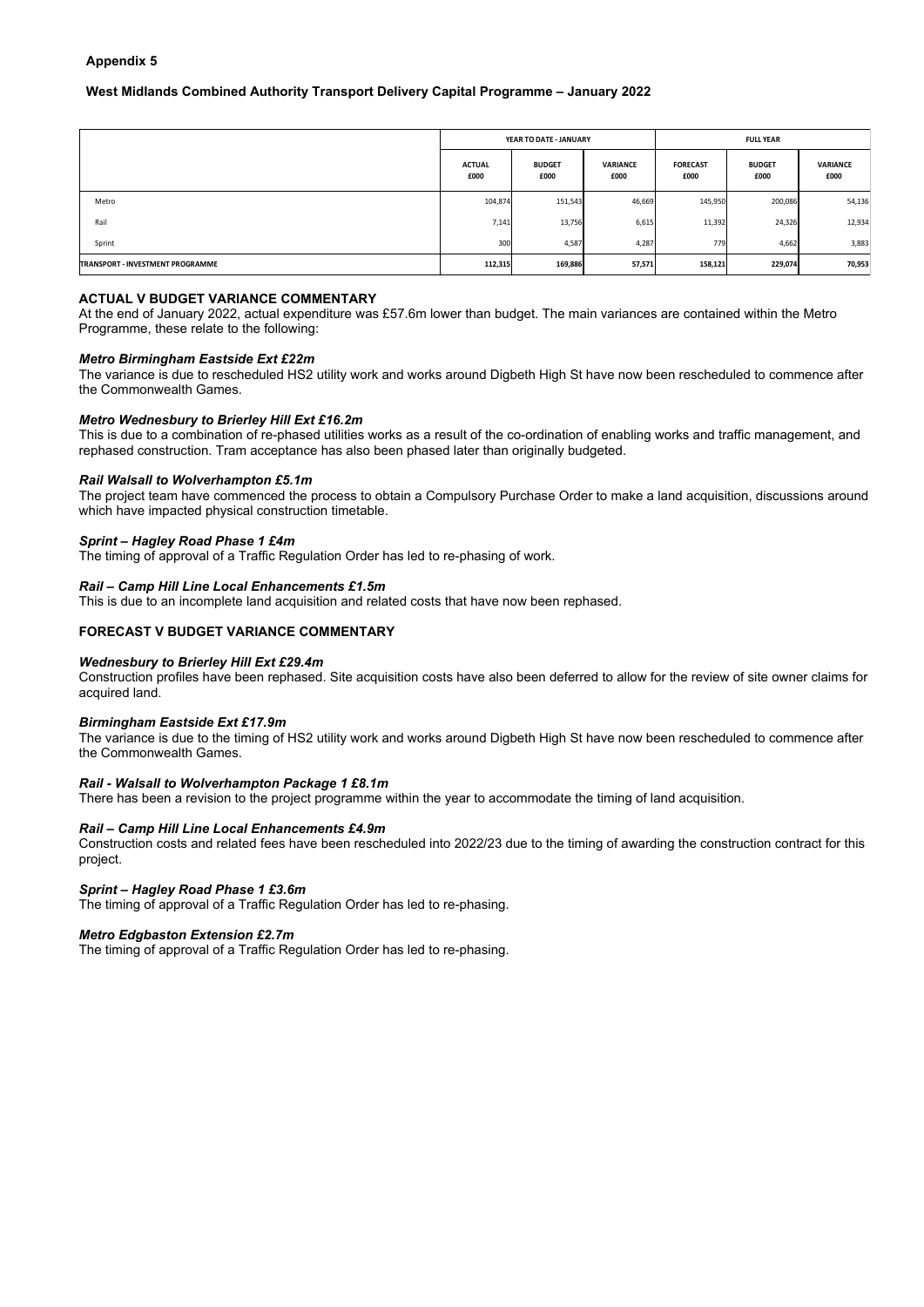|                                       |                       | YEAR TO DATE - JANUARY |                         | <b>FULL YEAR</b>        |                       |                  |  |
|---------------------------------------|-----------------------|------------------------|-------------------------|-------------------------|-----------------------|------------------|--|
|                                       | <b>ACTUAL</b><br>£000 | <b>BUDGET</b><br>£000  | <b>VARIANCE</b><br>£000 | <b>FORECAST</b><br>£000 | <b>BUDGET</b><br>£000 | VARIANCE<br>£000 |  |
| Highway                               | 3,564                 | 7,575                  | 4,011                   | 5,074                   | 10,614                | 5,540            |  |
| Other                                 | 25,000                | 17,889                 | (7, 111)                | 25,000                  | 23,000                | (2,000)          |  |
| Rail                                  | 36,376                | 46,112                 | 9,736                   | 47,801                  | 57,865                | 10,064           |  |
| Sprint                                | 32,857                | 54,587                 | 21,730                  | 54,913                  | 62,708                | 7,795            |  |
| <b>TRANSPORT - COMMONWEALTH GAMES</b> | 97,797                | 126,163                | 28,366                  | 132,788                 | 154,187               | 21,399           |  |

At the end of January 2022, actual expenditure was £28.4m under budget. The main variances are as follows:

### *Sprint – A45 Birmingham to Airport and Solihull £12.6m*

Construction and utilities works are expected to accelerate at the end of the year and into Q1 of 22/23 with completion expected in July 2022 before the Games begin.

### *Sprint – A34 Walsall to Birmingham £9.1m*

Construction work has commenced on all four 'packages' within this project across Sandwell, Walsall and Birmingham City Council areas. No significant annual variance is expected, and completion is expected before Games begin in July 22.

### *University Station Improvement Project £7.9m*

There have been changes in the profile of delivery and utilisation of cladding materials for the station.

### *RTCC – Highway Interventions £2.4m*

Claims from local authorities have been lower than forecasted and the contingency of £0.75m has not been utilised.

#### *Alexander Stadium Redevelopment (£7.1m)*

Construction work is being undertaken, the overspend is a representation of accelerated drawdown of WMCA funding not an increase to WMCA's agreed commitment.

### **FORECAST V BUDGET VARIANCE COMMENTARY**

### *University Station Improvement Project £8.2m*

The construction programme has been rephased and activity has now been scheduled for Q1 of 2022/23.

### *Sprint – A45 Birmingham to Airport and Solihull £6.2m*

This is due to utilities and construction work delays stemming from Covid-19 restrictions at the beginning of the year, as noted above, work is expected to accelerte in Q1 of 22/23.

### *RTCC – Highway Interventions £3.7m*

Funding agreements have not yet been finalised so forecasted claims have not materialised.

#### *Perry Barr Rail Station £1.9m*

Construction costs around the Bus Interchange phase of the project have been moved into 2022/23.

### *Sprint – A34 Walsall to Birmingham £1.6m*

There has been a re-profiling of utilities work and physical construction work from the beginning of the year due to the pandemic and also impacted by availability of resources.

#### *Alexander Stadium Redevelopment (£2m)*

The current year variance reflects the accelerated draw down of WMCA Investment Programme grant funding by Birmingham City Council.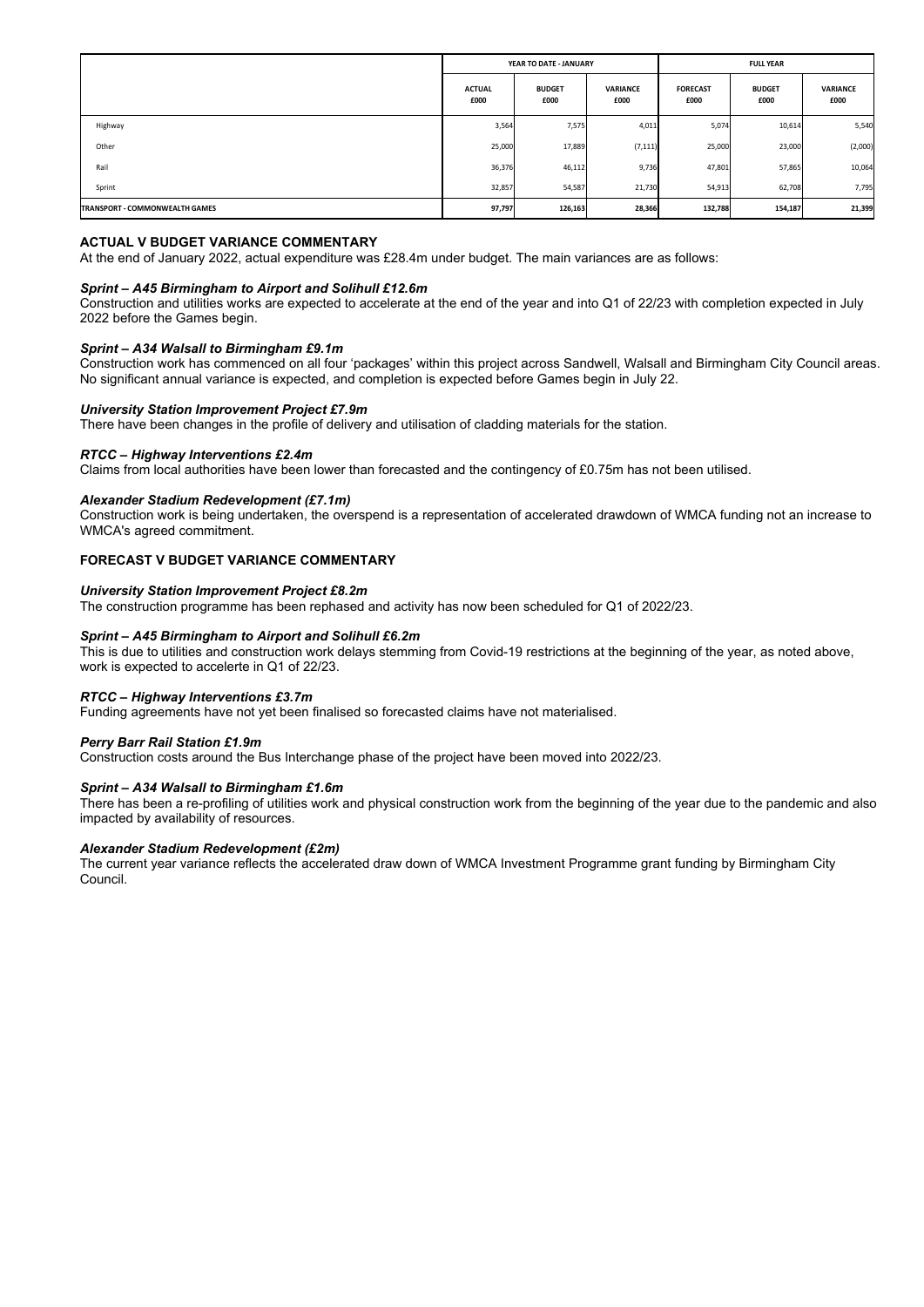|                                           |                       | YEAR TO DATE - JANUARY |                         | <b>FULL YEAR</b>        |                       |                         |  |
|-------------------------------------------|-----------------------|------------------------|-------------------------|-------------------------|-----------------------|-------------------------|--|
|                                           | <b>ACTUAL</b><br>£000 | <b>BUDGET</b><br>£000  | <b>VARIANCE</b><br>£000 | <b>FORECAST</b><br>£000 | <b>BUDGET</b><br>£000 | <b>VARIANCE</b><br>£000 |  |
| Bus                                       | 10,559                | 20,634                 | 10,075                  | 15,300                  | 24,258                | 8,958                   |  |
| Highway                                   | 2,059                 | 4,017                  | 1,958                   | 3,748                   | 5,362                 | 1,614                   |  |
| Other                                     | 5,352                 | 7,823                  | 2,471                   | 7,344                   | 9,905                 | 2,561                   |  |
| Rail                                      | 136                   | 250                    | 114                     | 244                     | 250                   |                         |  |
| Sprint                                    | 144                   | 197                    | 53                      | 197                     | 197                   | $\Omega$                |  |
| <b>TRANSPORT - OTHER MAJOR PROGRAMMES</b> | 18,250                | 32,921                 | 14,671                  | 26,833                  | 39,972                | 13,139                  |  |

At the end of January 2022, actual expenditure was £14.7m below budget. The main variances are as follows:

### *Cross City Bus – City Centre Package £3.5m*

The timing of approval of a Traffic Regulation Order has led to re-phasing of work.

### *Dudley Interchange £2.8m*

Various agreements required to progress this project are expected to be fully agreed by the end of February. Final due diligence is now taking place to approve the preferred contractor for construction work to commence in the coming months.

### *Coventry Electric Bus City £2.8m*

The project team are working closely with the Operator to ensure appropriate evidence is presented in order to release payment for the next milestone.

### *Future Mobility Zone – Transport Network Data £0.9m*

The timing of development of the survey system has led to a re-profiling of spend. The main activity within the project is still in the planning stage of developing the software.

### *A435 Alcester Road Bus Prioritisation £0.9m*

A Traffic Regulation Order has been sought from the relevant local authority after which physical construction can begin.

### *Future Mobility Zone – Innovation Showcases £0.6m*

This is driven by lower support costs for the University of Warwick who are studying student and staff attitude to travel post Covid through questionnaires. This activity is expected to continue throughout the remainder of the year.

### **FORECAST V BUDGET VARIANCE COMMENTARY**

#### *Dudley Interchange £4.7m*

The timing of a Compulsory Purchase Order, which is required to make a land acquisition, has resulted in a revision of the forecast spend.

### *Cross City Bus – City Centre £3.6m*

The timing of approval of a Traffic Regulation Order has led to re-phasing of work.

### *Future Mobility Zone – Transport Network Data £1.1m*

The timing of software development within this project has changed. £0.5m expected costs to maintain this scheme have been postponed while a replacement to a previous contractor is found.

### *Future Mobility Zone – Enabling Data Exploitation £0.9m*

The tender process to develop an app supporting all transport needs is in progress, after which development of the app can commence.

#### *A435 Alcester Road Bus Prioritisation £0.9m*

A Traffic Regulation Order has been sought from the relevant local authority after which physical construction can begin.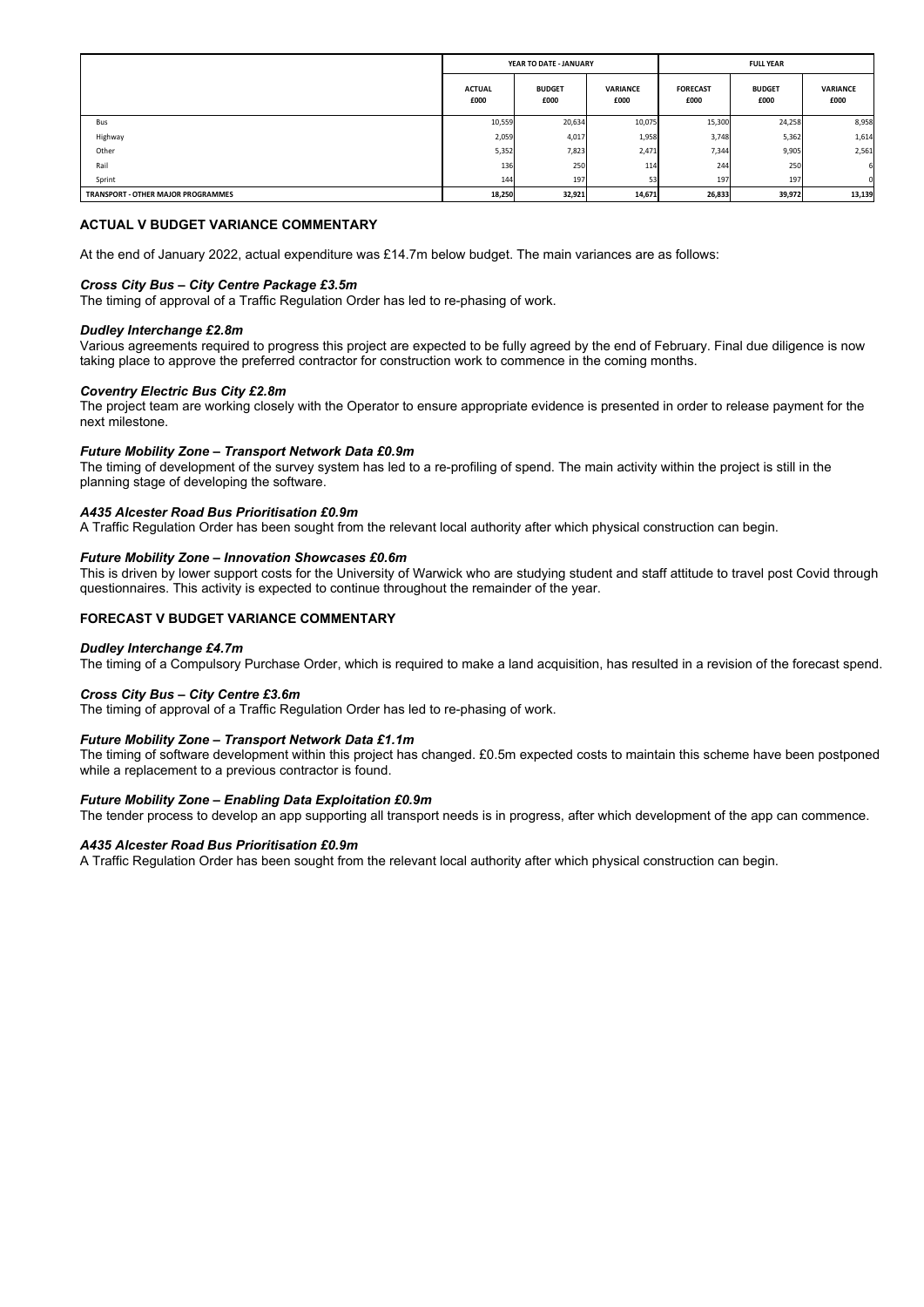|                                |                       | YEAR TO DATE - JANUARY |                         | <b>FULL YEAR</b>        |                       |                  |  |
|--------------------------------|-----------------------|------------------------|-------------------------|-------------------------|-----------------------|------------------|--|
|                                | <b>ACTUAL</b><br>£000 | <b>BUDGET</b><br>£000  | <b>VARIANCE</b><br>£000 | <b>FORECAST</b><br>£000 | <b>BUDGET</b><br>£000 | VARIANCE<br>£000 |  |
| Minor Work Programme           | 8,357                 | 10,173                 | 1,816                   | 11,648                  | 12,536                | 888              |  |
| <b>TRANSPORT - MINOR WORKS</b> | 8,357                 | 10,173                 | 1,816                   | 11,648                  | 12,536                | 888              |  |

At the end of January 2022, actual expenditure was £1.8m below budget. The main variances are as follows:

### *Priority One Development Workstream £0.7m*

Q1 and Q2 Local Authority claims were lower than budgeted and a change request has been submitted to change the delivery schedule for the schemes under this project.

### *Better Streets Community Fund £0.4m*

Local Authority claims were lower in Q1 and Q2 than expected due to resources being diverted to other LA schemes.

### *Asset Management Programme £0.2m*

Variance primarily relates to the delay in completing lighting upgrades at various bus stations and park and rides. Remaining variance relates to the rephasing of the upgrades to the Help Point systems. These have now commenced and are expected to complete by the end of the financial year.

### **FORECAST V BUDGET VARIANCE COMMENTARY**

### *Better Streets Community Fund £0.4m*

Mainly due to extension given to Local Authority schemes, resulting in rephasing of costs into 2022/23.

### *Priority One Development Workstream £0.1m*

Minor reprofiling of the programme management requirements.

### *Asset Management Programme £0.1m*

The bus shelter upgrade programme has been carried over to 22/23.

### *Priority One Delivery – Binley Road Coventry £0.1m*

This is due to a £0.1m change request phasing expenditure into 22/23.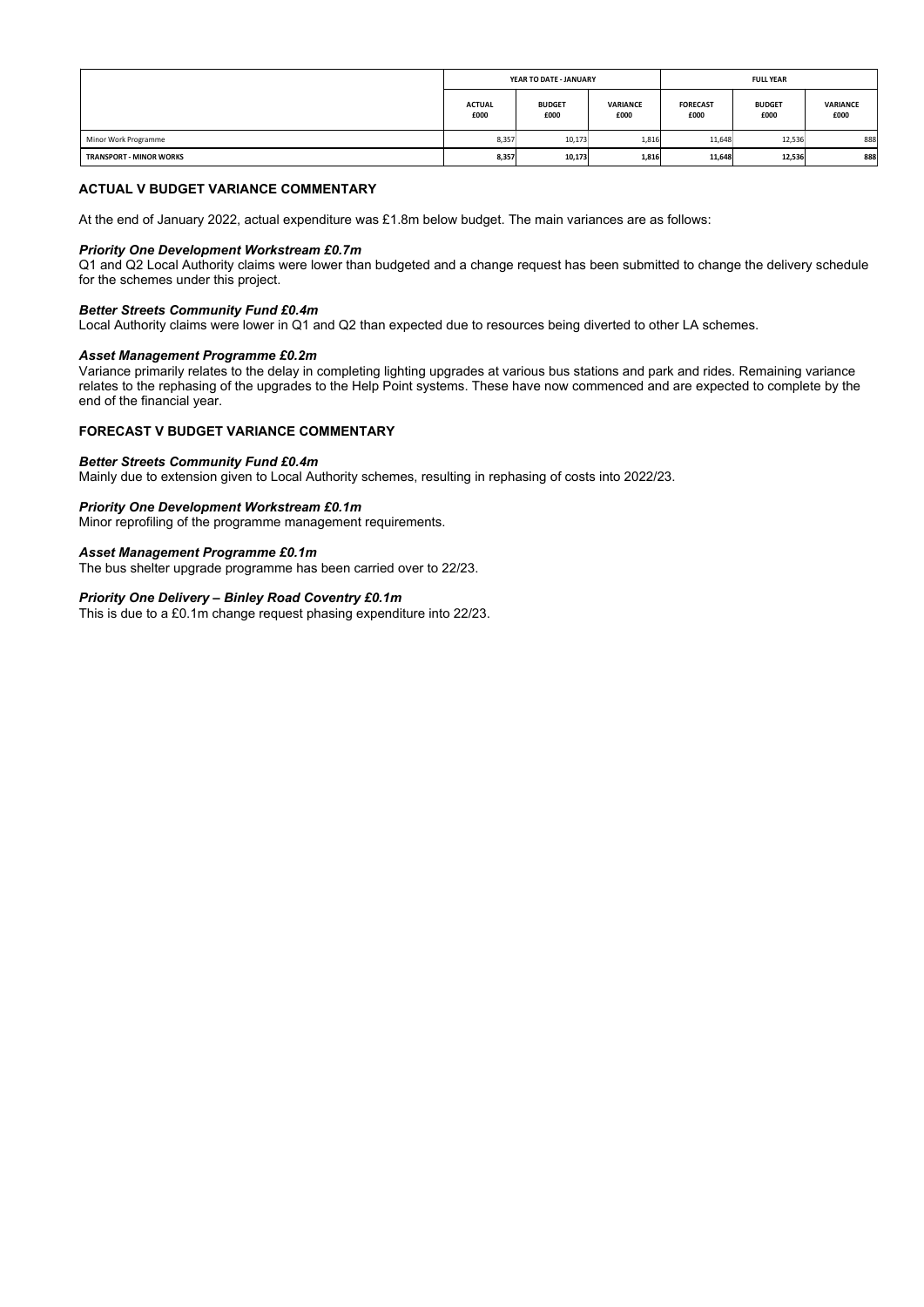### **West Midlands Combined Authority Transport Capital Programme Grants to Local Authorities – January 2022**

|                                          | YEAR TO DATE - JANUARY |                       |                         | <b>FULL YEAR</b>        |                       |                  |  |
|------------------------------------------|------------------------|-----------------------|-------------------------|-------------------------|-----------------------|------------------|--|
|                                          | <b>ACTUAL</b><br>£000  | <b>BUDGET</b><br>£000 | <b>VARIANCE</b><br>£000 | <b>FORECAST</b><br>£000 | <b>BUDGET</b><br>£000 | VARIANCE<br>£000 |  |
| <b>Grants to Local Authorities</b>       | 5,009                  | 7,866                 | 2,857                   | 9,187                   | 7,866                 | (1, 321)         |  |
| <b>Total Grants to Local Authorities</b> | 5,009                  | 7,866                 | 2,857                   | 9,187                   | 7,866                 | (1, 321)         |  |

### **ACTUAL V BUDGET VARIANCE COMMENTARY**

#### *New St/High St/Victoria Sq Public Realm £2.2m*

There has been a change in the scope of works planned for delivery.

### *B4106 Spon End - Coventry CC £0.7m*

This is due to land acquisitions not yet complete. They are in the final stages of agreement and are expected to complete by the end of the financial year.

### **FORECAST V BUDGET VARIANCE COMMENTARY**

### *B4106 Spon End - Coventry CC (£1.7m)*

Construction work is expected to accelerate and complete by year end.

### **West Midlands Combined Authority Capital Programme Investment Programme Grants to Local Authorities – January 2022**

|                                                               |                       | YEAR TO DATE - JANUARY |                         | <b>FULL YEAR</b>        |                       |                  |  |
|---------------------------------------------------------------|-----------------------|------------------------|-------------------------|-------------------------|-----------------------|------------------|--|
|                                                               | <b>ACTUAL</b><br>£000 | <b>BUDGET</b><br>£000  | <b>VARIANCE</b><br>£000 | <b>FORECAST</b><br>£000 | <b>BUDGET</b><br>£000 | VARIANCE<br>£000 |  |
| Investment Programme (Grants to Local Authorities)            | 46,119                | 66,637                 | 20,518                  | 67,176                  | 92,295                | 25,119           |  |
| <b>Total Investment Programme Grants to Local Authorities</b> | 80,790                | 135,150                | 98,764                  | 67,176                  | 92,295                | 25,119           |  |

### **ACTUAL V BUDGET VARIANCE COMMENTARY**

At the end of January 2022, actual expenditure was £20.5m under budget.

### *UK Central HS2 Interchange £8.3m*

This variance reflects the formally altered spend schedule of the Birmingham International Station and Roundabout Over-Trace schemes within this project.

#### *UK Central Infrastructure Package £4.9m*

The programme is made up of 26 components with underspends across them. The main cause of this variance is the rephased completion of property acquisitions.

### *Coventry UKC Plus – Coventry South Package £4.6m*

Variancce is mainly due to A46 Link Road Phase 1 workstream. Due to the timing of utility works, the completion date of this scheme has been repahsed to December 2022.

### *Coventry Friargate Business District £4.6m*

Variance is mainly due to rephased construction, plot acquisition and infrastructure costs. These have subsequently reduced professional fees as these are calculated as a percentage of construction.

### **FORECAST V BUDGET VARIANCE COMMENTARY**

#### *Coventry South Package £6.8m*

The drawdown of WMCA funding for the A46 Link Road Phase 1 scheme is now expecting to begin in January 22, going into 22/23.

#### *UK Central HS2 Interchange £6.7m*

This is made up of the formal rephasing of the Roundabout Over Trace scheme (£4.7m) and the HS2 Parallel Design Process (£1m) and Hub Movement and Connectivity (£1.6m).

#### *Coventry Friargate Business District £6.6m*

Variance is mainly due to rephased construction, plot acquisition and infrastructure costs. These have subsequently reduced professional fees as these are calculated as a percentage of construction.

#### *UK Central Infrastructure Package £4.3m*

This is made up of several project streams, which have seen rephasing from the current year to next year. This is due to funding and legal agreements which have taken longer than initially anticipated.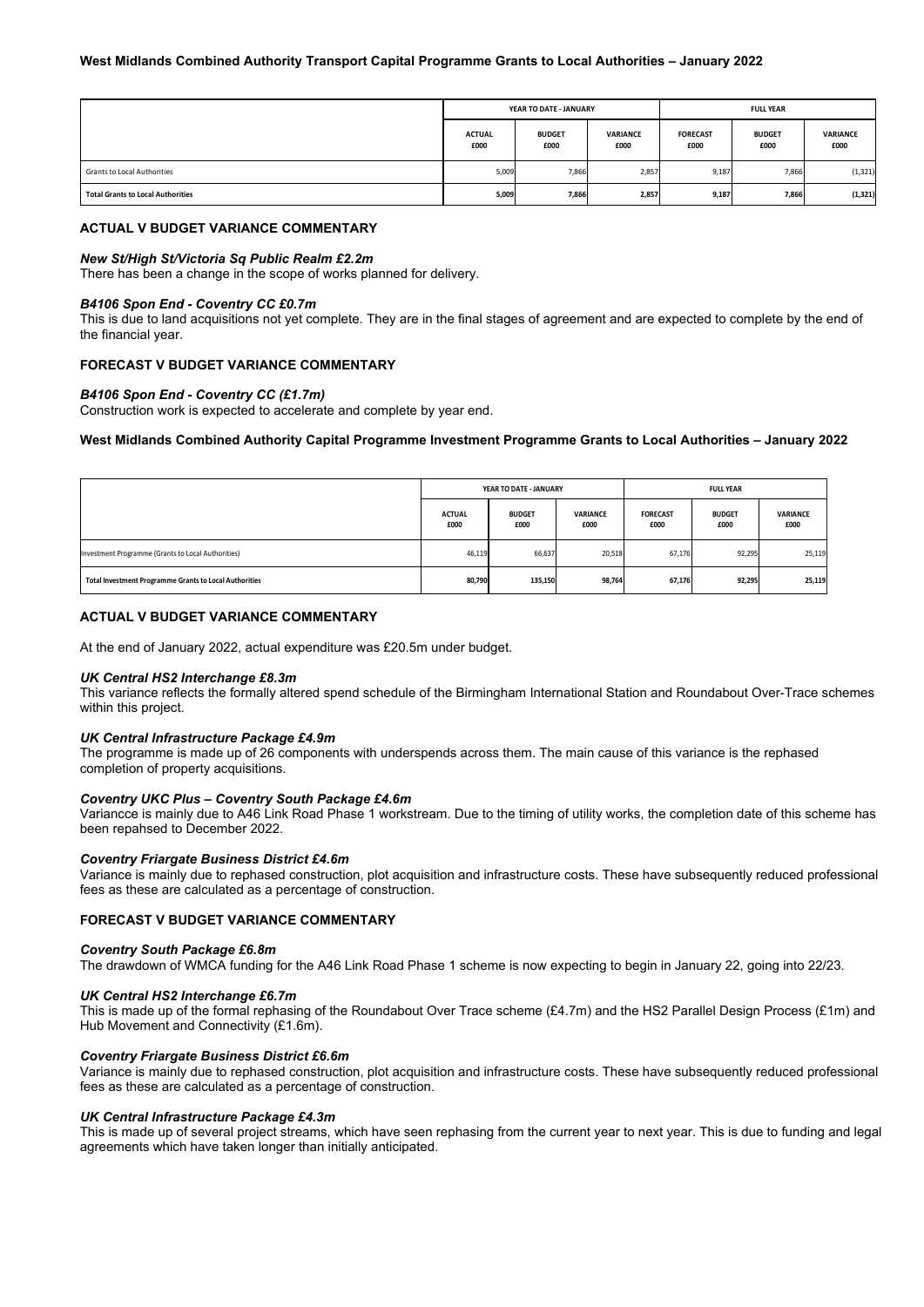|                      | YEAR TO DATE - JANUARY |                       |                         | <b>FULL YEAR</b>        |                       |                  |  |
|----------------------|------------------------|-----------------------|-------------------------|-------------------------|-----------------------|------------------|--|
|                      | <b>ACTUAL</b><br>£000  | <b>BUDGET</b><br>£000 | <b>VARIANCE</b><br>£000 | <b>FORECAST</b><br>£000 | <b>BUDGET</b><br>£000 | VARIANCE<br>£000 |  |
| Housing              | 25,323                 | 50,414                | 25,091                  | 31,999                  | 58,578                | 26,579           |  |
| <b>Total Housing</b> | 25,323                 | 50,414                | 25,091                  | 31,999                  | 58,578                | 26,579           |  |

At the end of January 2022, actual expenditure was £25.1m under budget.

*Brownfield Housing Fund – Pipeline £7.8m* A selection of pipeline projects have not been realised through approval and go live. The forecast has been updated to reflect this.

### *Black Country Land and Property Investment Fund (LPIF) £4.7m*

The variance is split across the following workstreams, Iron Park Moxley (£2.2m), i54 Western Extension (£1.2m) and Phoenix 10 (£0.9m).

### *BLPDF £3.4m*

The variance is made up of several components. Of the underspends, £0.9m under on Pipe Hall due to ongoing work to determine the best value route for remediation works, £2.6m under on Shard End which has not commenced due to ongoing landfill tax related discussions. These are offset by year-to-date overspends, the largest being £0.6m on Shidas Lagoon due to an acceleration of works.

### *Land Fund – Pipeline £3m*

The original budget made assumed that drawdowns would be made for Icknield Port Loop, which has not occurred.

### *Land Fund – Icknield Port Loop Phase 2a and 2b £1m*

Construction has slowed down due to availabilty of construction material.

### *Land Fund – Pipeline £1.2m*

Not all schemes are now forecasted to commence this year.

### **FORECAST V BUDGET VARIANCE COMMENTARY**

#### *Brownfield Housing Fund Pipeline £6.9m*

Forecast reflects projects which are expected to be approved by the end on 21/22.

### *Black Country Land and Property Investment Fund (LPIF) £5.9m*

Schemes funded from the LPIF have been rephased, pushing the drawdown schedule into 22/23.

### *BLPDF £3.9m*

Several schemes funded by BLPDF have been rephased resulting in drawdowns of funding being pushed back to 2022/23.

#### *Land Fund- Pipeline £2.5m*

The latest assumption is that only a small number of projects will go live in Q4, with a majority progressing into 2022/23.

### *NCF Pipeline £1.1m*

More detailed assumptions about the timing of pipeline projects are now known.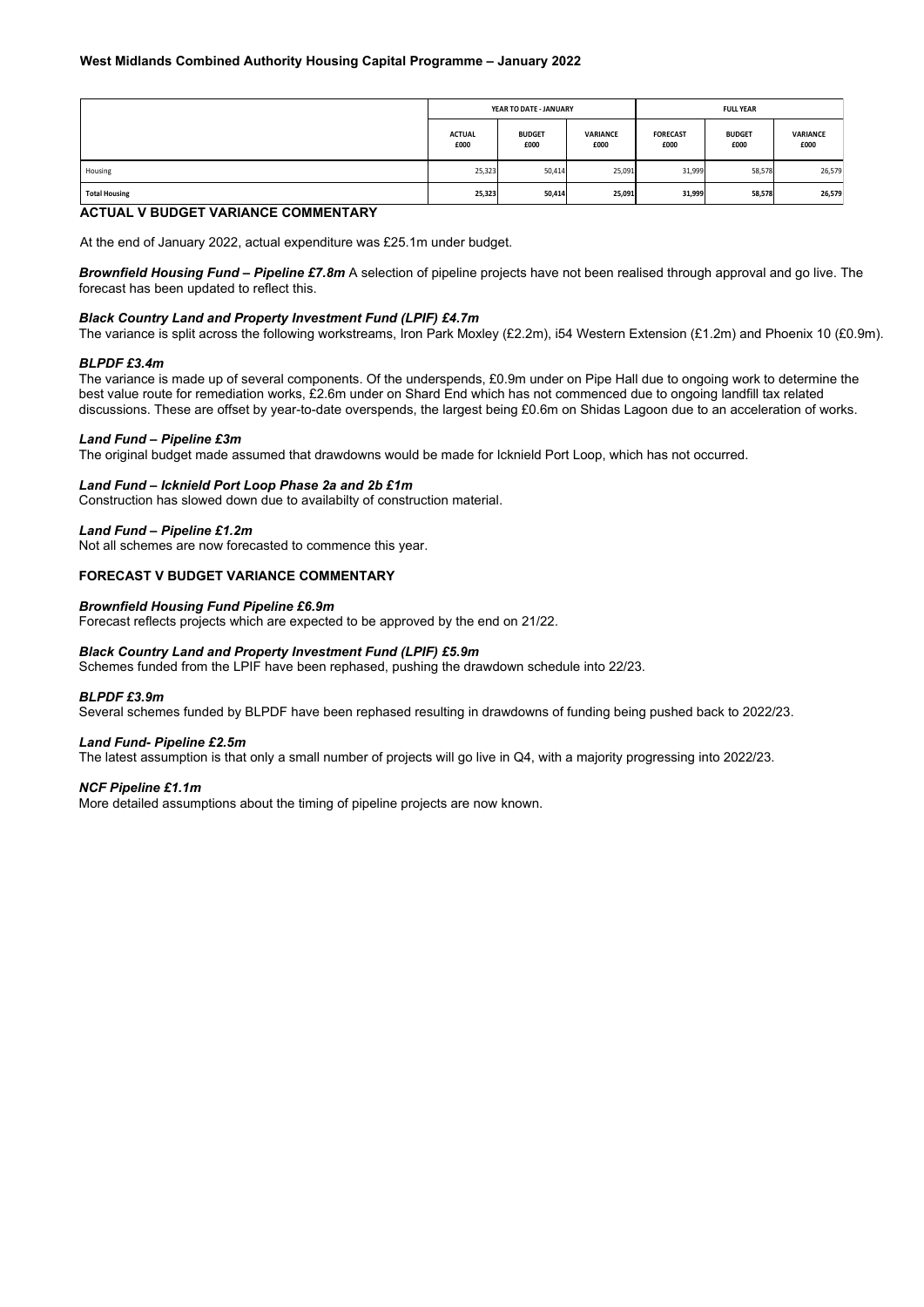|                                   | 2021/22                                         | 2021/22                                 |                                                                                                                                                                                                                            |
|-----------------------------------|-------------------------------------------------|-----------------------------------------|----------------------------------------------------------------------------------------------------------------------------------------------------------------------------------------------------------------------------|
| <b>Funding Stream</b>             | <b>Full Year</b><br><b>Grant Award</b><br>£'000 | <b>Spend to</b><br><b>Date</b><br>£'000 | <b>Purpose</b>                                                                                                                                                                                                             |
| <b>Midlands Connect</b>           | 6,238                                           |                                         | 3,851 Work is continuing on delivering the Midlands                                                                                                                                                                        |
|                                   |                                                 |                                         | Engine 'Vision for Growth'.                                                                                                                                                                                                |
| <b>Getting Building Fund</b>      | 33,000                                          | 33,000                                  | Investment in local infrastructure projects to stimulate<br>jobs and support economic recovery. The WMCA is<br>the accountable body with funding allocated to the 7<br>Mets and 3 LEPs.                                    |
| <b>Housing First Pilot</b>        | 9,600                                           |                                         | 9,600 WMCA are the accountable body for this grant<br>award that has now been paid to Birmingham City<br>Council to develop work streams to help rough<br>sleepers off the streets                                         |
| One Public Estate                 | 926                                             |                                         | 926 It was agreed by WMCA Board that WMCA would<br>assume accountable body status for this grant<br>award, that is delivering various projects that secure<br>more from public sector assets through collective<br>action. |
| Highways Maintenance Block        | 9,043                                           |                                         | 9,043 Distributed to the 7 Mets. excluding Birmingham<br>City Council which has separate PFI arrangements,<br>to deliver programmed highways maintenance<br>works in line with the conditions of the grant award           |
| <b>Integrated Transport Block</b> | 17,755                                          |                                         | 14,838 Supporting delivery of the 7 Mets. Capital<br>Programmes & WMCA's Minor Works Capital<br>Programme                                                                                                                  |
| <b>Total</b>                      | 76,562                                          | 71,258                                  |                                                                                                                                                                                                                            |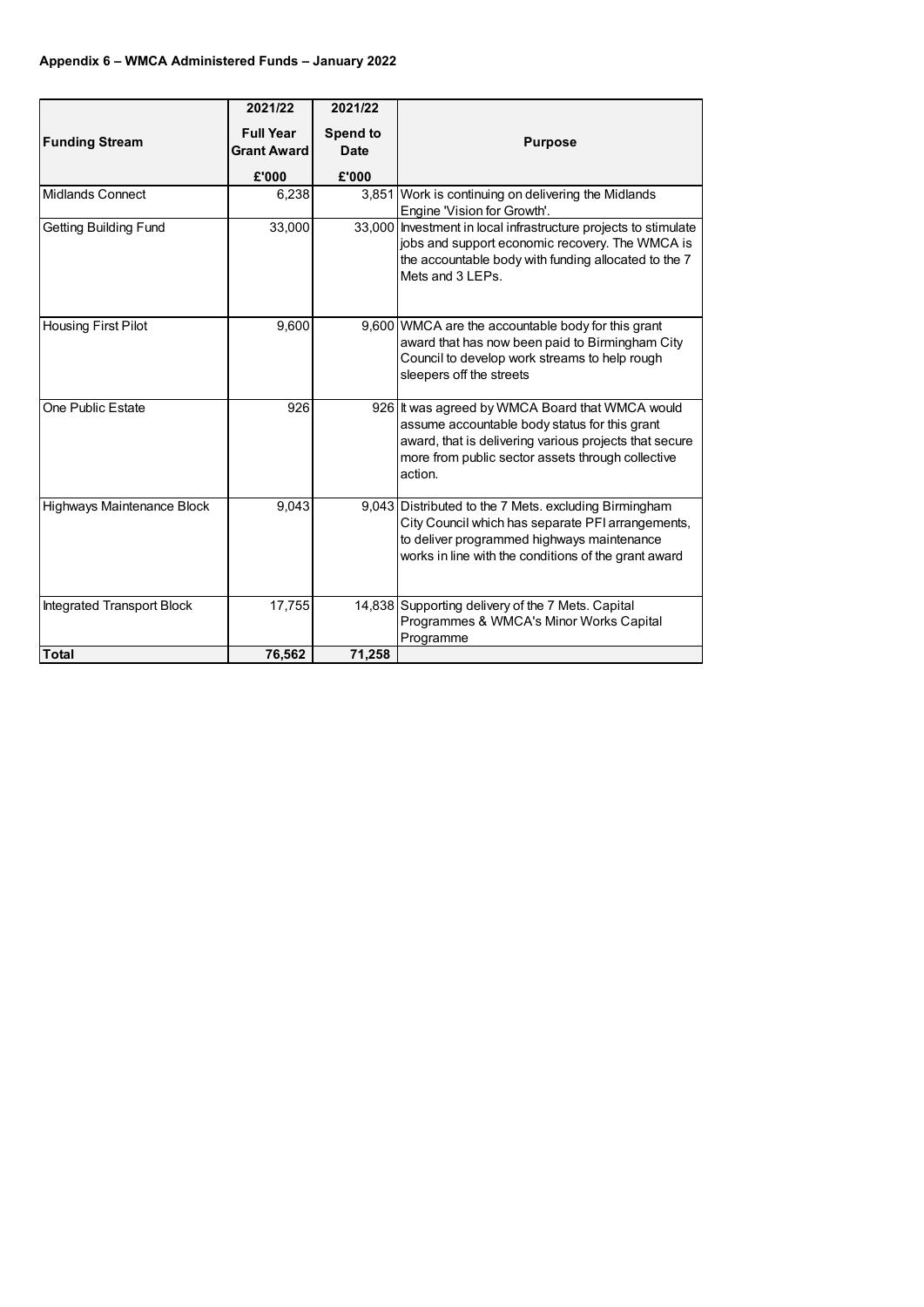Total Regional Investment Programme Expenditure as at 31st December 2021

|                                            |                       | 2021 / 2022 YEAR TO DATE |                         |                       | 2021 / 2022 FULL YEAR                     |                         |                                             |                                        | <b>COST TO COMPLETION</b>                      |                                                           |                                                          |                         |
|--------------------------------------------|-----------------------|--------------------------|-------------------------|-----------------------|-------------------------------------------|-------------------------|---------------------------------------------|----------------------------------------|------------------------------------------------|-----------------------------------------------------------|----------------------------------------------------------|-------------------------|
| <b>PROGRAMME</b>                           | <b>BUDGET</b><br>£000 | <b>ACTUAL</b><br>£000    | <b>VARIANCE</b><br>£000 | <b>BUDGET</b><br>£000 | <b>FORECAST</b><br><b>OUTTURN</b><br>£000 | <b>VARIANCE</b><br>£000 | <b>PRIOR PERIOD</b><br><b>SPEND</b><br>£000 | 2021 / 2022<br><b>FORECAST</b><br>£000 | <b>FUTURE YEARS</b><br><b>FORECAST</b><br>£000 | <b>TOTAL</b><br><b>FORECAST</b><br><b>OUTTURN</b><br>£000 | <b>TOTAL</b><br><b>EXPECTED</b><br><b>BUDGET</b><br>£000 | <b>VARIANCE</b><br>£000 |
| <b>COVENTRY UKC PLUS</b>                   | 60.277                | 47,012                   | 13,265                  | 73,859                | 66,296                                    | 7,562                   | 129,607                                     | 66,296                                 | 519,504                                        | 715,407                                                   | 711,862                                                  | (3,544)                 |
| SPRINT PROGRAMME                           | 54,251                | 30,967                   | 23,284                  | 66,844                | 60,091                                    | 6,753                   | 30,376                                      | 60,091                                 | 238,593                                        | 329,060                                                   | 329,067                                                  |                         |
| <b>RAIL PROGRAMME</b>                      | 24,867                | 16,555                   | 8,312                   | 41,158                | 33,471                                    | 7,687                   | 23,058                                      | 33,471                                 | 158,714                                        | 215,243                                                   | 215,244                                                  |                         |
| <b>METRO PROGRAMME</b>                     | 114.998               | 84,985                   | 30,013                  | 178,088               | 158,033                                   | 20,055                  | 359,111                                     | 158,033                                | 1,162,308                                      | 1,679,452                                                 | 1,664,977                                                | (14, 475)               |
| UK CENTRAL INFRASTRUCTURE PACKAGE          | 8,592                 | 4,672                    | 3,920                   | 61.747                | 51,325                                    | 10,422                  | 80,741                                      | 51,325                                 | 1,261,151                                      | 1,393,216                                                 | 1,386,153                                                | (7,063)                 |
| UK CENTRAL HS2 INTERCHANGE                 | 10,199                | 4,086                    | 6,113                   | 19,391                | 9.421                                     | 9,969                   | 27,484                                      | 9.421                                  | 495,823                                        | 532,728                                                   | 530,023                                                  | (2,705)                 |
| <b>HS2 GROWTH STRATEGY TOTAL</b>           | 273,185               | 188.277                  | 84,907                  | 441,086               | 378.638                                   | 62,448                  | 650,377                                     | 378,638                                | 3,836,092                                      | 4,865,107                                                 | 4,837,326 -                                              | 27,780                  |
|                                            |                       |                          |                         |                       |                                           |                         |                                             |                                        |                                                |                                                           |                                                          |                         |
| COVENTRY CITY CENTRE SOUTH REGENERATION    | 11,457                | 9,154                    | 2,303                   | 26,000                | 22,963                                    | 3,037                   | 37,675                                      | 22,963                                 | 273,827                                        | 334,465                                                   | 329,851                                                  | (4,614)                 |
| <b>INNOVATION PROGRAMME</b>                | 8,491                 | 9.869                    | (1, 378)                | 12,657                | 14,590                                    | (1,933)                 | 23,554                                      | 14,590                                 | 156,855                                        | 194.999                                                   | 194,999                                                  | (0)                     |
| LAND RECLAMATION AND REMEDIATION           | 13,303                | 7,489                    | 5,814                   | 20,874                | 11,035                                    | 9,839                   | 46,018                                      | 11,035                                 | 142,947                                        | 200,000                                                   | 200,000                                                  | (0)                     |
| <b>COMMONWEALTH GAMES 2022</b>             | 23,477                | 32,069                   | (8, 592)                | 33,092                | 43.487                                    | (10, 395)               | 31,690                                      | 43.487                                 | 5,320                                          | 80,497                                                    | 72,534                                                   | (7,963)                 |
| <b>EMPLOYMENT, EDUCATION &amp; SKILLS</b>  | 247                   | 286                      | (39)                    | 308                   | 396                                       | (87)                    | 647                                         | 396                                    | 18,957                                         | 20,000                                                    | 20,001                                                   |                         |
| <b>BUSINESS AND TOURISM PROJECT - BATP</b> | 8,125                 | 6,912                    | 1,213                   | 10,834                | 10,834                                    | (0)                     | 1,573                                       | 10,834                                 | 11,541                                         | 23,948                                                    | 23,948                                                   | (0)                     |
| <b>COVENTRY ELECTRIC BUS CITY</b>          | 1.772                 | 142                      | 1,630                   | 4.917                 | 4,937                                     | (20)                    | 10                                          | 4.937                                  | 134,553                                        | 139,500                                                   | 139,500                                                  |                         |
| <b>REGIONAL RECOVERY &amp; RISKS</b>       | 1,979                 | 1,618                    | 361                     | 17.028                | 12,373                                    | 4,654                   | $\sim$                                      | 12,373                                 | 37,177                                         | 49.550                                                    | 53,750                                                   | 4,200                   |
| <b>COLLECTIVE INVESTMENT FUND</b>          | 28.177                | 19.296                   | 8,881                   | 40.479                | 34,674                                    | 5,806                   | 60.628                                      | 34,674                                 | 904,699                                        | 1,000,000                                                 | 1,000,000                                                |                         |
| <b>OTHER INVESTMENT PROGRAMME SCHEMES</b>  | 97,027                | 86,835                   | 10,192                  | 166,189               | 155,289                                   | 10,901                  | 201,794                                     | 155,289                                | 1,685,876                                      | 2,042,959                                                 | $2,034,583$ -                                            | 8,376                   |
| <b>GRAND TOTAL</b>                         | 370,212               | 275,112                  | 95,100                  | 607,275               | 533,926                                   | 73,349                  | 852,170                                     | 533,926                                | 5,521,969                                      | 6,908,066                                                 | 6,871,910                                                | 36,156                  |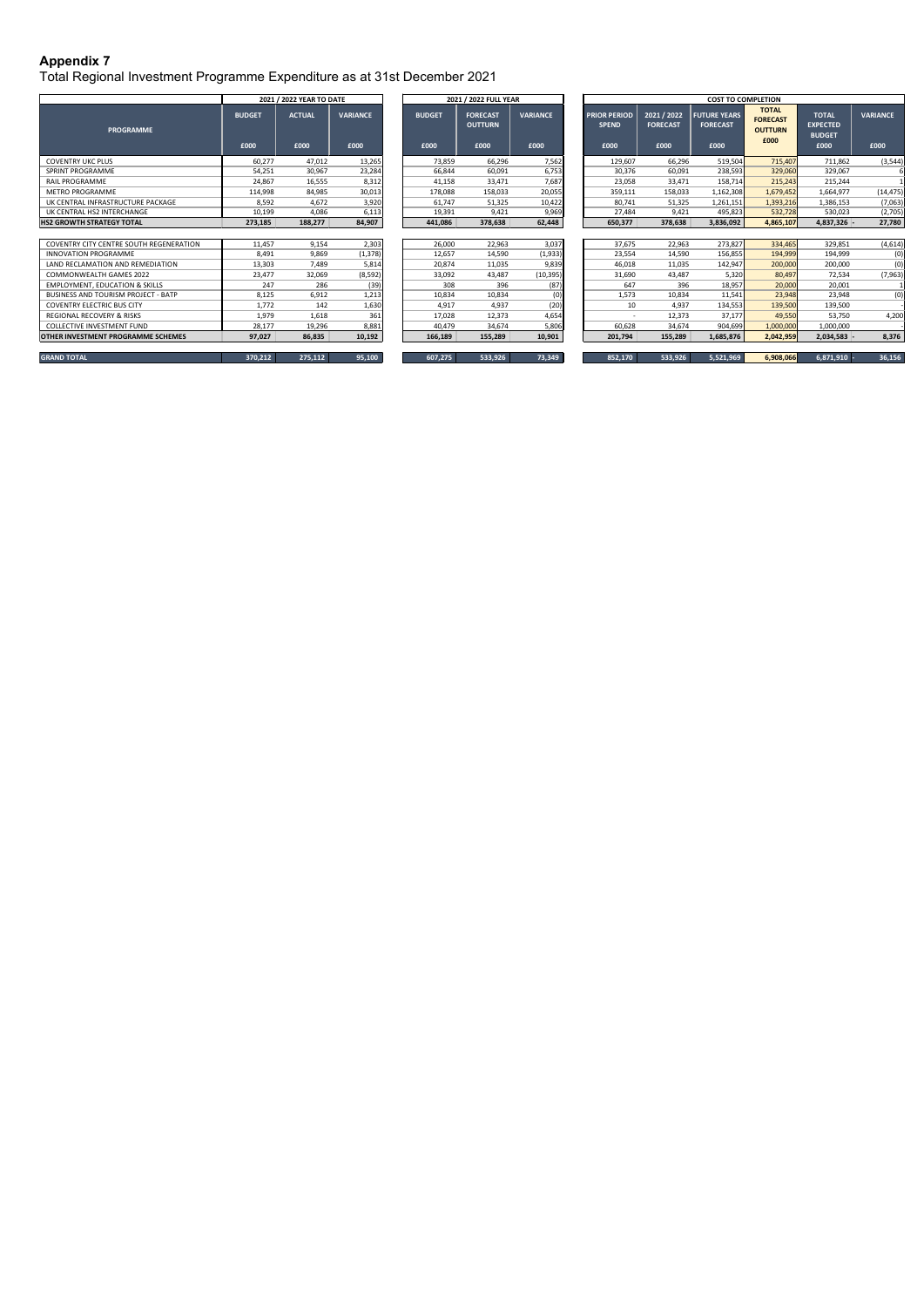### West Midlands Region Investment Programme Financial Commentary

#### Period Ending 31st December 2021

Commentary concerning specific programme-level variances is provided below:

#### Metro Programme (£30.0m)

The year-to-date variance primarily comprises the Birmingham Eastside and Wednesbury to Brierley Hill extensions.

Utilities works and contingencies in respect of land acquisition have been re-phased for the Birmingham Eastside extension.

For the Wednesbury to Brierley Hill extension, construction work has been re-phased pending delivery and approval of Target Cost 2. Utilities works have been rephased and are due to commence after completion of enabling works.

#### Coventry UKC Plus (£13.3m)

The year-to-date variance observed for the Coventry UKC Plus programme has resulted from the A46 Link Road Phase 1 (£8.2m), Coventry Station Masterplan (£2.5m), Coventry Very Light Rail (£1.7m) and UK City of Culture 2021 Regeneration (£0.9m) projects.

For the A46 Link Road Phase 1, earthworks are progressing well. The year-to-date variance observed of £8.2m is due to poor weather conditions within Q1 21-22, materials supply issues and the impact of COVID-19.

For Coventry Station Masterplan, on site works have continued at pace, and construction is nearing completion. Defect and snagging works are currently being undertaken, and are expected to be complete within the coming weeks ahead of the final statutory Entry into Service Process. Some of the year-to-date variance is in respect of the Footbridge and Canopies work stream, affected by weather conditions and equipment availability. It is expected that all elements of the project will be opened together.

The Coventry Very Light Rail variance has been partially caused by issues with wiring looms, shipping and COVID-19 restrictions preventing travel for engineering staff within Q121-22. The demonstrator vehicle is on track to be delivered to Dudley for site acceptance in Q4 21-22.

The variance of £0.9m for the UK City of Culture Regeneration project, being 21 individual public realm and infrastructure improvement schemes throughout Coventry City Centre in preparation for UK City of Culture 2021, is primarily in respect of closing works on the Retail Quarter, Screens and Digital and Pool Meadow/White Street work streams. Work on the overarching project is expected to be completed within Q4 2021-22, and WMCA Investment Board is expected to receive a report on the project in the near future.

In each instance, the overall outputs are not expected to be affected by the variances observed.

#### Sprint Programme (£23.3m)

The year-to-date variance for the Sprint programme is primarily in respect of the A34 Walsall to Birmingham and A45 Birmingham to Airport and Solihull schemes. On-site construction is in progress, and it is not anticipated that the year-to-date variances observed will result in a material change to the planned completion dates, as construction will accelerate during the remainder of the year and into Q122-23 to ensure completion in July 2022 prior to the Commonwealth Games.

The A34 Walsall to Birmingham scheme comprises four construction contracts across the Walsall Council, Sandwell Council and Birmingham Council regions. Construction on three of the contracts commenced as scheduled, while the fourth contract was re-profiled, resulting in a year-to-date variance. Construction work on this fourth contract is now also in progress, and no significant annual variance is expected in respect of this project.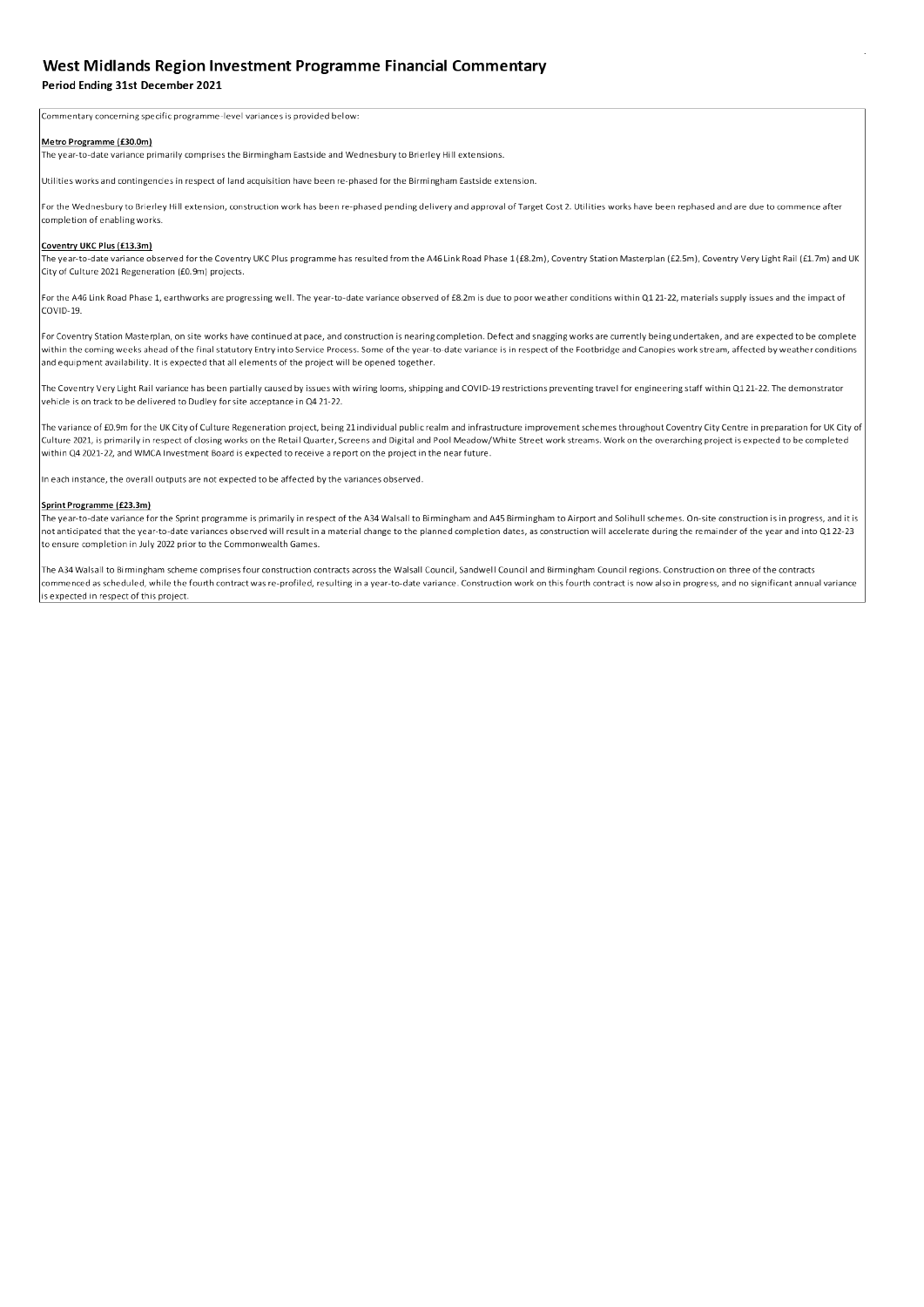WMCA Investment Programme Commitments as at 31st January 2022

| £m                                      | <b>Total Expected</b><br>Approvals | Approved<br>Commitments | <b>Actual Spend</b><br>$(Dec-21)$ |
|-----------------------------------------|------------------------------------|-------------------------|-----------------------------------|
| Coventry UK Central Plus                | 288.1                              | 94.8                    | 80.4                              |
| Sprint Programme                        | 217.4                              | 47.0                    | 25.1                              |
| Rail Programme                          | 119.6                              | 63.0                    | 19.2                              |
| Metro Programme                         | 222.8                              | 222.8                   | 100.6                             |
| UK Central Infrastructure Package       | 288.0                              | 34.4                    | 21.2                              |
| UK Central HS2 Interchange              | 398.0                              | 63.0                    | 30.2                              |
| <b>SUB TOTAL HS2 GROWTH STRATEGY</b>    | 1,533.9                            | 525.1                   | 276.6                             |
| Coventry City Centre South Regeneration | 150.0                              | 150.0                   | 29.5                              |
| <b>Innovation Programme</b>             | 50.0                               | 16.1                    | 10.7                              |
| Land Reclamation and Remediation        | 200.0                              | 103.0                   | 53.5                              |
| Commonwealth Games 2022                 | 25.0                               | 25.0                    | 25.0                              |
| Employment, Education & Skills          | 20.0                               | 1.3                     | 0.9                               |
| Business and Tourism Project - BATP     | 2.6                                | 2.6                     | 0.0                               |
| Coventry Electric Bus City              | 5.0                                | 5.0                     | 0.1                               |
| Regional Recovery & Risks               | 35.5                               | 30.4                    | 1.6                               |
| <b>OTHER INVESTMENT PROGRAMME</b>       | 488.1                              | 333.4                   | 121.3                             |
| <b>TOTAL</b>                            | 2,022.0                            | 858.5                   | 397.9                             |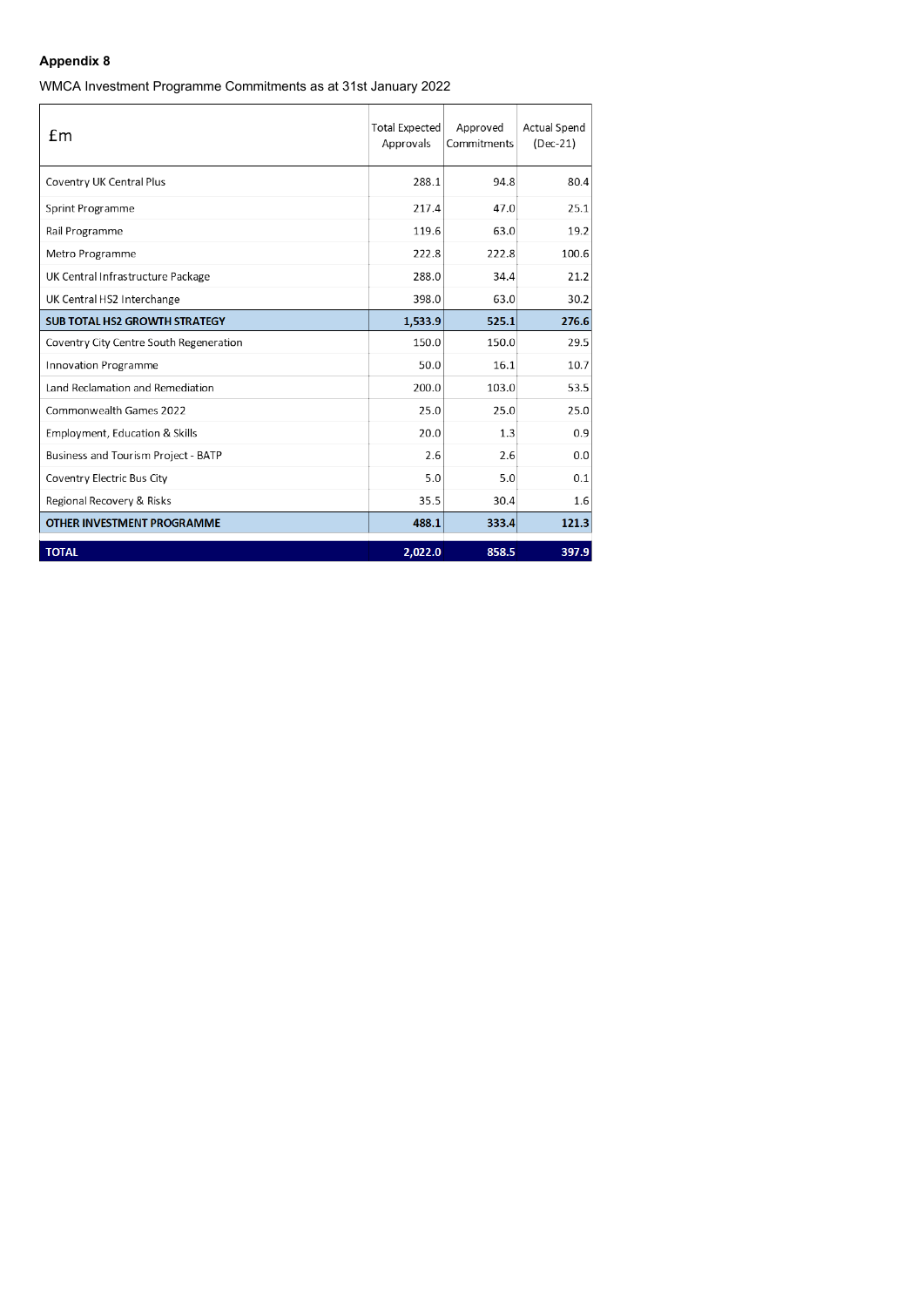|                                                                              | <b>31 January 2022</b> | 31 December 2021   | <b>Movement</b> |
|------------------------------------------------------------------------------|------------------------|--------------------|-----------------|
|                                                                              | £'000                  | £'000              | £'000           |
|                                                                              |                        |                    |                 |
| Property, plant and equipment                                                | 583,641                | 571,740            | 11,901          |
| Intangible assets                                                            | 1,262                  | 1,295              | (33)            |
| Investments                                                                  | 20,122                 | 17,006             | 3,116           |
| Loan Receivables                                                             | 15,612                 | 15,612             |                 |
| Long-term assets                                                             | 620,637                | 605,653            | 14,984          |
|                                                                              |                        |                    |                 |
| Short-term debtors                                                           | 80,312                 | 73,719             | 6,592           |
| Short-term deposits                                                          | 399,900                | 433,000            | (33, 100)       |
| Cash and bank                                                                | 603                    | 46                 | 557             |
| <b>Current assets</b>                                                        | 480,815                | 506,765            | (25,950)        |
|                                                                              |                        |                    |                 |
| Loans - interest due                                                         | (2,073)                | (1,702)            | (371)           |
| Short-term loans                                                             | 2                      | 2                  |                 |
| Short-term creditors/accruals                                                | (125, 467)             | (118, 030)         | (7, 437)        |
| <b>Current liabilities</b>                                                   | (127, 538)             | (119, 730)         | (7,808)         |
|                                                                              |                        |                    |                 |
| <b>Net current assets</b>                                                    | 353,277                | 387,035            | (33, 759)       |
| Provisions                                                                   | (4, 127)               | (4, 127)           |                 |
| Loans - PWLB                                                                 | (263, 078)             | (263, 235)         | 157             |
| Other Ioans - Barclays                                                       | (10,000)               | (10,000)           |                 |
| Dudley MBC                                                                   | (5,594)                | (5,594)            |                 |
| Grants receipts in advance                                                   | (396, 412)             | (415,003)          | 18,591          |
| Long-term liabilities                                                        | (679,211)              | (697,959)          | 18,748          |
|                                                                              |                        |                    |                 |
| <b>Net assets</b>                                                            | 294,703                | 294,730            | (27)            |
|                                                                              |                        |                    |                 |
| General fund balance                                                         | 6,615                  | 5,537              | 1,078           |
| <b>Earmarked reserves</b>                                                    | 251,695                | 256,417            | (4, 722)        |
| Capital grants unapplied reserve                                             | 1,841                  | 1,841              |                 |
| <b>Usable reserves</b>                                                       | 260,151                | 263,795            | (3,644)         |
| <b>Revaluation reserve</b>                                                   |                        |                    |                 |
|                                                                              | 6,304                  | 6,306              | (2)             |
| Deferred capital grants account                                              | 616,227                | 604,357            | 11,870          |
| Capital financing account<br><b>Financial Instruments Adjustment Account</b> | (584, 561)<br>(2,388)  | (576, 310)         | (8,251)         |
| Accumulated absences account                                                 | (1,030)                | (2,388)<br>(1,030) |                 |
| <b>Unusable reserves</b>                                                     | 34,552                 | 30,935             | 3,617           |
|                                                                              |                        |                    |                 |
| <b>Total reserves</b>                                                        | 294,703                | 294,730            | (27)            |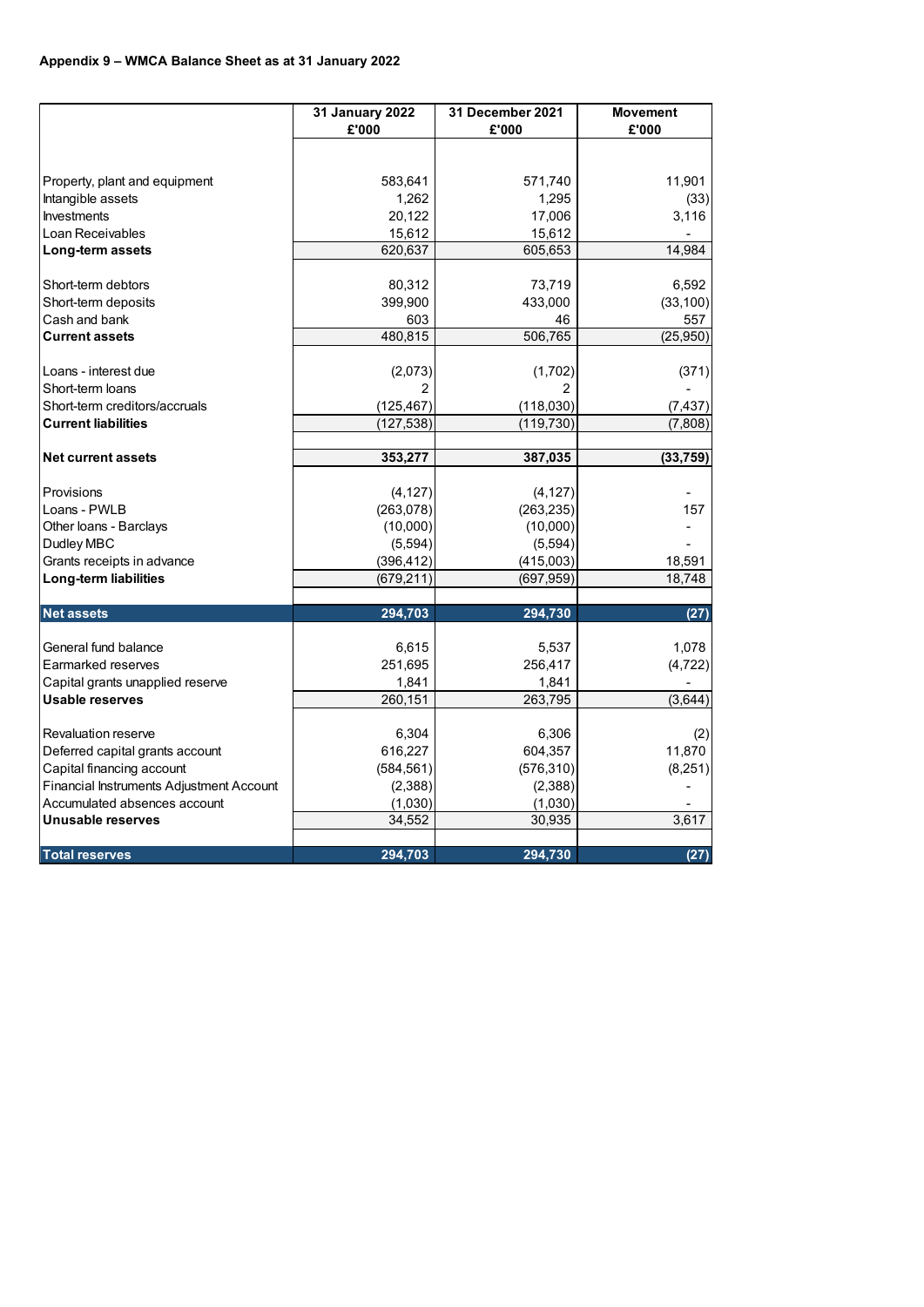### **APPENDIX 10 – 2022/23 Pay Policy Statement**

# **Pay Policy Statement**

#### **1. Introduction and Purpose**

- 1.1. The purpose of this policy is to clarify West Midlands Combined Authority's strategic stance on pay in order to provide direction for members and officers making detailed decisions on pay and to provide the citizens of the West Midlands with a clear statement of the principles underpinning decisions on the use of public funds.
- 1.2. As defined in Sections 2 (6), (7) and (8) of the Local Government and Housing Act 1989, the Authority has the power to appoint officers on such reasonable terms and conditions, including remuneration, as the authority thinks fit. This Pay Policy Statement (the 'statement') sets out the Authority's approach to pay policy in accordance with the requirements of Section 38 of the Localism Act 2011. The purpose of the statement is to provide transparency with regard to the Authority's approach to setting the pay of its employees by identifying;
	- the methods by which salaries of all employees are determined;
	- the detail and level of remuneration of its most senior staff i.e. 'chief officers', as defined by the relevant legislation;
	- the Committee responsible for ensuring the provisions set out in this statement are applied consistently throughout the West Midlands Combined Authority and for recommending any amendments to the statement to the West Midland Combined Authority Board.
- 1.3. Once approved by the Board, the statement will come into immediate effect and will be published by no later than 1 April each year, subject to review on a minimum of an annual basis in accordance with the relevant legislation prevailing at that time.

#### **2. Legislative Framework**

- 2.1. In determining the pay and remuneration of all of its employees, the West Midlands Combined Authority will comply with all relevant employment legislation. This includes, but is not an exhaustive list, the Equality Act 2010, Part Time Employment (Prevention of Less Favourable Treatment) Regulations 2000, The Agency Workers Regulations 2010 and where relevant, the Transfer of Undertakings (Protection of Earnings) Regulations.
- 2.2. With regard to the Equal Pay requirements contained within the Equality Act, the West Midlands Combined Authority ensures there is no pay discrimination within its pay structures and that all pay differentials can be objectively justified through the use of equality-proofed job evaluation mechanisms which directly relate salaries to the requirements, demands and responsibilities of the role.

### **3. Pay Structure**

3.1. The purpose of pay is to encourage staff with the appropriate skills to seek to work for the Authority and then to reward them appropriately for the tasks they undertake in order to maintain their motivation and retain their services.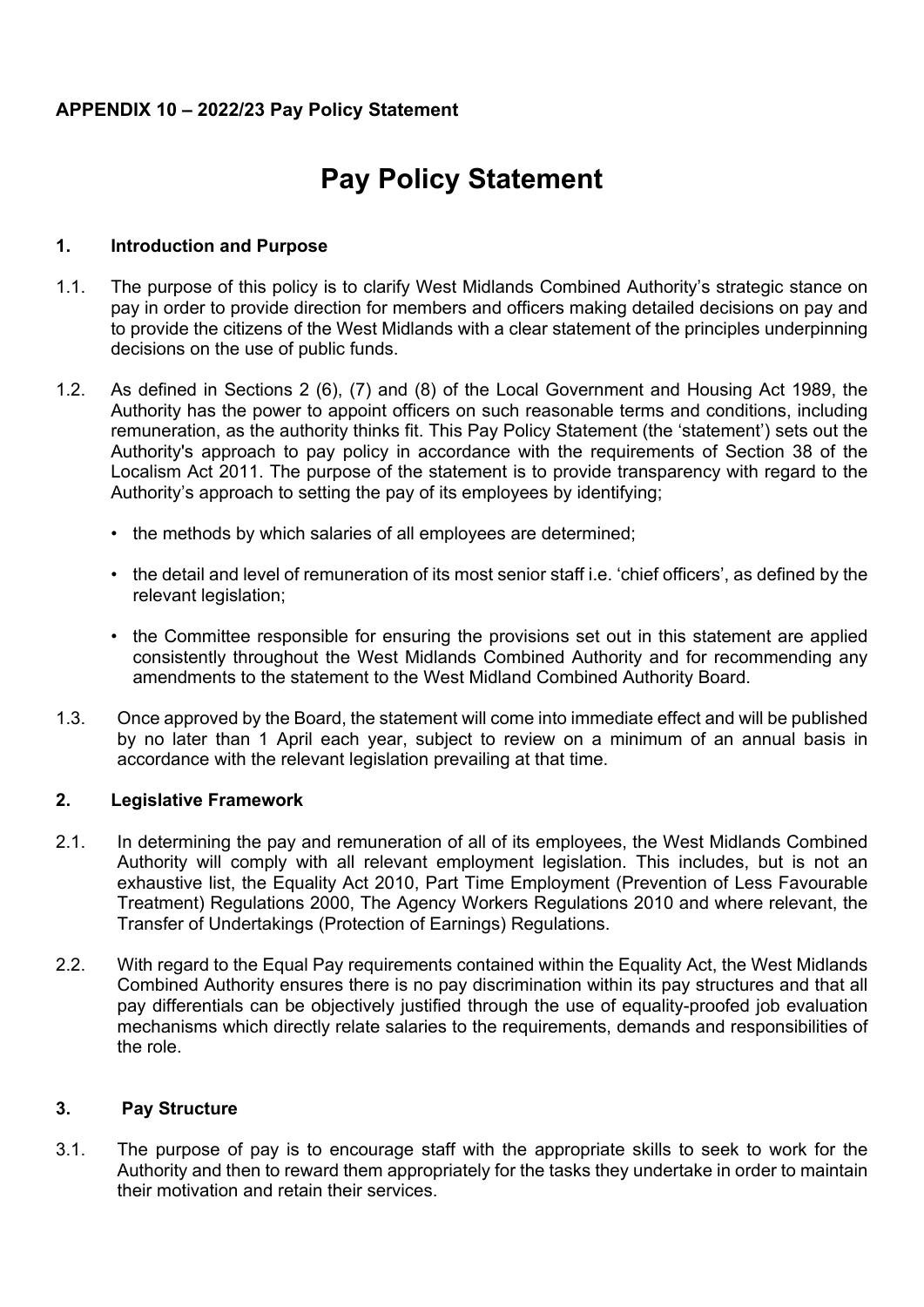- 3.2. Based on the application of job evaluation processes, the West Midlands Combined Authority uses the nationally negotiated pay spine as the basis for its local grading structure (known as the main salary scale). This determines the salaries of the majority of the workforce, together with the use of other nationally defined rates where relevant. The West Midlands Combined Authority's terms and conditions of employment for non-Chief Officers will be in accordance with collective agreements negotiated from time to time by the Passenger Transport Forum (PTF) for Passenger Transport Executive Staff set out in the Scheme of Salaries and Conditions of Service (Commonly known as the "Green Book") as amended or supplemented by such local collective agreements reached with trade unions recognised by the West Midlands Combined Authority, currently Unison. The association with the PTF is has been put under notice with the finalisation of the 2021-22 pending pay award. Application has been approved to join National Joint Council (NJC) for Local Government for future pay agreements.
- 3.3. In determining its grading structure and setting remuneration levels for all posts, the West Midlands Combined Authority takes account of the need to ensure value for money in respect of the use of public expenditure, balanced against the need to recruit and retain employees who are able to meet the requirements of providing high quality services to the community, delivered effectively and efficiently and at times at which those services are required.
- 3.4. New appointments will normally be made at the minimum of the relevant grade, although this can be varied where necessary to secure the best candidate when a higher skill level and/or experience are applicable From time to time it may be necessary to take account of the external pay market in order to attract and retain employees with particular experience, skills and capacity. Where necessary, the West Midlands Combined Authority will ensure the requirement for such is objectively justified by reference to clear and transparent evidence of relevant market comparators, using appropriate data sources.

### **4. Market supplements**

4.1. The Authority has a policy to offer market supplements in instances where the substantive grade of the post is insufficient to attract or retain post holders in skill shortage areas, based on evidence of recruitment and retention difficulties. The Market supplement has been defined in the form of 2 additional increments added to the main salary scale, or it will consider the use of temporary market forces supplements in accordance with its relevant policies.

#### **5. Senior Management Remuneration**

4.1. For the purposes of this statement, senior management means 'chief officers' as defined within S43 of the Localism Act. The posts falling within the statutory definition are set out below, with details of their basic salary as at 1st April 2021. Salaries quoted are based on the full time equivalent (FTE) of 36.5 hours per week. The table lists the 72 chief officer posts that make up 9.88% of the 729\* people employed by the West Midlands Combined Authority.

\*Refers to the staffing count as at 1<sup>st</sup> March 2022 which includes all permanent, temporary and casual employees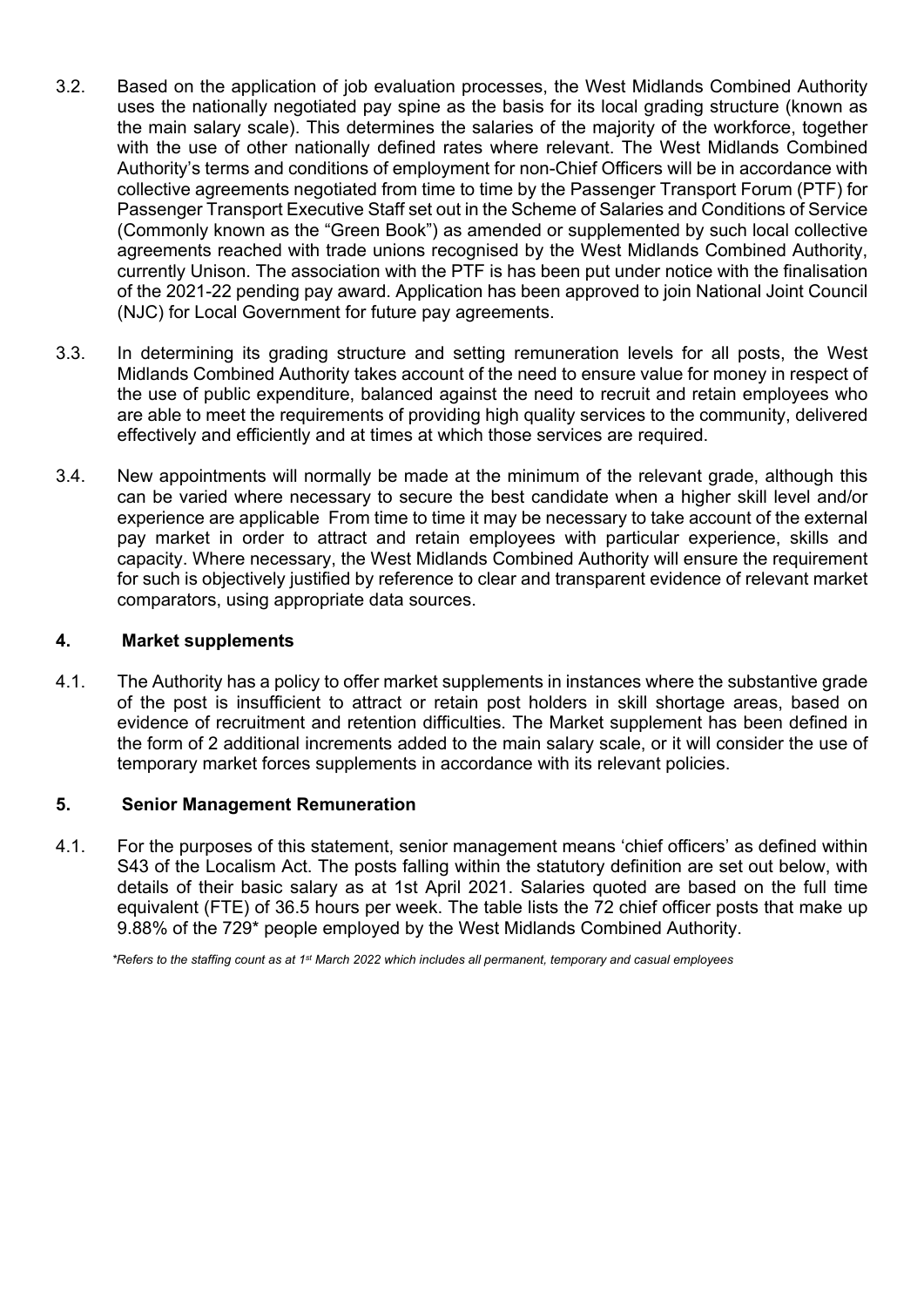| <b>Title</b>                            | <b><i><u>Rrade</u></i></b> | <b>Minimum</b>      | M:<br>aximum |
|-----------------------------------------|----------------------------|---------------------|--------------|
| Chief<br>$\sim$ $-$<br>. .<br>Executive | post                       | .000.00<br>175<br>- | £200.500.00  |

| <b>Title - Executive Directors</b>                  | Grade        | <b>Minimum</b> | <b>Maximum</b> |
|-----------------------------------------------------|--------------|----------------|----------------|
| Director of Economic Delivery, Skills & Communities |              |                |                |
| Director of Finance & Business Hub                  |              |                |                |
| Director of Housing, Property and Regeneration      | Directors (5 | £120,000.00    | £145,000.00    |
| Director of Strategy, Integration & Net Zero        | posts)       |                |                |
| Director of Transport for West Midlands             |              |                |                |

| <b>Title - Operational Directors</b>                                                                                                                                                                                                                                                                                                                                                                      | <b>Grade</b>                           | <b>Minimum</b> | <b>Maximum</b> |
|-----------------------------------------------------------------------------------------------------------------------------------------------------------------------------------------------------------------------------------------------------------------------------------------------------------------------------------------------------------------------------------------------------------|----------------------------------------|----------------|----------------|
| Director of Commerical and Investment<br>Director of Customer Experience<br>Director of Integrated Transport Service<br>Director of Network Resilience<br>Director of Policy Strategy & Innovation<br>Director of Rail and WMRE<br>Director of Strategic Partnerships and Delivery Integration<br>Director of Employment and Skills Delivery<br>Director of Communicatons<br><b>WMM Projects Director</b> | Operational<br>Directors (10<br>posts) | £80,000.00     | £130,000.00    |

| <b>Title - SLT Direct Report</b>            | Grade                 | <b>Minimum</b> | <b>Maximum</b> |
|---------------------------------------------|-----------------------|----------------|----------------|
| <b>ICWG Technical Director</b>              |                       |                |                |
| Cycling and Walking Commissioner            |                       |                |                |
| Director- Energy Capital                    |                       |                |                |
| Head of Implementation: PSR and Prevention  | <b>SLT Direct</b>     | £80,000.00     | £110,000.00    |
| Head of Major Programmes (Finance)          | $(8$ posts)<br>Report |                |                |
| Head of Mayoral Policy and Delivery         |                       |                |                |
| <b>Head of the Chief Executive's Office</b> |                       |                |                |
| Strategic Head of Digital and Data          |                       |                |                |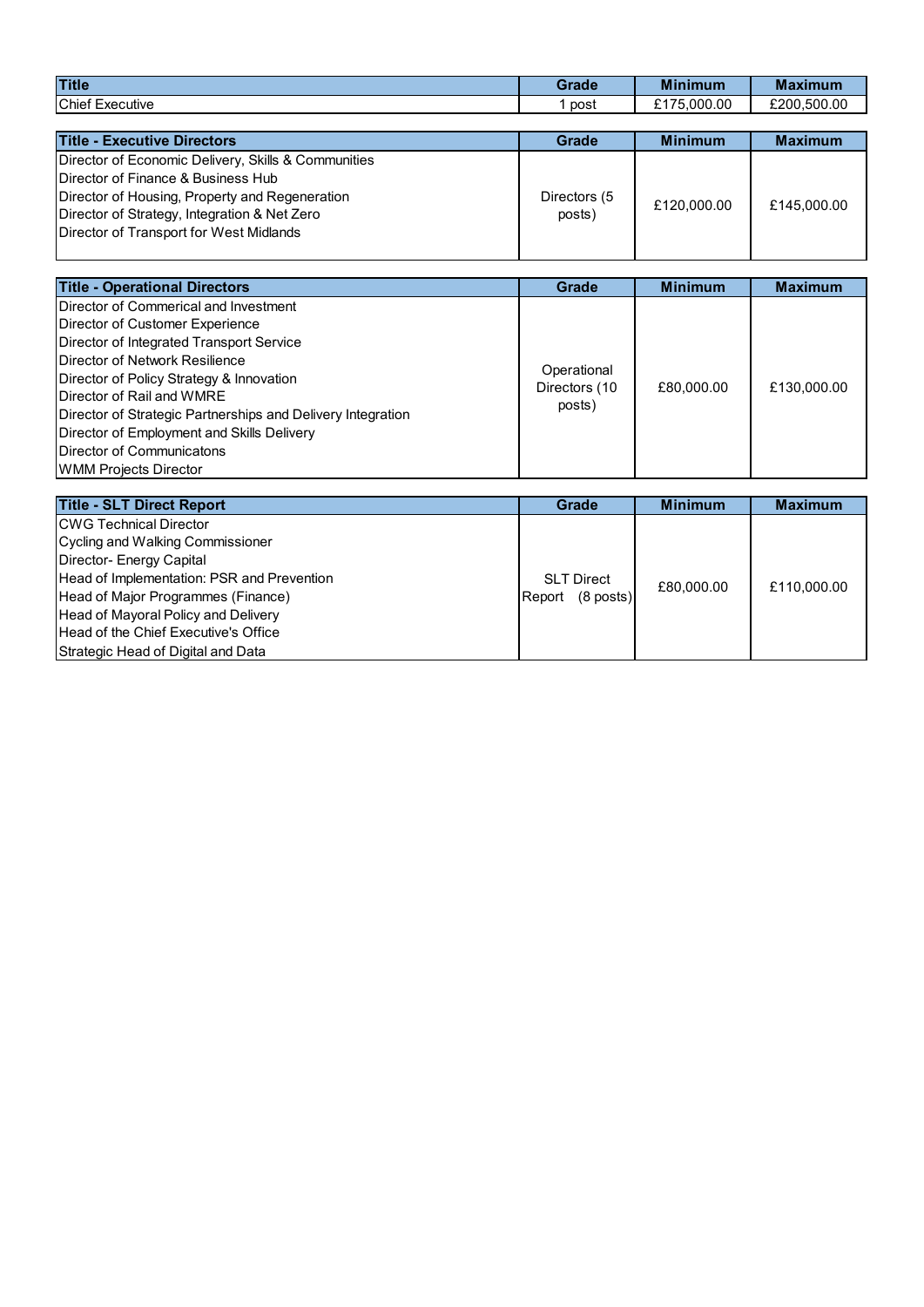| <b>Title - Head Of Service</b>                                           | <b>Grade</b>           | <b>Minimum</b> | <b>Maximum</b> |
|--------------------------------------------------------------------------|------------------------|----------------|----------------|
| <b>Head of Bus</b>                                                       |                        |                |                |
| Head of Business and Partnerships                                        |                        |                |                |
| Head of Business Planning, Performance & Transformation                  |                        |                |                |
| Head of Continous Improvement and Change                                 |                        |                |                |
| Head of Customer Experience                                              |                        |                |                |
| Head of Cycling and Walking                                              |                        |                |                |
| Head of Economy Policy                                                   |                        |                |                |
| Head of Employment offer                                                 |                        |                |                |
| Head of Environment & Net Zero                                           |                        |                |                |
| Head of Finance Business Partnering & Strategic Planning                 |                        |                |                |
| Head of Financial Management                                             |                        |                |                |
| Head of Health & Communities                                             |                        |                |                |
| Head of Innovation and insight for skills and economy                    |                        |                |                |
| <b>Head of Mayoral Operations</b>                                        |                        |                |                |
| <b>Head of Network Transformation</b>                                    |                        |                |                |
| <b>Head of Operational Assets</b>                                        |                        |                |                |
| <b>Head of People</b>                                                    |                        |                |                |
| Head of Policy & Housing and Regeneratio                                 | <b>Head of Service</b> |                |                |
| <b>Head of Procurement</b>                                               | $(37$ posts)           | £60,000.00     | £85,000.00     |
| Head of Programme Assurance and Appraisal                                |                        |                |                |
| Head of Rail Delivery                                                    |                        |                |                |
| Head of Rail Development                                                 |                        |                |                |
| Head of Rail Development and Integration                                 |                        |                |                |
| Head of Road Network Management & Traffic                                |                        |                |                |
| Head of Skills Development                                               |                        |                |                |
| <b>Head of Sprint</b>                                                    |                        |                |                |
| Head of Sprint Delivery                                                  |                        |                |                |
| Head of Strategic Facilities Management and Building/ Estate service mgt |                        |                |                |
| Head of Structuring - Investment                                         |                        |                |                |
| <b>Head of Swift</b>                                                     |                        |                |                |
| Head of Thrive                                                           |                        |                |                |
| Head of Transport Implementation                                         |                        |                |                |
| Head of Transport Innovation                                             |                        |                |                |
| Head of Transport Strategy and Planning                                  |                        |                |                |
| Key Route Network Manager                                                |                        |                |                |
| Senior Implementation Manager                                            |                        |                |                |
| <b>WMRE Head of Rail Programme</b>                                       |                        |                |                |

| <b>Title - SME (Subject Matter Expert)</b>                                                                                                                                                                                                                                                                                                                | Grade                                                    | <b>Minimum</b> | <b>Maximum</b> |
|-----------------------------------------------------------------------------------------------------------------------------------------------------------------------------------------------------------------------------------------------------------------------------------------------------------------------------------------------------------|----------------------------------------------------------|----------------|----------------|
| CWG Head of Spectator Transport<br>CWG Senior Program Manager<br><b>Head of ICT Delivery</b><br><b>Head of Park &amp; Ride</b><br>Programme Sponsor<br>Programme Sponsor. WMRE<br>Senior Development Manager<br>Senior Development Manager<br>Senior Implementation Manager (OPE)<br>Systems Development Manager<br>Strategic Lead Transport Intelligence | <b>SME</b><br>(Subject Matter<br>Expert)<br>$(11$ posts) | £60,000.00     | £85,000.00     |

- 5.2 The roles and job titles detailed above represent a snapshot in time of currently filled posts and could change over the course of the year. All remuneration arising from any changes will, however, be compliant with the limits set as detailed above with any deviation to the policy requiring a supplementary approval by WMCA Board.
- 5.3 For information the main salary scale, covering the majority of the workforce, is shown in Appendix A.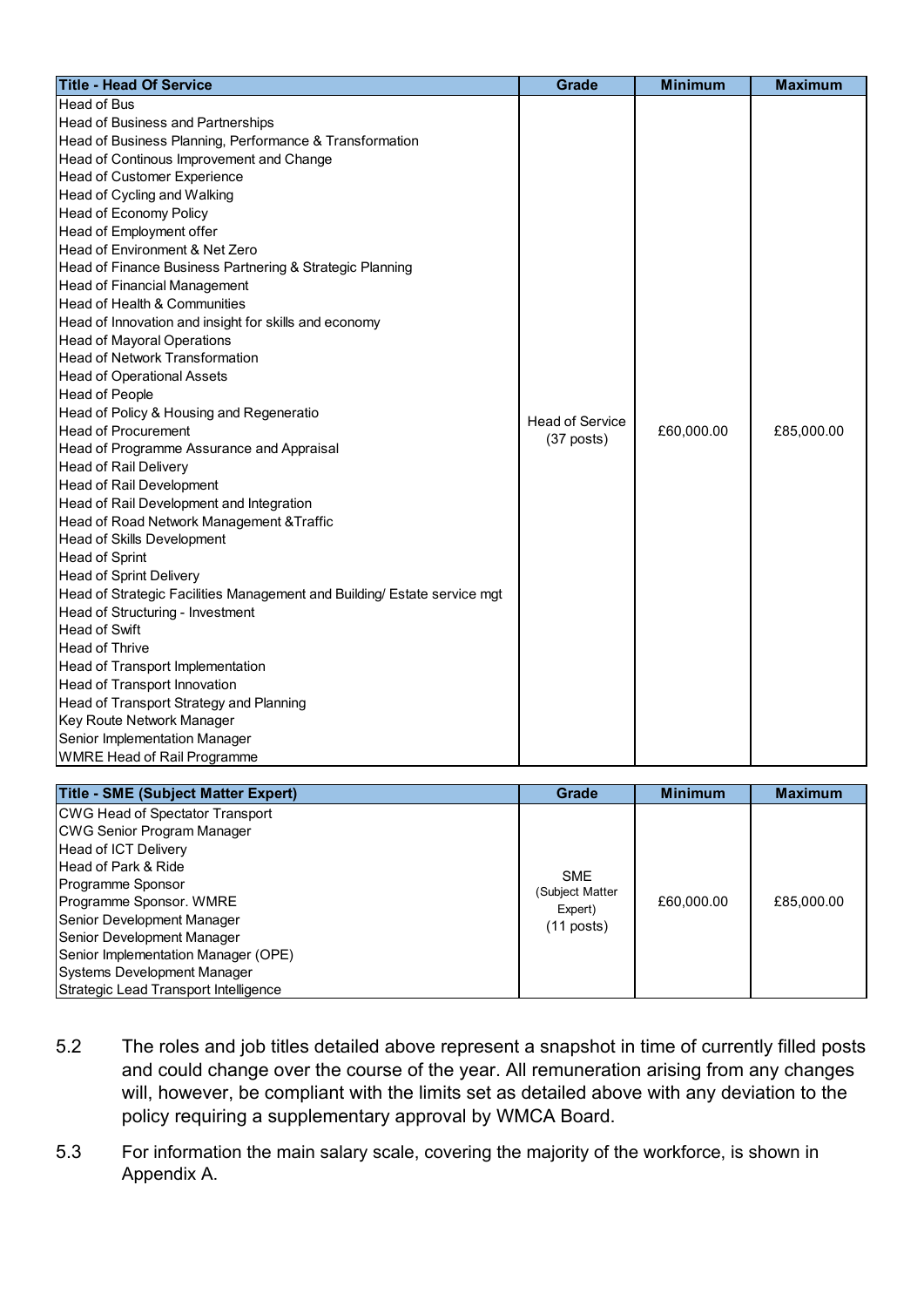### **5. Recruitment of Chief Officer Related Posts**

- 1.1. The West Midlands Combined Authority's policy and procedures with regard to recruitment of chief officer related posts is set out within the Constitution which can be accessed click [here](https://www.wmca.org.uk/media/1576/constitution-master-module-2642017.pdf)*.* The West Midlands Combined Authority shall appoint seven separate Members from the Constituent Councils, the Mayor and any other additional person as required, as members of the Employment Committee. When recruiting to all posts the West Midlands Combined Authority will take full and proper account of its own policies and procedures. The determination of the remuneration to be offered to any newly appointed chief officer related position will be in accordance with the pay structure and relevant policies in place at the time of recruitment. The agreement of pay and conditions for the Chief Executive and Chief Officers are in accordance with the Joint Negotiating Committee for Chief Officers of Local Authorities'. Where the West Midlands Combined Authority is unable to recruit to a post at the designated grade, it will consider the use of temporary market forces supplements in accordance with its relevant policies.
- 1.2. Where the West Midlands Combined Authority remains unable to recruit to chief officer related posts under a contract of employment, or there is a need for interim support to provide cover for a vacant substantive chief officer related post, the Authority will, where necessary, consider engaging individuals under 'contracts for service'. These will be sourced through a relevant procurement process ensuring the West Midlands Combined Authority is able to demonstrate the maximum value for money benefits from competition in securing the relevant service. The temporary filling of a vacancy for a post of Chief Officer or Deputy Chief Officer will be reviewed after a period of no more than 12 months.

### **2. Additions to Salary of Chief Officer Related Posts**

2.1. The West Midlands Combined Authority does not normally apply any bonuses or performance related pay to its chief officer related posts. Chief Officers are currently employed on a fixed salary with no incremental scale. Where additional responsibility is undertaken, the Authority may apply an honorarium reflective of the additional duties undertaken.

### **3. Payments on Termination**

- 3.1. The West Midlands Combined Authority's approach to discretionary payments on termination of employment of chief officers, prior to reaching normal retirement age, is set out within its policy statement in accordance with Regulations 5 and 6 of the Local Government (Early Termination of Employment) (Discretionary Compensation) Regulations 2006 and the Local Government Pension Scheme (LGPS) Regulations 2013 (as amended).
- 3.2. The circumstances of each individual redundancy case will be assessed, each specific case will be judged equally and fairly on its own merits.

For redundancy payment purposes the following applies to all post holders:

- All continuous service with local authority and other bodies specified by *The Redundancy Payments (Continuity of Employment in Local Government, etc) (Modification) Order*, as amended, counts towards the entitlement to and calculation of a payment. Any service already taken into account by a Scheme employer in calculating compensation under these or similar Regulations will be excluded.
- No employee may receive a redundancy payment in a sum greater than their current annual salary as at the date of redundancy. (This excludes any payment for pay in lieu of notice).
- Statutory or enhanced redundancy pay will be paid to those with over 2 years continuous employment. Payment for each week's pay will be calculated on the number of statutory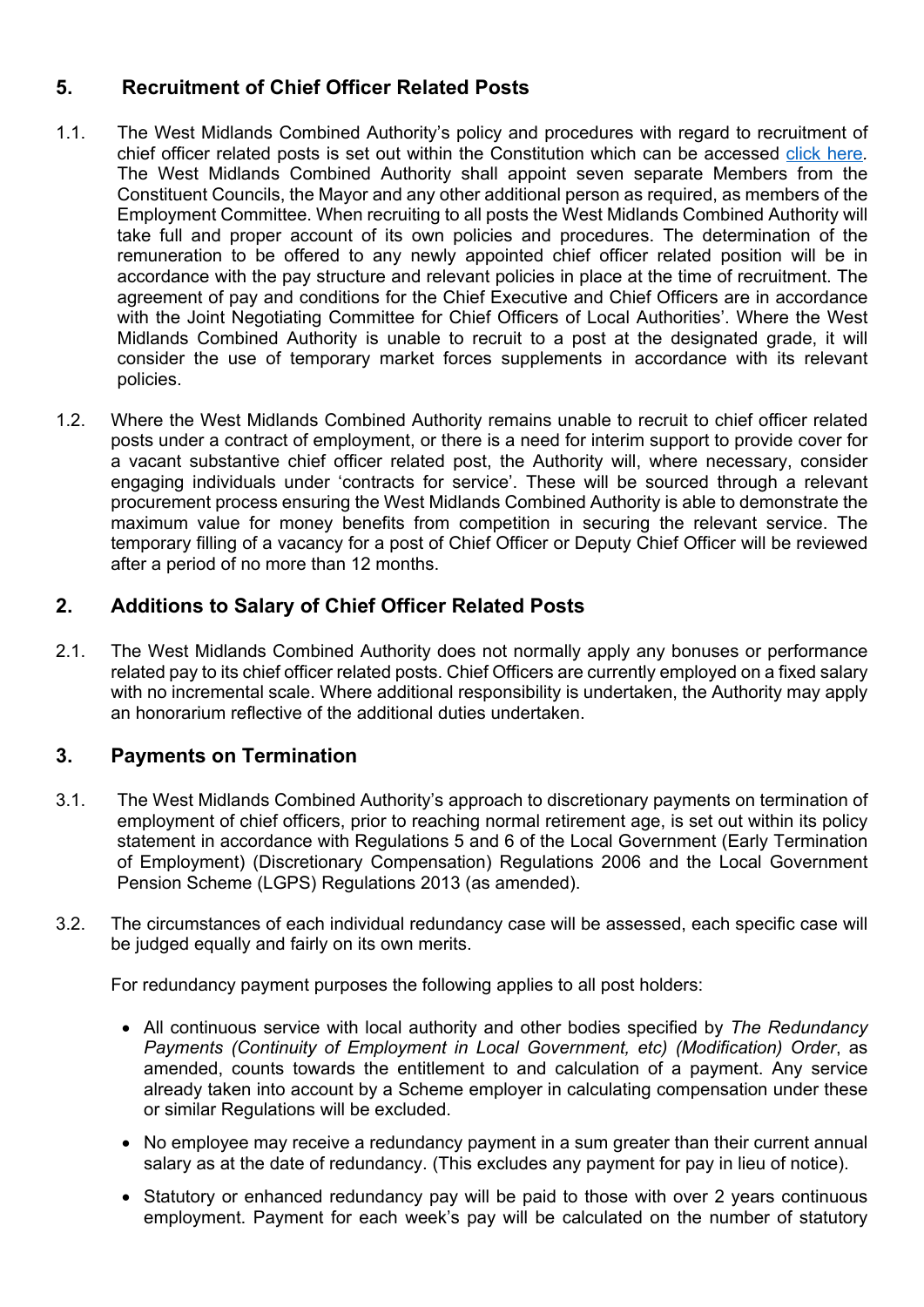weeks, based on an employee's age and length of employment. Length of service is capped at 20 years.

- A week's pay for the calculation of the enhanced redundancy payment shall be the actual amount of a week's pay based on the annual salary as at the date of redundancy. To calculate the enhanced redundancy payment this shall be multiplied by a factor of 1.75.
- 1.1. Any other payments falling outside the provisions or the relevant periods of contractual notice shall be subject to a formal decision made by the West Midlands Combined Authority or relevant elected members, committee or panel of elected members with delegated authority to approve such payments.

### **2. Publication**

- 2.1. Upon approval by the West Midlands Combined Authority Board, this statement will be published on the West Midlands Combined Authority's website.
- 2.2. In addition, the West Midlands Combined Authority's Annual Statement of Accounts will include a note setting out the number of staff whose total remuneration is at least £50,000 and for chief officer posts it will show the amount of
	- salary, fees or allowances paid to or receivable by the person in the current and previous year;
	- employer's contribution to the person's pension;
	- any bonuses so paid or receivable by the person in the current and previous year;
	- any sums payable by way of expenses allowance that are chargeable to UK income tax;
	- any compensation for loss of employment and any other payments connected with termination;
	- any benefits received that do not fall within the above.

### **3. Lowest Paid Employees**

- 3.1. The West Midlands Combined Authority has adopted the principle to pay the UK Real Living Wage. The lowest paid persons employed under a contract of employment with the West Midlands Combined Authority are employed in accordance with the minimum spinal column point currently in use within the Authority's grading structure. As at 1st April 2021 this is £20,291 per annum and is 7 points higher than the main pay spine minimum and 3 points higher than the UK Real Living Wage minimum in the spinal column. West Midlands Combined Authority have obtained living wage foundation accreditation. Any changes to the Real Living Wage hourly rate will be implemented from the 1<sup>st</sup> April each year.
- 3.2. The West Midlands Combined Authority employs Apprentices who are not included within the definition of 'lowest paid employees' as the terms and conditions are determined by the National Apprenticeship Service. The relationship between the rate of pay for the lowest paid and chief officers is determined by the processes used for determining pay and grading structures as set out earlier in this policy statement.
- 3.3. The statutory guidance under the Localism Act recommends the use of pay multiples as a means of measuring the relationship between pay rates across the workforce and that of senior managers, as included within the Hutton 'Review of Fair Pay in the Public Sector' (2010). The Hutton report was asked by Government to explore the case for a fixed limit on dispersion of pay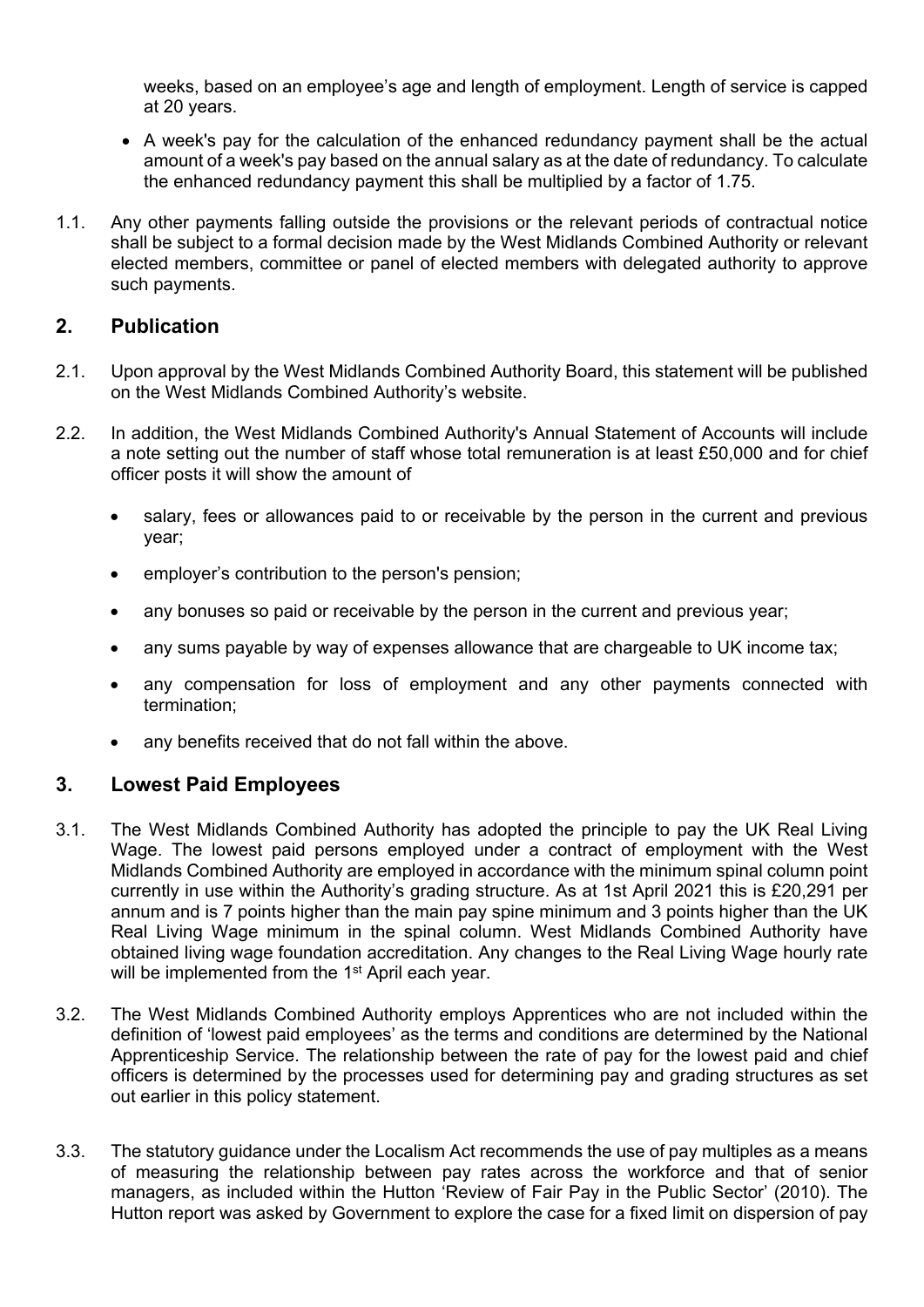through a requirement that no public sector manager can earn more than 20 times the lowest paid person in the organisation. The report concluded that "it would not be fair or wise for the Government to impose a single maximum pay multiple across the public sector". The West Midlands Combined Authority accepts the view that the relationship to median earnings is a more relevant measure and the Government's Code of Recommended Practice on Data Transparency recommends the publication of the ratio between highest paid salary and the median average salary of the whole of the authority's workforce.

- 3.4. The current pay levels within the West Midlands Combined Authority define the multiple between the lowest paid employee and the Chief Executive as 1:9.50 and; between the lowest paid and average chief officer as 1:4.13. The Authority's multiplier falls well below Lord Hutton's public sector threshold.
- 3.5. As part of its overall and ongoing monitoring of alignment with external pay markets, both within and outside the sector, the West Midlands Combined Authority will use available benchmark information as appropriate.

### **4. Re-engagement and Re-employment of former Chief Officer Related Posts**

4.1. West Midlands Combined Authority would not normally re-employ or re-engage chief officers who were previously employed by the Authority and who on ceasing to be employed, received severance or redundancy payment. This applies to chief officers employed on permanent, temporary and external contracts.

### **5. Accountability and Decision Making**

5.1. In accordance with the Constitution of the West Midlands Combined Authority, the Employment Committee is responsible for decision making in relation to the recruitment, pay, terms and conditions and severance arrangements in relation to chief officer positions within the West Midlands Combined Authority. Overall the Authority aims to maintain a mid-market position on chief officer pay in comparison to similar authorities.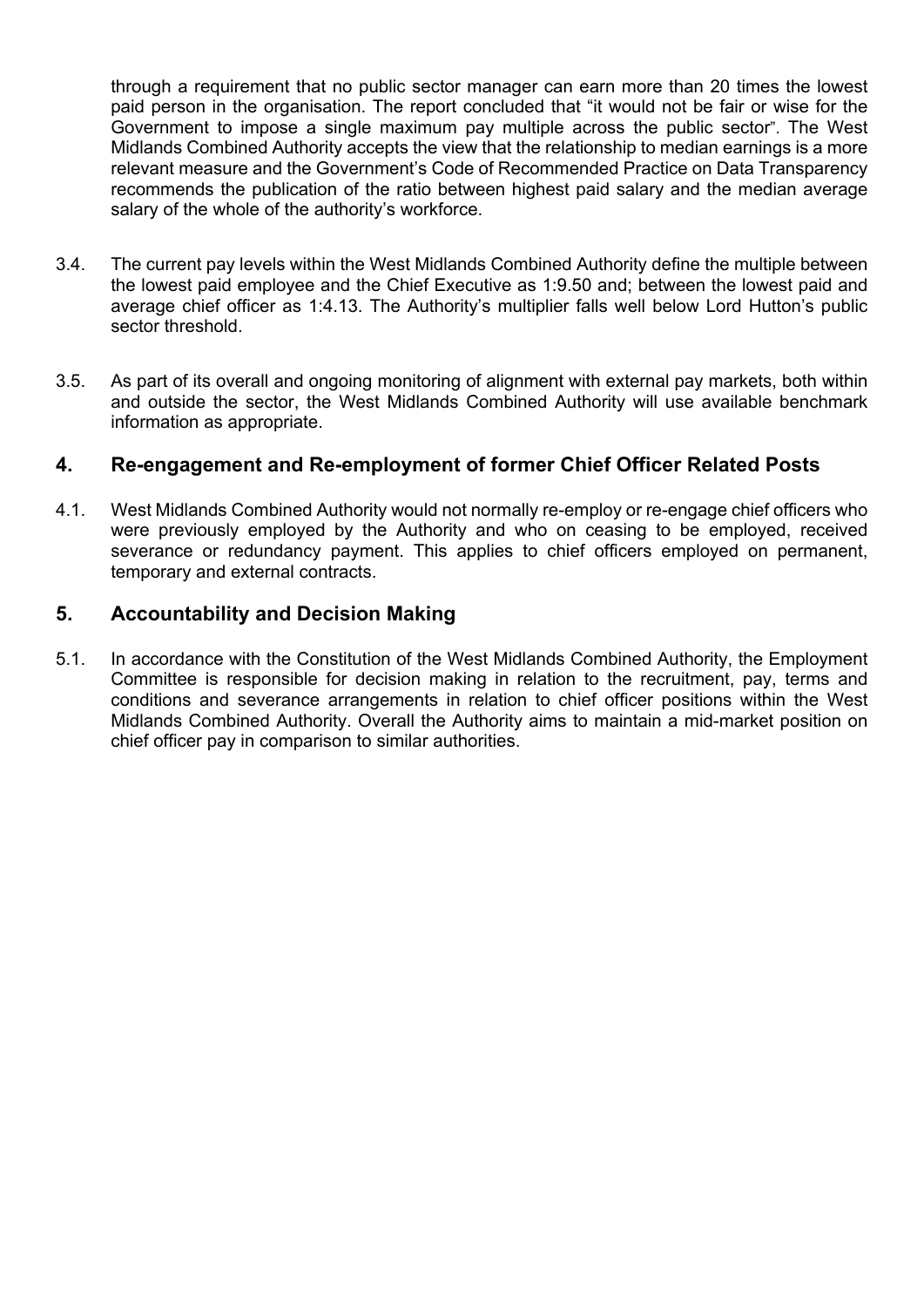## **Appendix A**

**West Midlands Combined Authority - SALARY SCALES INCREASED WITH EFFECT FROM 1 APRIL 2021**

|                     | <b>NEW BASIC SALARY</b> |
|---------------------|-------------------------|
|                     | W.E.F.1.4.21            |
| <b>SALARY POINT</b> | <b>PER ANNUM</b>        |
| 9                   | 17,348                  |
| 10                  | 17,783                  |
| 11                  | 18,276                  |
| 12                  | 18,341                  |
| 13                  | 18,452                  |
| 14                  | 19,072                  |
| 15                  | 19,666                  |
| 16                  | 20,291                  |
| 17                  | 21,067                  |
| 18                  | 21,766                  |
| 19                  | 22,491                  |
| 20                  | 23,065                  |
| 21                  | 23,991                  |
| 22                  | 24,944                  |
| 23                  | 25,950                  |
| 24                  | 26,985                  |
| 25                  | 28,062                  |
| 26                  | 29,188                  |
| 27                  | 30,351                  |
| 28                  | 31,564                  |
| 29                  | 32,833                  |
| 30                  | 34,142                  |
| 31                  | 35,510                  |
| 32                  | 36,574                  |
| 33                  | 37,672                  |
| 34                  | 38,796                  |
| 35                  | 39,965                  |
| 36                  | 41,169                  |
| 37                  | 42,400                  |
| 38                  | 43,670                  |
| 39                  | 44,983                  |
| 40                  | 46,333                  |
| 41                  | 47,721                  |
| 42                  | 49,153                  |
| 43                  | 50,628                  |
| 44                  | 52,148                  |
| 45                  | 53,716                  |
| 46                  | 55,322                  |
| 47                  | 56,988                  |
| 48                  | 58,697                  |
| 49                  | 60,451                  |
| 50                  | 62,265                  |

|                 | <b>NEW BASIC SALARY</b><br>W.E.F.1.4.21 | <b>MARKET SCALES</b> | <b>NEW BASIC SALARY</b><br>W.E.F.1.4.21 |
|-----------------|-----------------------------------------|----------------------|-----------------------------------------|
| <b>XY POINT</b> | <b>PER ANNUM</b>                        | <b>SALARY POINT</b>  | <b>PER ANNUM</b>                        |
| 9               | 17.348                                  | 51                   | 64,132                                  |
| 10              | 7.783                                   | 52                   | 66.057                                  |